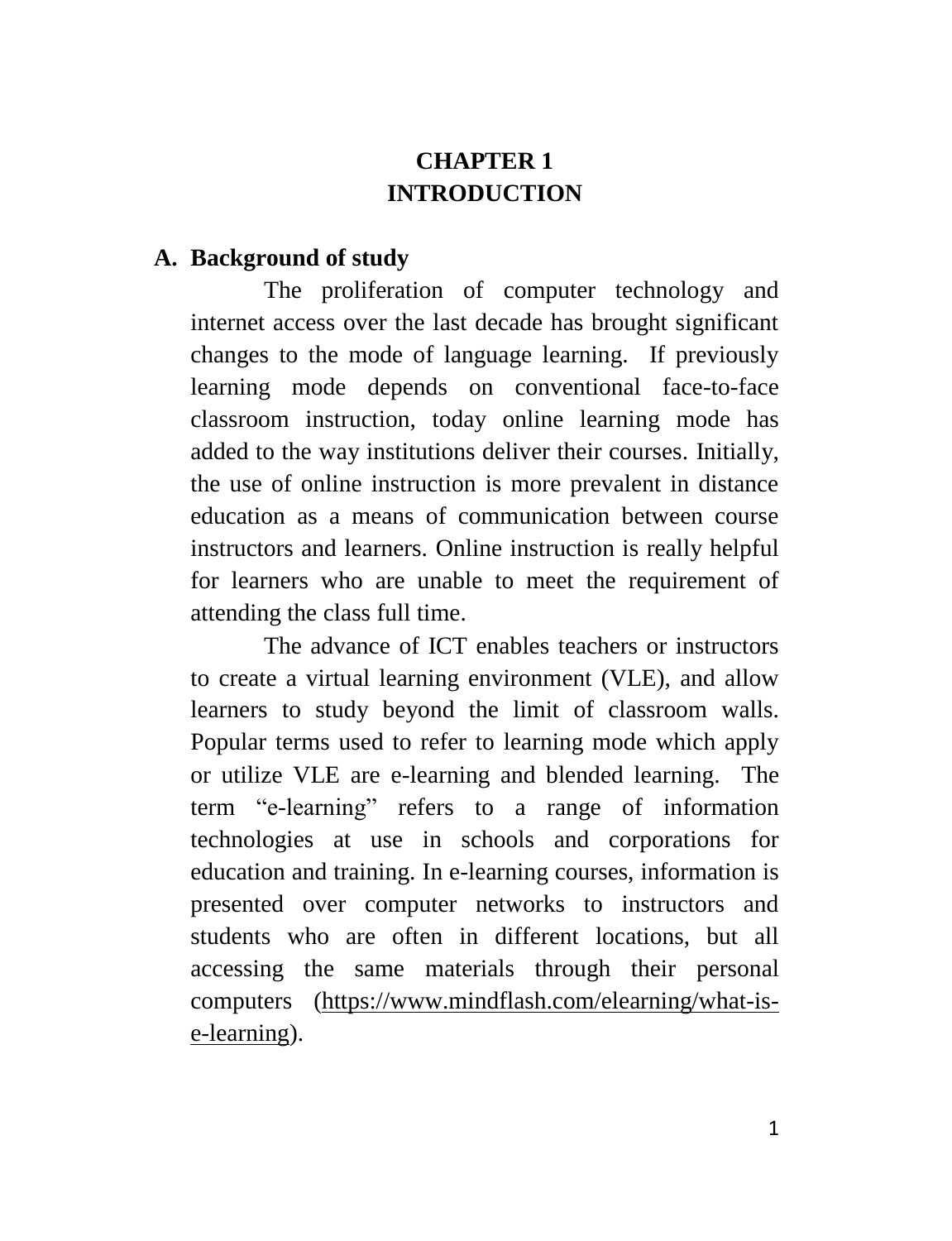Meanwhile, blended learning is a term used to describe the way [e-learning](https://www.mindflash.com/elearning/what-is-e-learning) is being combined with traditional classroom methods and independent study to create a new, hybrid teaching methodology. In other words, the term "blended learning" is used to describe the use of both face-to-face and online modes of instruction. It is used as supplement to enhance conventional classroom teaching. The practice has become more common and has encouraged educators to explore its use in a variety of ways (Stacey & Gerbic, 2007).

Experts believe that the future direction of language learning in the  $21<sup>st</sup>$  century will head toward blended learning and virtual learning (Crogovic, 2011). This is supported by the evidence that the practices of blended learning have been implemented in many higher institutions throughout the world. For example, data from a national sample of over 1,000 colleges and universities in the U.S, almost 55% of all institutions offer at least one blended course while 64% offer at least one online course (Allen & Seaman, 2007). In addition, a survey conducted by Browne et al in 2006 reported that 95% of higher education institutions in the UK used virtual learning environments (Wadman, 2013). With the encouragement of governments worldwide, more and more students are enrolling in courses which incorporate e-learning (Boulton et al, 2008).

To create a virtual learning environment (VLE) and enable e-learning, higher education institutions needs to have a learning management system (LMS) using particular web application. Golonka et al (2014) used the term CMS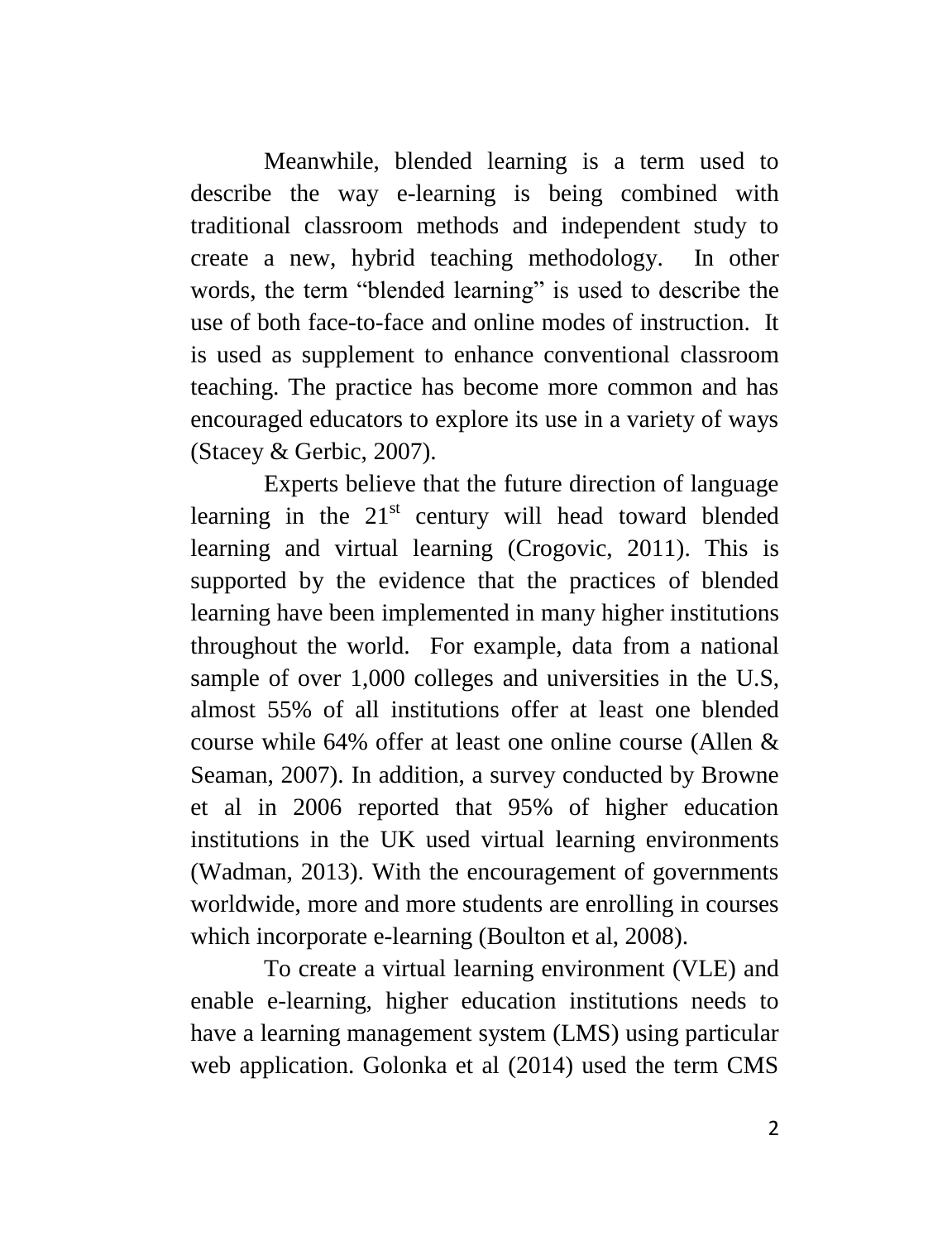(course management system) which refers to "Server-based application used to present materials and services required for blended or distance learning (such as syllabi, required readings, calendars, etc.). Teachers and students access a CMS over a network through a web browser, using a menu driven interface. This system enables sharing of course materials, allows accessibility to content at anytime and anywhere, facilitate course content organization, and communication between teacher and student or between student and student.

The institutions may decide whether to use paid software packages such as Blackboard or WebCT, Lotus Learning Space and COSE, or free web application such as Moodle and Edmodo In addition to LMS, some famous social networking sites such as Facebook and Twitter can also be used for virtual language learning but with certain limitations.

In IAIN Antasari, virtual learning has been introduced since last year to support student learning through e-learning site which uses Moodle application. There has been a series of training and workshop for lecturers on how to apply e-learning in their courses. Preliminary observation on the e-learning site shows that a number of lecturers have started to utilize the site or their courses. In addtition, based on information from the students, they have used the site to get the study material and assignments posted by the lecturer.

Other web application that can be used as VLE is Edmodo, which the writer has used since last year.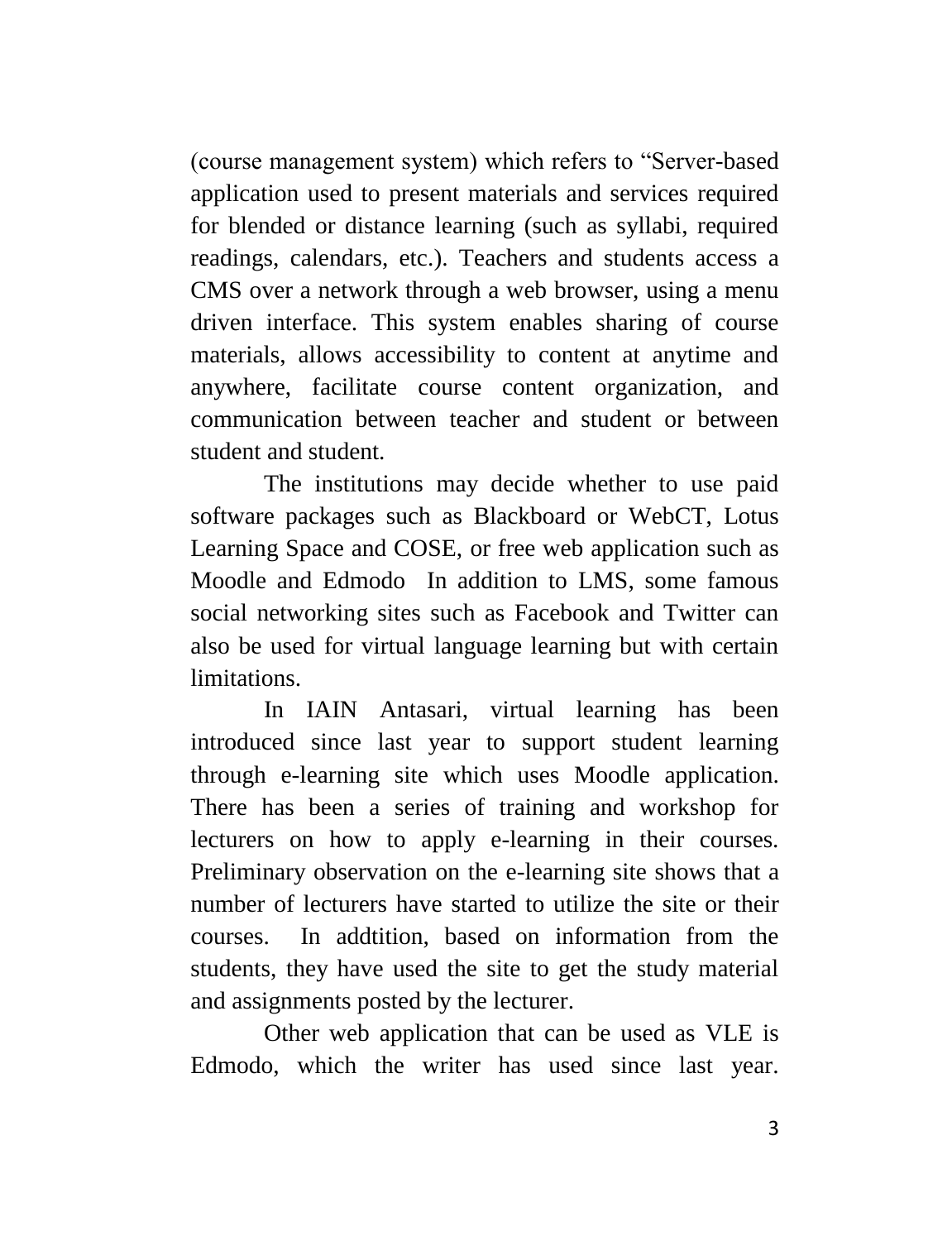Compared to Moodle or e-learning, Edmodo is not that familiar for students and lecturers at IAIN Antasari. Only a few lecturers have tried to use it. However, in some schools and higher institutions in Banjarmasin, teachers and instructors have introduced it to the students. Therefore, the writer is interested in exploring more about the use of Edmodo as an alternative VLE in IAIN Antasari.

Another underlying reason is to learn more whether the use of Edmodo as VLE has positive effects on student learning. Ideally, virtual learning should be able to increase learner motivation and it is often linked to learner autonomy. As Kim (2008) suggested, the use of virtual learning can increase student interaction of the target language in the form of exchanging and discussing, and it will enhance their motivation to engage in their learning. Moreover, the use of virtual learning could facilitate the implementation of a constructivist approach and assist individual learners in constructing their knowledge and expanding their perspectives. It helps students become independent learners by allowing them to explore and discover content to be learned on their own. In other words, it transforms teachers" pedagogical practices from teacher-centered to student-centered ones (Kim, 2008, p. 244).

However, in many cases it remains an open question whether the increased use of technology has fundamentally changed the way students learn, which moves toward the notion of being an autonomous learner, or whether it is simply a case of students typing up their essays on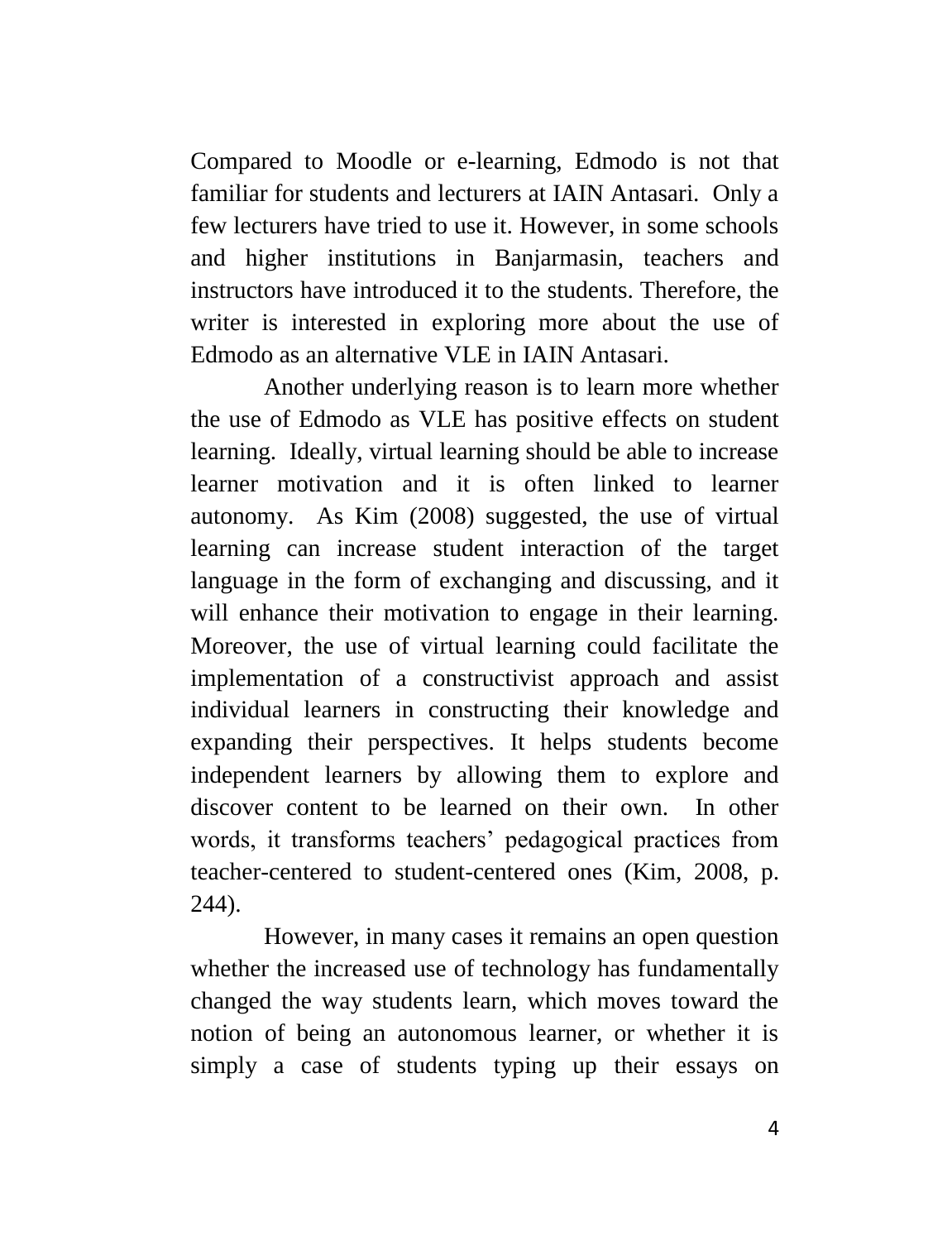computers and sending their assignments to instructors through online tools, or instructors sending the students course reading lists or work assignments with little feedback of student works (Boulton et al, 2008).

In the case of virtual learning at IAIN Antasari, particularly at English Department, it has not been much identified to what extent students make use of the available virtual learning environment (VLE) for increasing their knowledge, skills, motivation, and autonomy to learn English. Therefore, in order to find out more about how students utilize VLE and what impacts it has on student learning, the writer will conduct a research enitiled "Investigating The Impacts of Virtual Learning Environment (VLE) on EFL Learners at English Department IAIN Antasari Banjarmasin."

# **B. Statements of problem**

The following are statements of problem which have been formulated for this research.

- 1. What impacts does VLE have on language learning? Does it positively affect language learning in general or in learning certain subject at English Department? Does it enhance learner motivation?
- 2. To what extent does it lead to students" autonomy in learning?
- 3. What other benefits do the students perceive of learning through VLE?
- 4. What are the constraints of learning through VLE?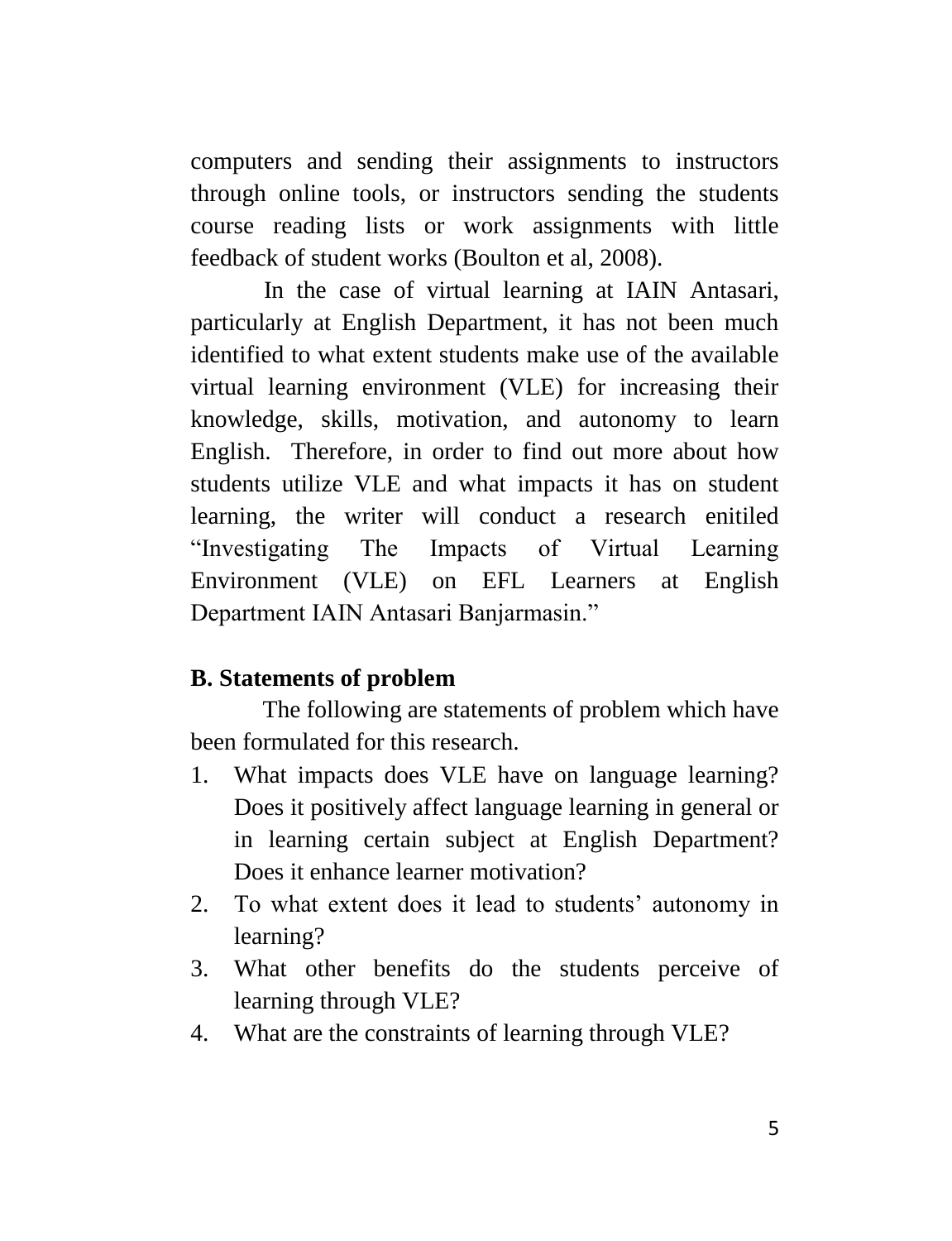# **C. Definition of key terms**

- 1. Investigating: researching or finding out what happened
- 2. Impacts: influences or effects
- 3. EFL : English as a Foreign Language
- 4. EFL learners: students who live in a non-English speaking country and learn English as a foreign language. In this research the students are those who study at English Department Faculty of Tarbiyah and Teacher Training IAIN Antasari Banjarmasin.
- 5. Virtual Learning environment (VLE): a virtual classroom that allows teachers and students to communicate with each other online. Class information, learning materials, and assignments are provided via the Web. Students can log in to the class [website](http://techterms.com/definition/website) to view this information and may also [download](http://techterms.com/definition/download) assignments and required reading materials to their computers. Some VLEs also allow assignments and tests to be completed online [\(http://techterms.com/definition/vle\)](http://techterms.com/definition/vle). In this research VLE is limited to asynchronous learning by using web tool Edmodo.

#### **D. Research Purpose**

In general the research is conducted with aims to explain the current usage and practices of virtual learning at English department. To be more specific, the aims are:

- 1. To investigate the impacts of VLE on student learning
- 2. To find out whether VLE can enhance student motivation and autonomy in learning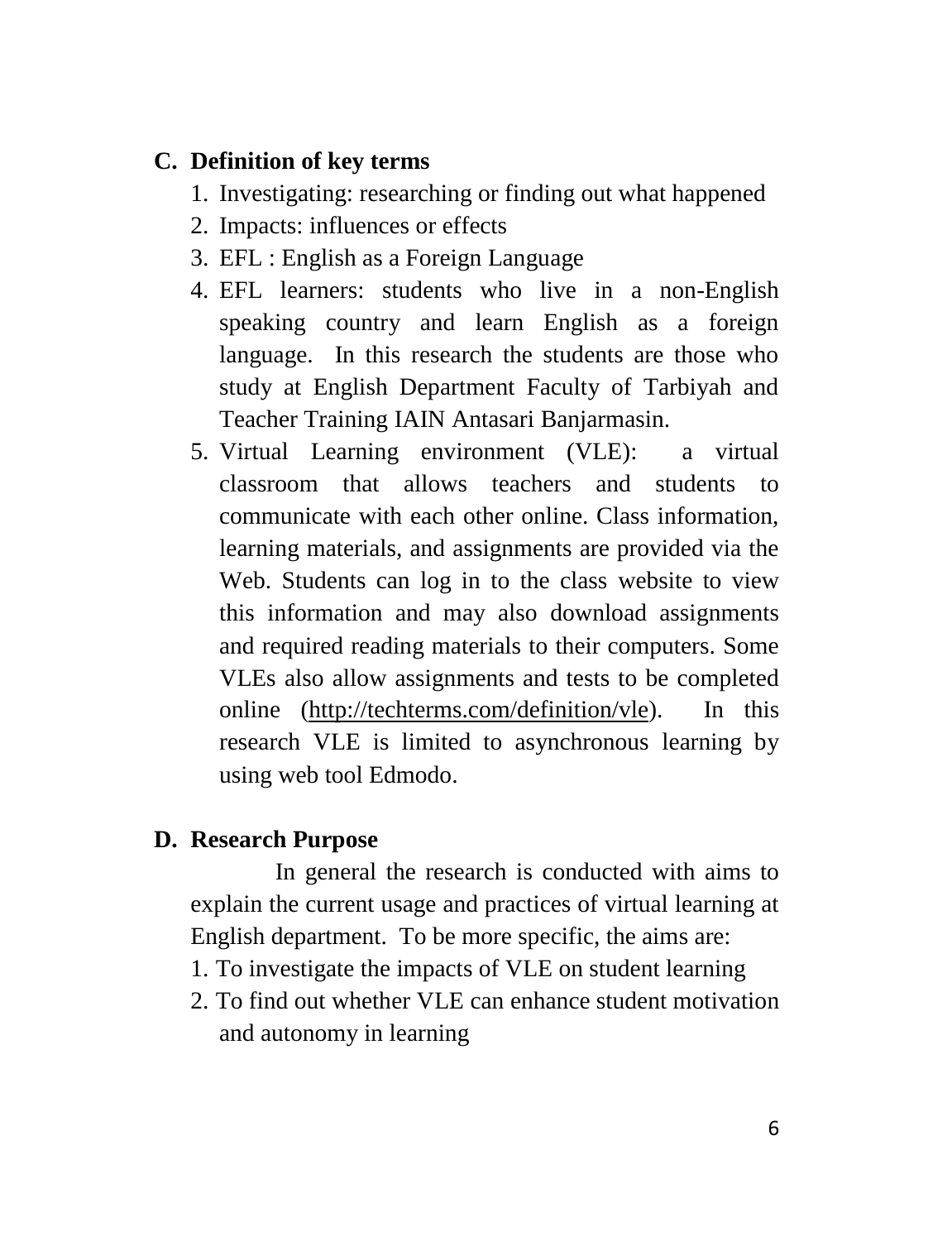- 3. To gain more information about the benefits of VLE from students' point of views
- 4. To identify the constraints encountered by students in using VLE

### **E. Research significance**

The outcome of this research is expected to bring several advantages as follows:

- 1. It will contribute to the research related to TELL (technology-enhanced lamguage learning)
- 2. It will add to the knowledge about particular practice of language learning through virtual learning environment (VLE)
- 3. It will raise learners" awareness of how to utilize virtual learning environment (VLE) effectively for English language learning
- 4. It will suggest the instructors/teachers to improve instructional practive by applying appropriate pedagogical approach in regards to the use of virtual learning environment (VLE)
- 5. It will put into consideration for English department about the importance of integrating technology in the curriculum and teaching learning process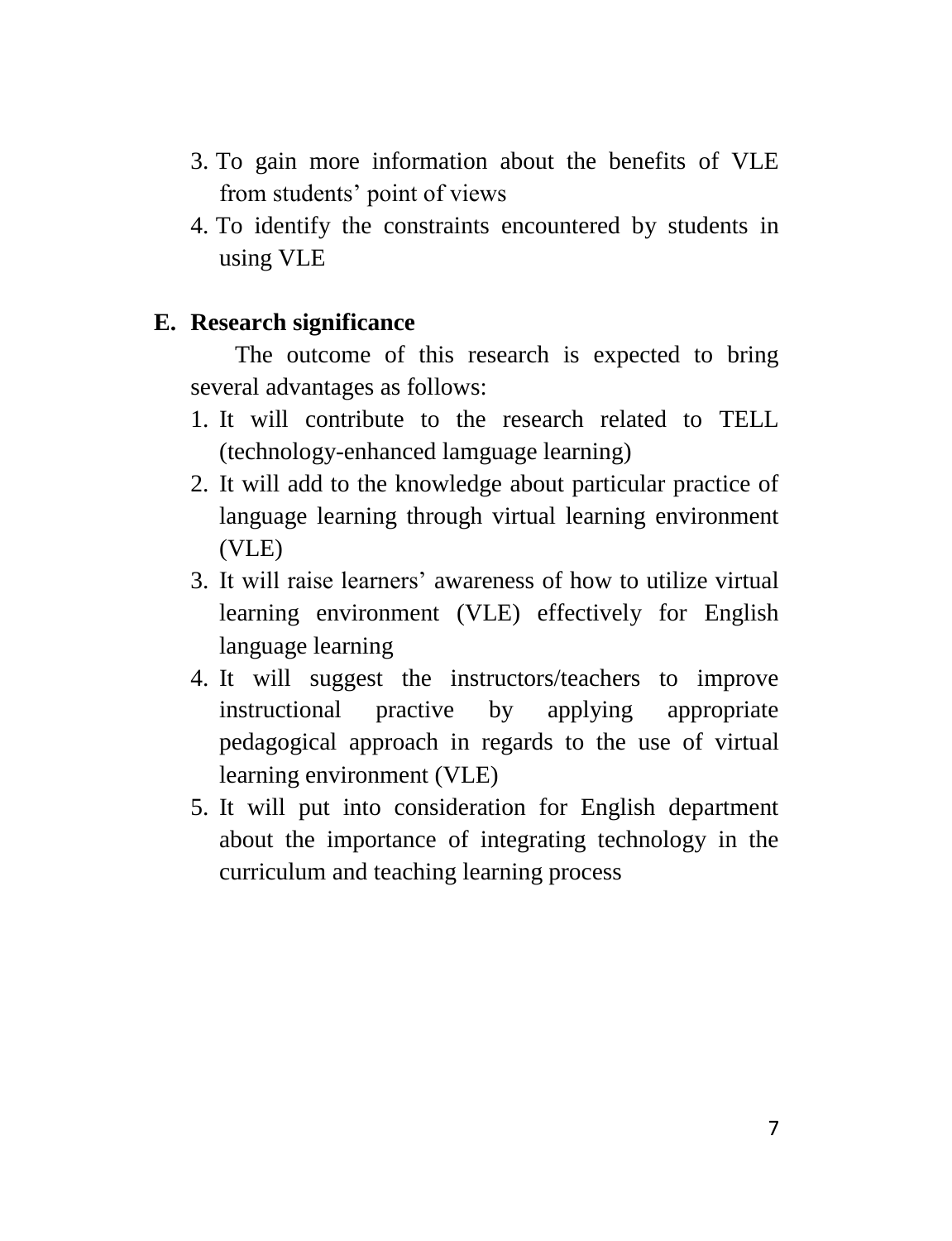# **CHAPTER II LITERATURE REVIEW**

#### **A. Virtual Learning Mode**

Actually the notion of virtual learning mode is not a new phenomenon. It has already started since 1990s when technology experts started to develop various online communication tools. Rapid developments in communication technology have increased the demand for virtual learning that involves connection of learners, both asynchronously and synchronously (Compton, 2009). Asynchronous virtual learning involves coursework delivered via web, email and message boards that are then posted on online forums. Asynchronous learning can be carried out when the student is offline. It allows students to communicate and collaborate via their computer without the constraints of time and distance. Students complete the course at their own pace, by using the internet merely as a support tool rather than volunteering exclusively for an online interactive classes. In contrast, synchronous virtual learning is real time. It involves chat and videoconferencing, which allows students to ask, and teachers to answer questions instantly, through instant messaging(https://www.mindflash.com/elearning/asynchro nous-synchronous). The common online tools which can be used for synchronous learning are Skype and GoogleHangout.

#### **B. Development of LMS and e-learning tools**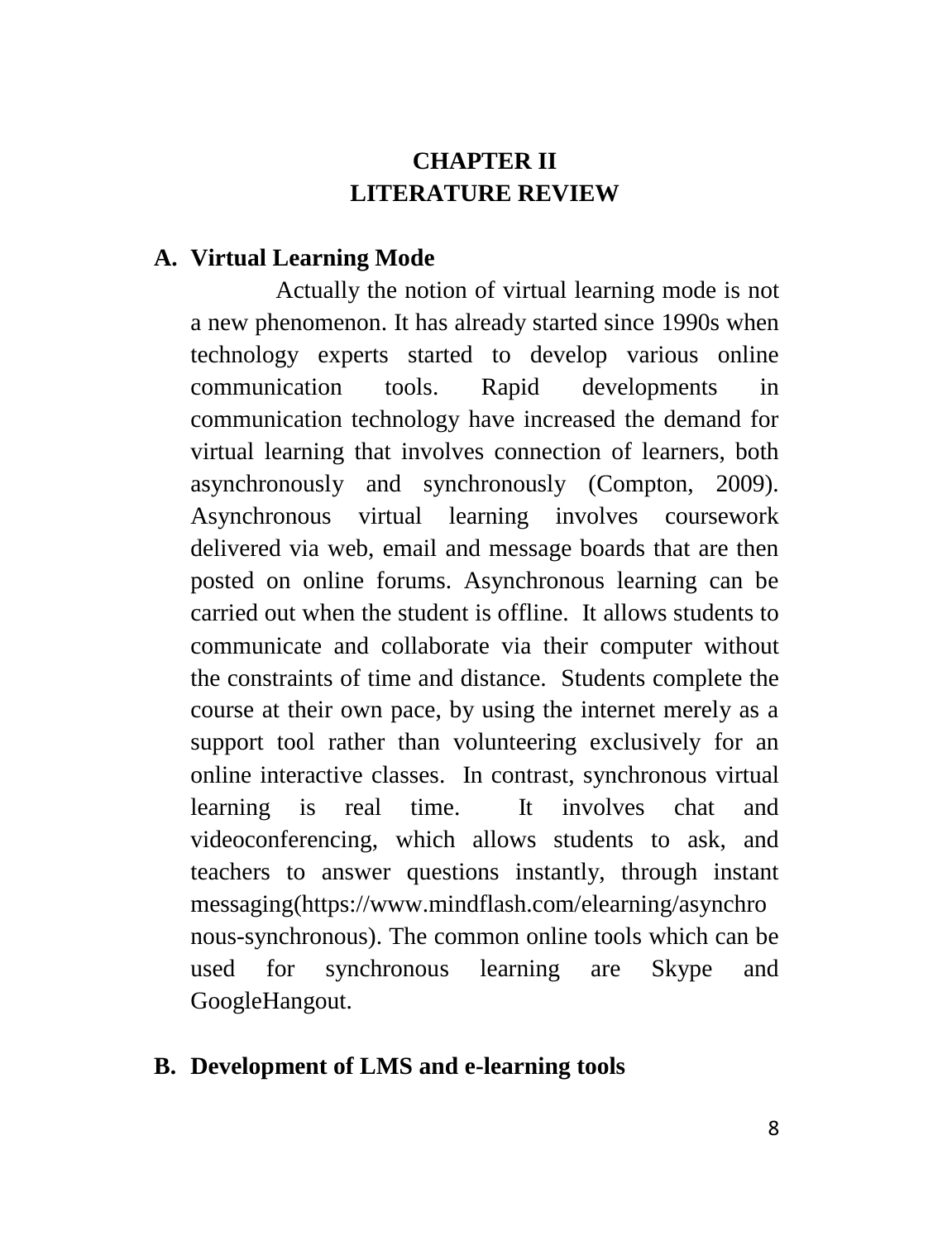As described earlier, the term ["e-learning"](http://www.mindflash.com/elearning) broadly refers to a range of information technologies at use with the purpose to improve the process of education at secondary and higher institution. Tavangarian et al (2004) defines elearning as all forms of electronic supported learning and teaching, which are procedural in character and aim to effect the construction of knowledge with reference to individual experience, practice and knowledge of the learner.

To support e-learning, a learning management system (LMS) needs to be developed at the institutions. Learning management systems (LMS) provide e-learning materials and tests for students. LMS can perform variety learning tasks such as providing study materials for students, enabling chats between students and instructors, administering test and recording scores. Learning content management system (LCMS) is used to create the materials and tests that are then given to the LMS for students and instructors to utilize (https://www.mindflash.com/learning managament system).

Among e-learning tools which are widely used as VLE are Blackboard or WebCT, Lotus Learning Space, Moodle and Edmodo. WebCT (Course Tools) or Blackboard Learning System is a commercial [virtual](http://en.wikipedia.org/wiki/Virtual_learning_environment)  [learning environment](http://en.wikipedia.org/wiki/Virtual_learning_environment) system that is licensed to colleges and other institutions and used in many [campuses](http://en.wikipedia.org/wiki/Campus) for [e](http://en.wikipedia.org/wiki/E-learning)[learning.](http://en.wikipedia.org/wiki/E-learning) WebCT was originally developed at the [University of British Columbia](http://en.wikipedia.org/wiki/University_of_British_Columbia) by a faculty member in computer science, [Murray Goldberg.](http://en.wikipedia.org/wiki/Murray_Goldberg) He began to develop

9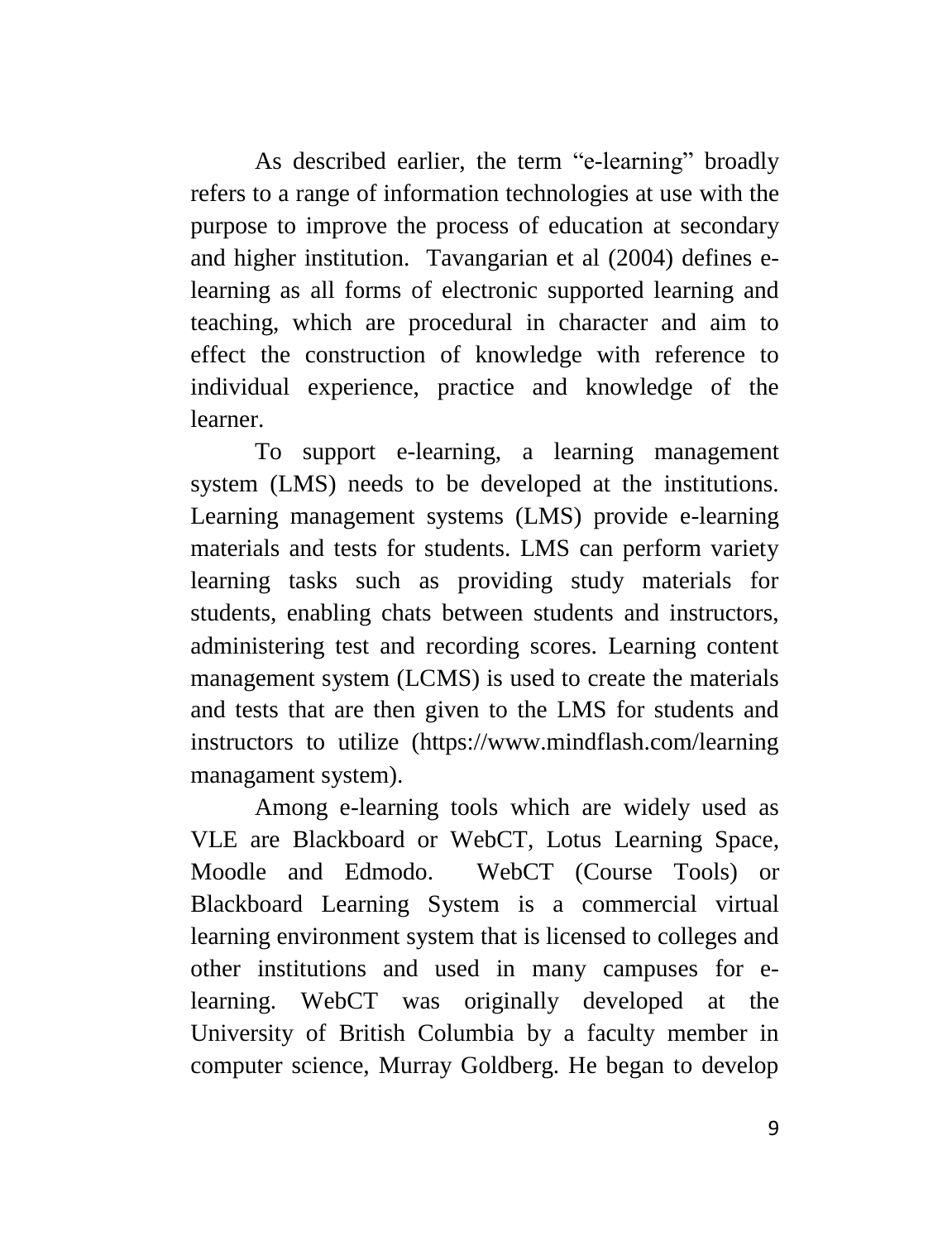the application in 1995. To their WebCT courses, instructors can add such tools as discussion boards, mail systems, and live chat, along with content including documents and web pages. Now WebCT is using a commercial trademark name Blackboard . Blackboard is widely used in the US and UK.

Moodle [\(modular](http://en.wikipedia.org/wiki/Modular) [object-oriented](http://en.wikipedia.org/wiki/Object-oriented_programming) [dynamic](http://en.wikipedia.org/wiki/Dynamic_programming) [learning](http://en.wikipedia.org/wiki/Virtual_learning_environment)  [environment\)](http://en.wikipedia.org/wiki/Virtual_learning_environment) is free, open source internal network which was originally developed by [Martin Dougiamas](http://en.wikipedia.org/wiki/Martin_Dougiamas) in 2002 to help educators to create online courses with a focus on interaction and collaborative construction of content. Moodle can be used to create a private [website](http://en.wikipedia.org/wiki/Website) for dynamic online courses, and administrators can make modification based on their needs. The platform can be used for elearning projects in university, corporate training, school and other sectors. Moodle has been translated into different languages. Users of Moodle mostly come from Australia and Asia.

In 2007, the rights of open source education was in difficult situation when Blackboard tried to establish a patent that all virtual learning environments are subject to payment. However, Dougiamas, as the creator of Moodle defended its right at a United States court, which agreed to deny Blackboard and other commercial virtual learning environments from controlling the market. Moodle continues to exist as a free open source (Wadman, 2013).

Another free open source tool is Edmodo, which was developed by two former Chicago education administrators, Nic Borg and Jeff O"Hara in 2008. Primarily used in the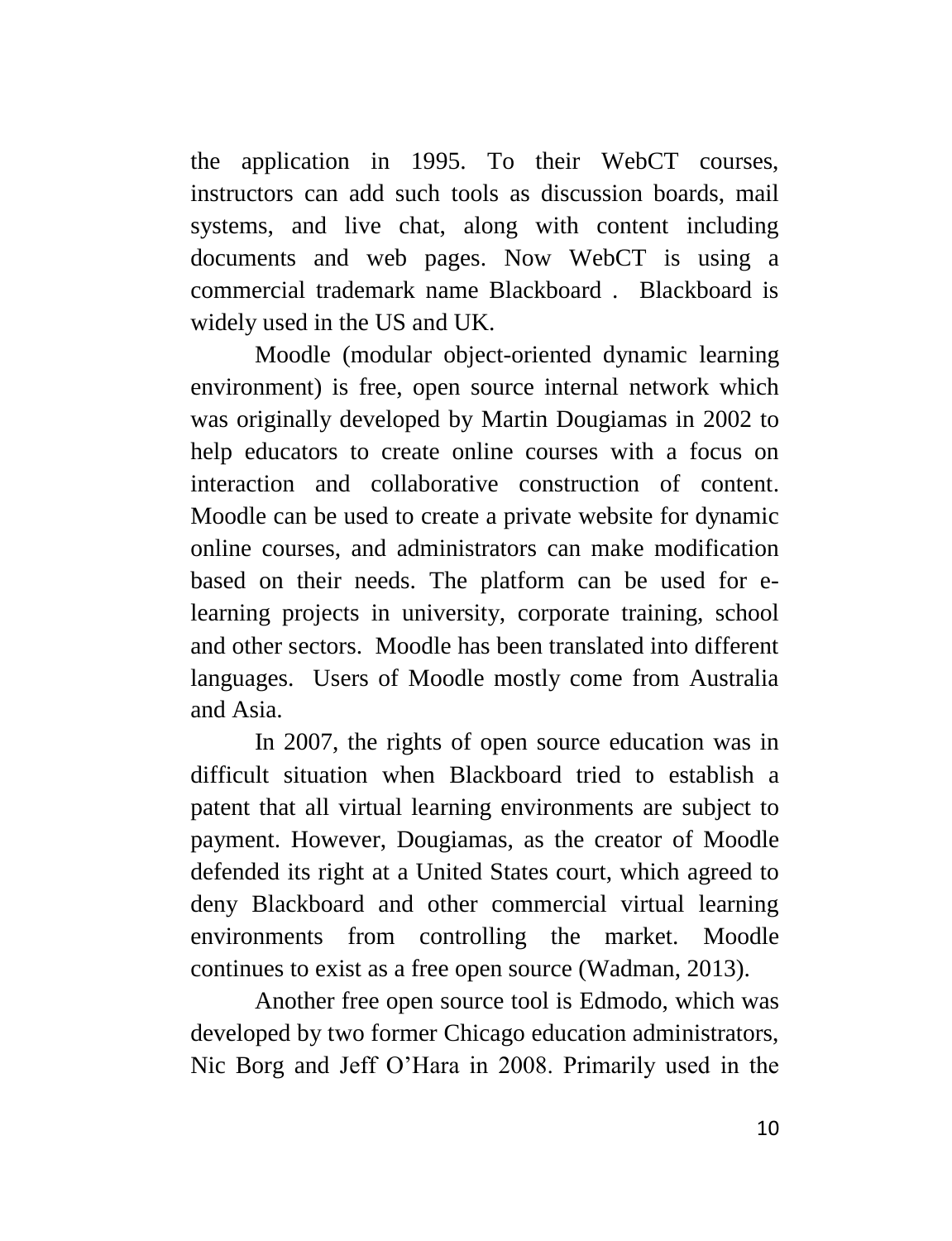United States, it has served over 17 million users. In its appearance and design, Edmodo resembles Facebook, so that some people name it educational facebook. The advantage of Edmodo over other LMS is both instructors and students can sign up and create their own account without having to wait for the administrator approval. Edmodo contains features which allows students to post comments and send notes, links, files, alerts, assignment and events, and send direct messages to the instructor.

Edmodo has collaborative learning features where multiple and simultaneous discussions can take place within a group. To facilitate multiple, simultaneous discussions, teachers can creates "groups" for each of their classes. Each group is assigned its own unique code, which is distributed by teachers to all the class members. The groups are selfcontained so those without access will be unable to view the discussions, unless the instructor designates them as public. Instructor can also create-a-quiz feature and readymade quizzes (open-ended or multiple-choice questions) to formatively and summatively assess students' performance, and reward badges, which a teacher can assign to a student, acts as a motivator. An added feature of Edmodo is that students can create their own groups as well. Participants can choose to receive posts through their cell phones, email, or through an RSS feed posted on the course home page (Looi & Yusop, 2011).

#### **C. Some characteristics and advantages of virtual learning**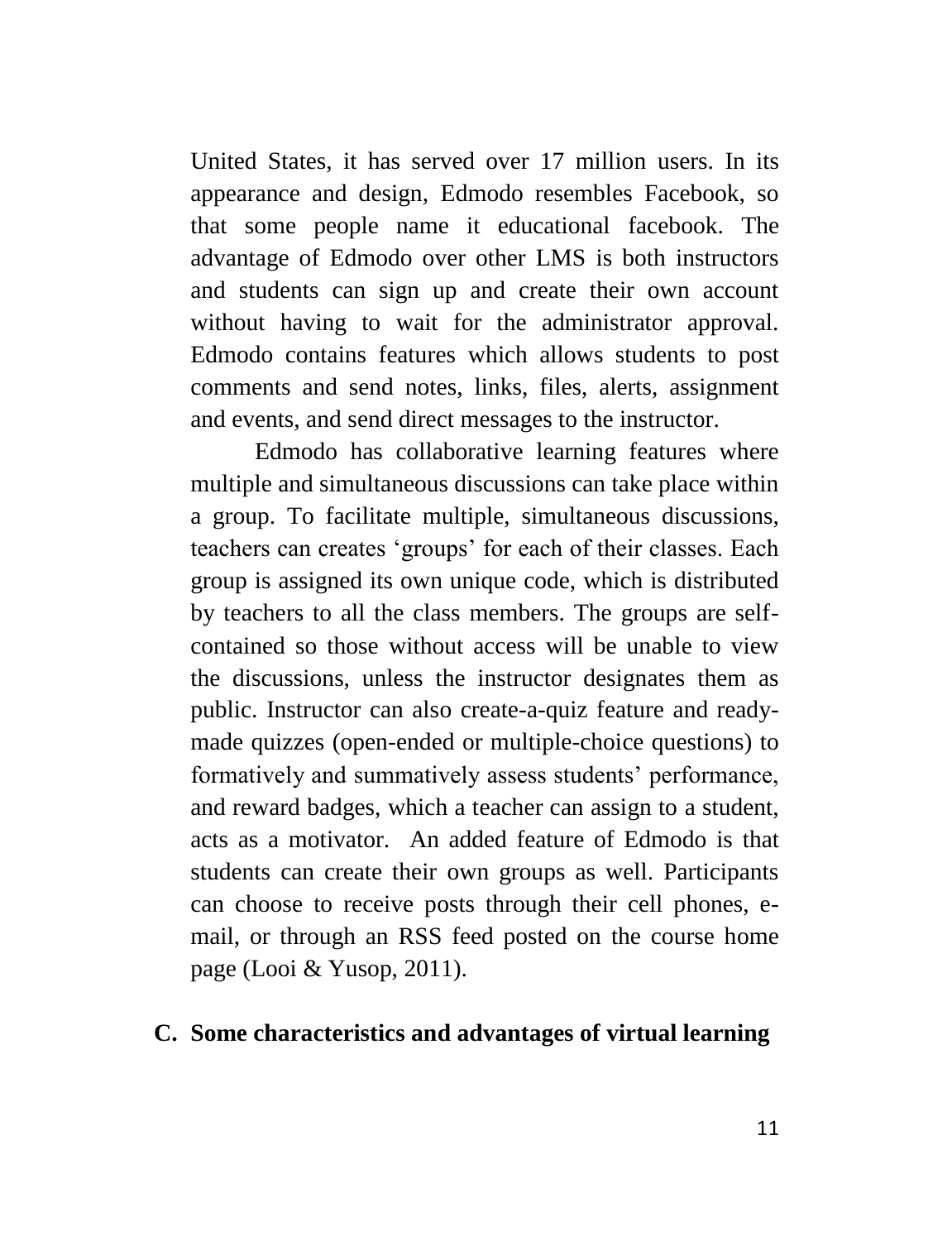It is important to distinguish forms of learning that incorporate online opportunities. Garrison and Kanuka, (2004) divided e- learning into a continuum which range from enhanced, blended, and fully online learning (p. 96). Meanwhile, Allen & Seaman (2007) defined blended courses and programss as having between 30% and 79% of the course content delivered online. Face-to-face instruction includes those courses in which zero to 29% of the content is delivered online; this category includes both traditional and Web facilitated courses. The remaining alternative, online courses, are defined as having at least 80% of the course content delivered online (p. 67).

Among key features of blended learning according to Gruba et al (2009) are materials available as much as possible in digital format, support and academic sessions interspersed throughout the syllabus, and online submissions, with face to face consultations and additional interactions on line.

There are considerable challenges in the implementation of integrating classroom face-to-face learning with online learning experience. Those challenges include:

- Development of online and offline course content. Online learning materials can include pre-recorded lectures.

- Facilitation of communication with and among students, including the pedagogy of communicating content online

- Guiding the learning experience of individual students, and customizing material to strengthen the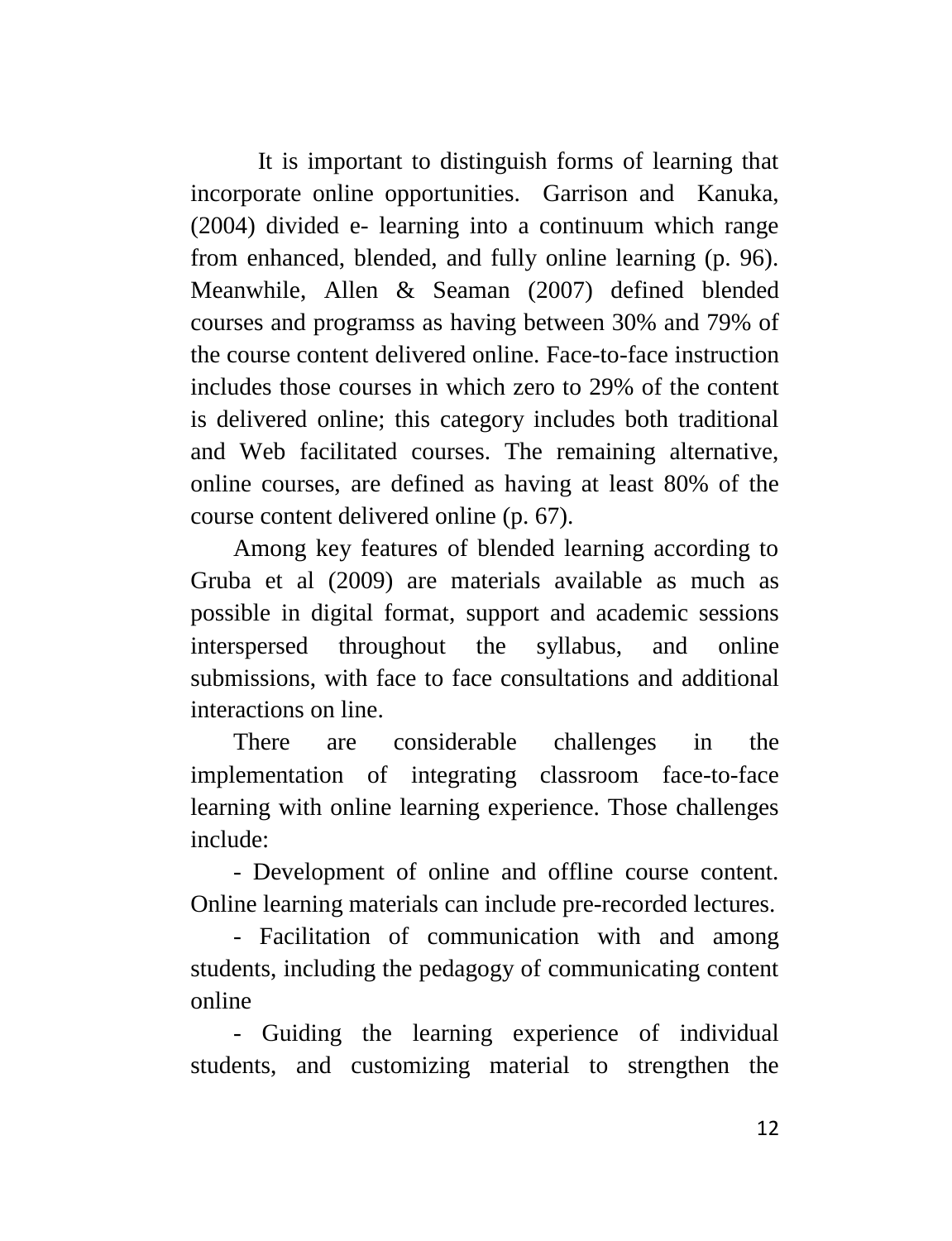learning experience.

- Structuring independent study time guided by the material in the lectures and skills developed during the classroom experience.

(https://www.mindflash.com/elearning/what-is-blendedlearning)

In general, virtual learning brings some advantages to the teaching learning process; the most obvious one is it solves instuctors" problem of inadequate class time. Through virtual learning, instructor or teachers can optimize the timeliness and focus of the curriculum, and students can better fit learning time into their schedules. Other advantages are the online delivery allows instructors to keep materials up-to-date, thorugh links that can be found though various websites, and share with the students, meaning that instead of having to buy textbooks, the students can save cost. It is also a better fit for 21st-century learners, as today"s learners are generation who are technology savvy and spend much of their time communicating and fnding information in the virtual world.

#### D. **The ideal practice of language learning through VLE**

In order to get the optimum benefit of language learning through VLE, Chinnery (2008) suggests that virtual learning and teaching should be productive, informative, collaborative, communicative, aggregative. First, productive means that language learners need to be given the opportunity to demonstrate their ability to create in the target language. The production of content for an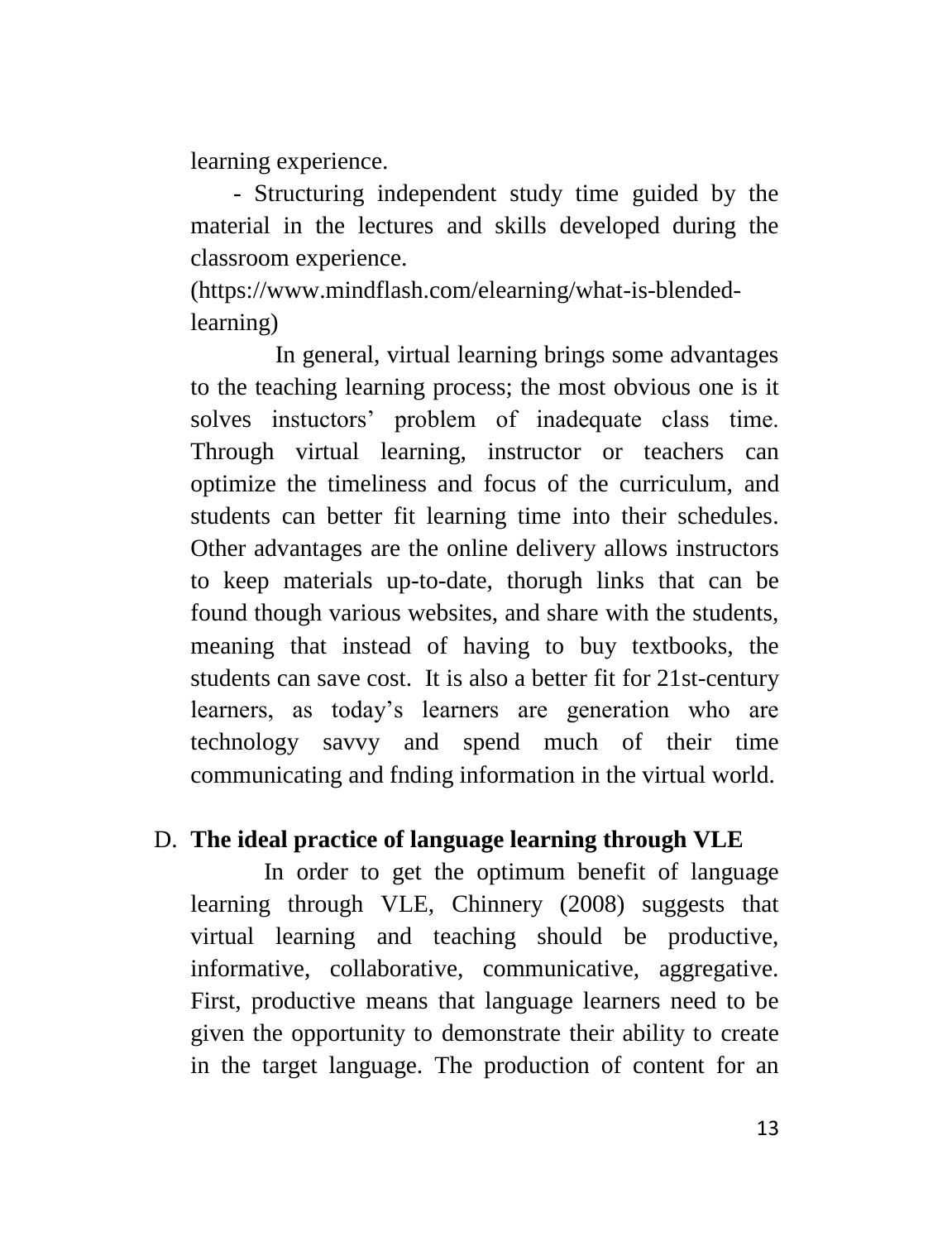authentic audience, not only for their instructor, but also their peers, can lead to positive learning outcome. For example, when learners post their writing tasks on the discussion board of their VLE site, other students are their immediate readers who can give response and feedback. By making material accessible for subsequent reflection and analysis, students can revisit and revise their works; thus, enriching the learning experience (Ferdig & Trammell, 2004 in Chinnery, 2008, p. 475).

Second, informative means learners should have the ability to seek out accurate information autonomously, become self-directed and self-empowered researcher, editor, and selector of information, develop skills in online search strategies such as how to formulate good queries, how and when to use query reformulation or other search refinements, how to judge search result relevancy, and how to combine multiple search engines of different types, and critically evaluate "the credibility of online information" (Chinnery, 2008, p. 475).

Third, collaborative means that virtual language learning and teaching should promote collaborative learning. In other words, learners should collaborate towards the completion of tasks. Collaborations generates intense motivation from many students and encourages learning from peers.

Fourth, communicative means that virtual language learning and teaching must strive to provide learners with opportunities to use their English for communicative purposes. This could be done through chat. Such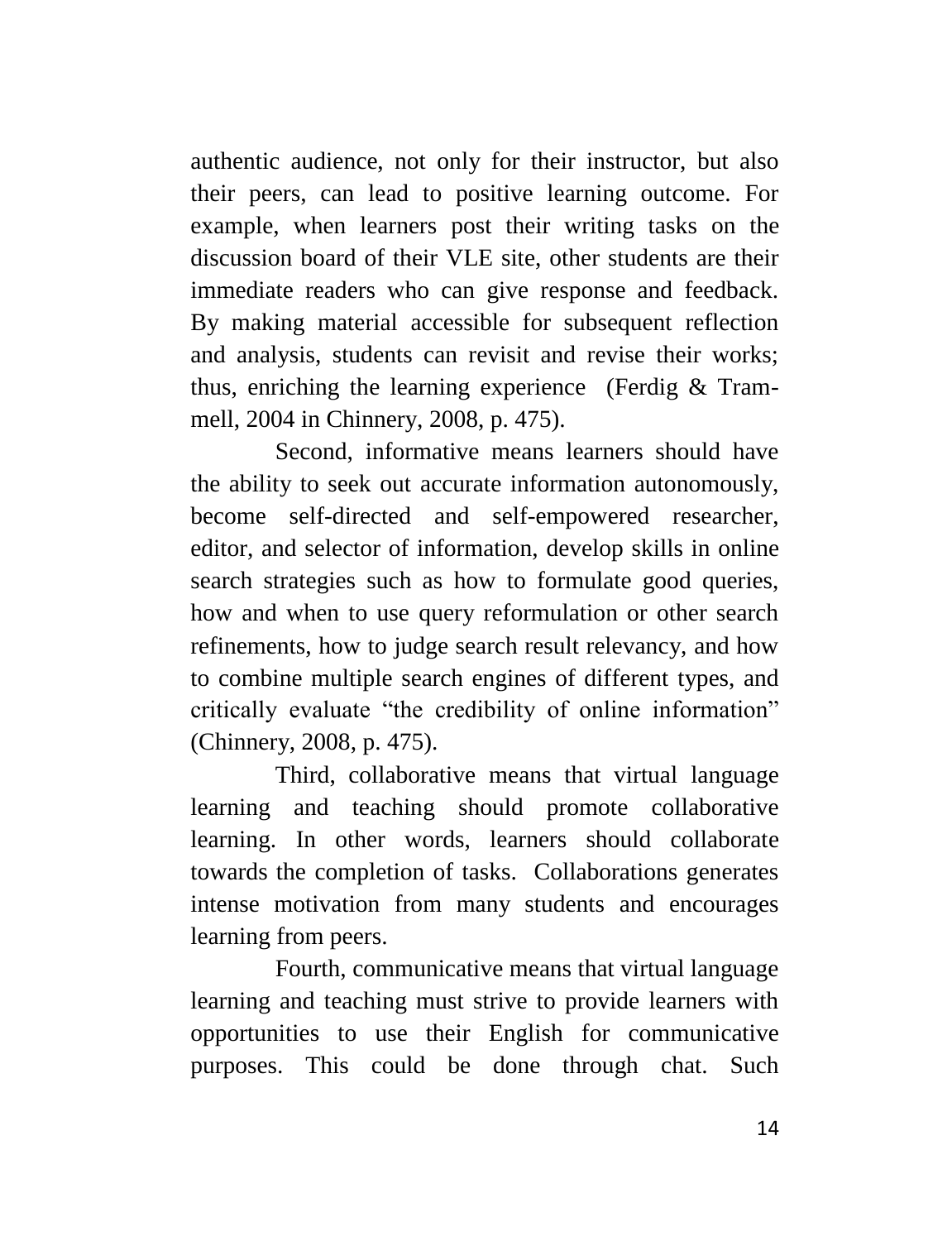communications can help individuals in the class engage more frequently, with greater confidence, and with greater enthusiasm in the communicative process (Chinnery, 2008, p. 476).

Fifth, aggragative means that virtual language learning and teaching should recognize multiliteracies possessed by learners. Multiliteracies, which are spurred by the existence of internet, enable learners to make use of the array of digital audiovisual media available online and offline. Consequently, teachers or instructors should promote the integration of oral, textual and audiovisual communiation in their instruction (Chinnery, 2008, p. 477).

Furthermore, the practice of virtual learning and teaching brings impacts to both students and teachers. According to Gruba (2009), in the part of students, responsibility for learning is heightened as students must learn to get and use digital materials. It will also affect student learning style. Students who were coming from "traditional" systems of learning, must adapt to the modern learning environment by being more active and participatory. In the part of teachers, virtual language teaching is a new competency for instructors as it requires greater flexibility and a keen knowledge of the materials, how to access them and when to use them for best effect. In terms of assessment practice, virtual learning and teaching approaches lead to a rubric based, standardized view of assessment that makes marking more equitable, results are more immediate as they are available digitally.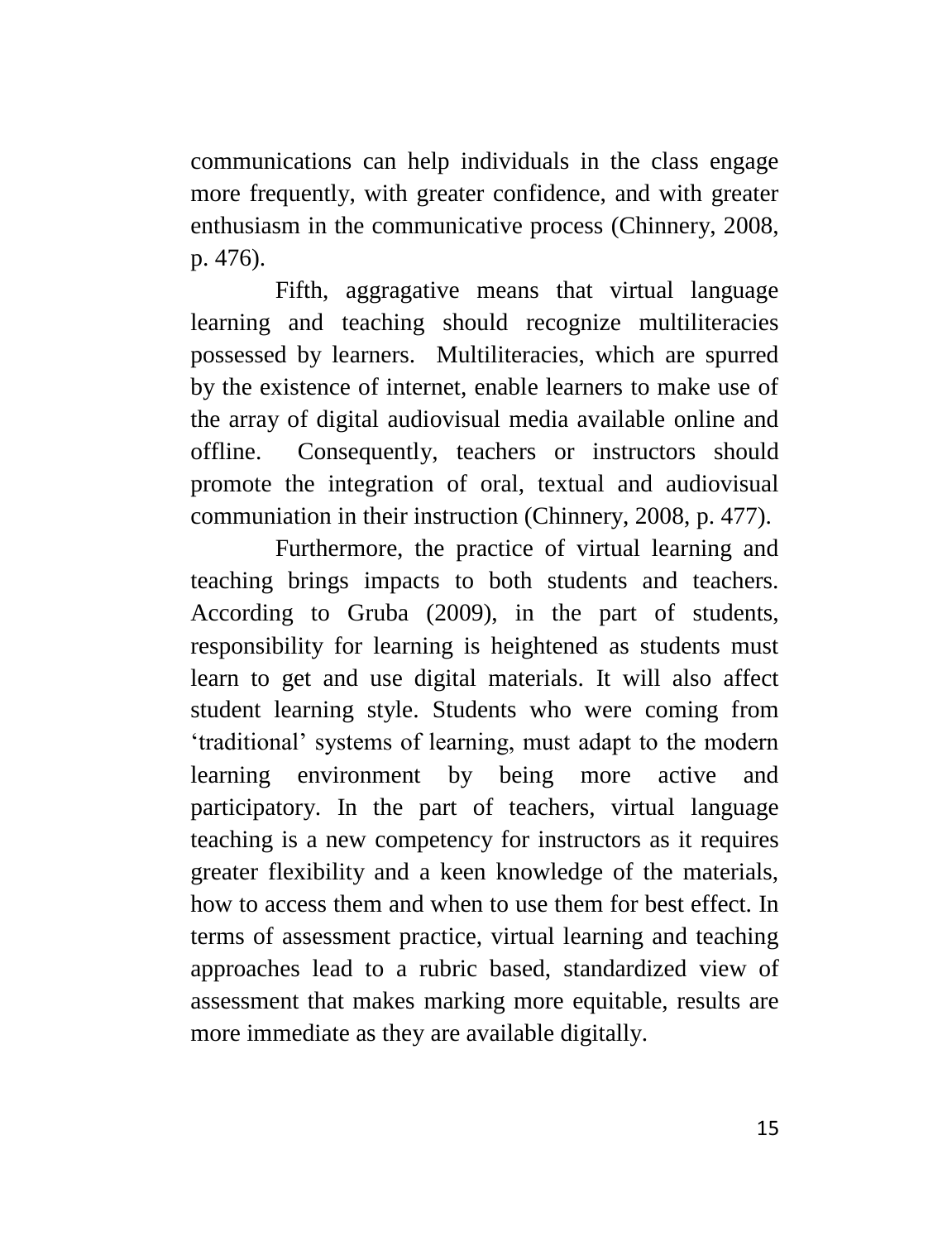In short, virtual learning and teaching should apply pedagogical principles which are based on a [constructivist](http://en.wikipedia.org/wiki/Constructivism_(pedagogical)) and [social constructionist](http://en.wikipedia.org/wiki/Social_constructionism) approach, emphasizing that learners, not just teachers, can contribute to the educational experience. In other words, it should promote learner autonomy.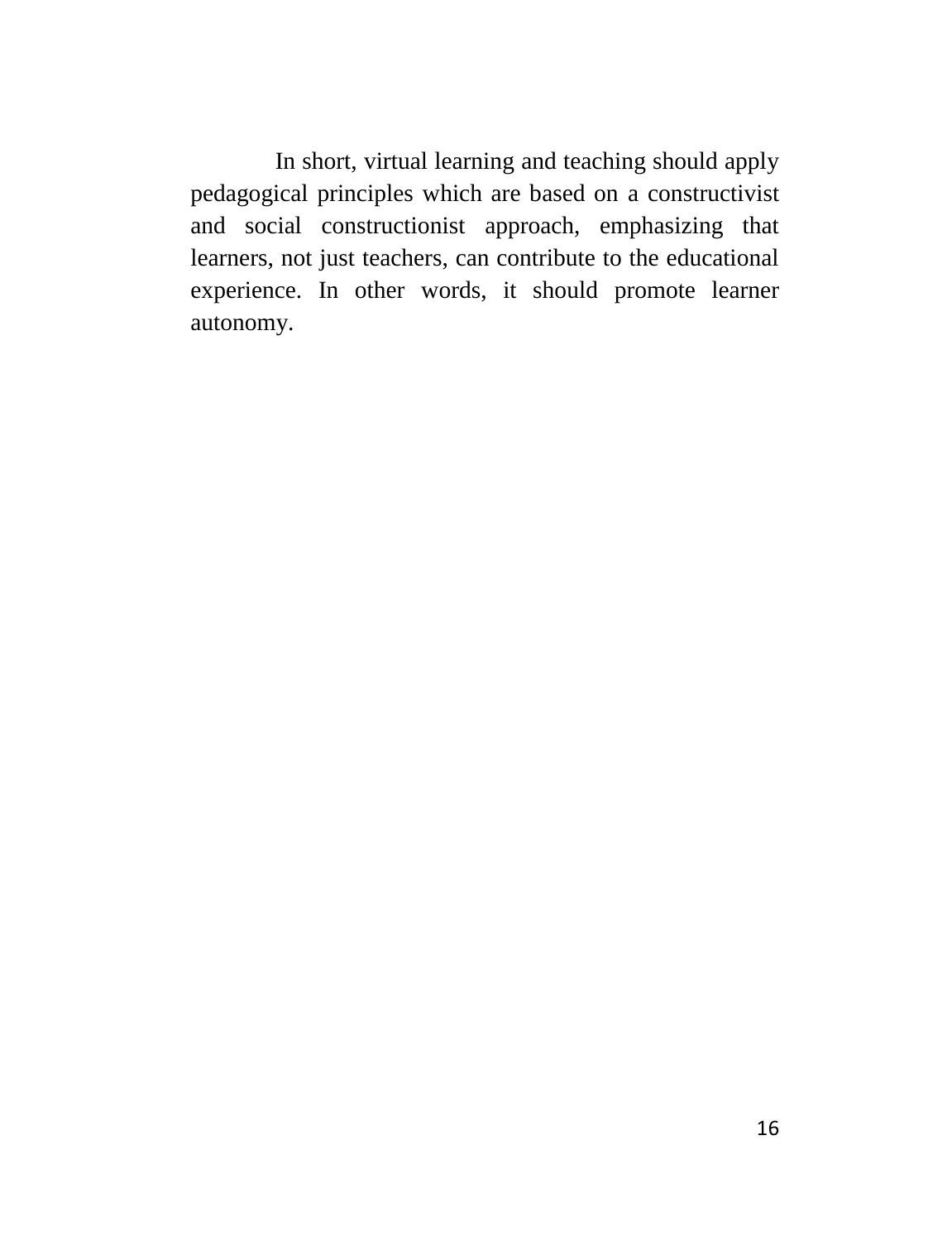# **CHAPTER III RESEARCH METHOD**

#### **A. Type**

The type of this research is field research. Field researh is a study where a researcher observes the subject in its natural environment, in this case, the classroom and VLE at English Department IAIN Antasari Banarmasin.

#### **B. Approach**

This research used mixed method approach. Mixed methods research is empirical research that involves the collection and analysis of both qualitative and quantitative data. In mixed methods research, qualitative and quantitative methods and data are mixed, or combined in some way (Punch, 2009, p.288). Creswell (2008) divides mixed method design into three kinds: triangulation design, embedded design, and explanatory design. This research used triangulation design

Triangulation design is a one-phase design, where the two types of data are collected at the same time (Creswell, 2008, p. 560; Punch, 2009, p. 296). Data can be collected through a questionnaire, observation, interview, or documents. The results of quantitative data and qualitative data are merged into one overall interpretation.

# **C. Research location**

The research will be located at State Institute for Islamic Studies (IAIN) Antasari Banjarmasin, to be specific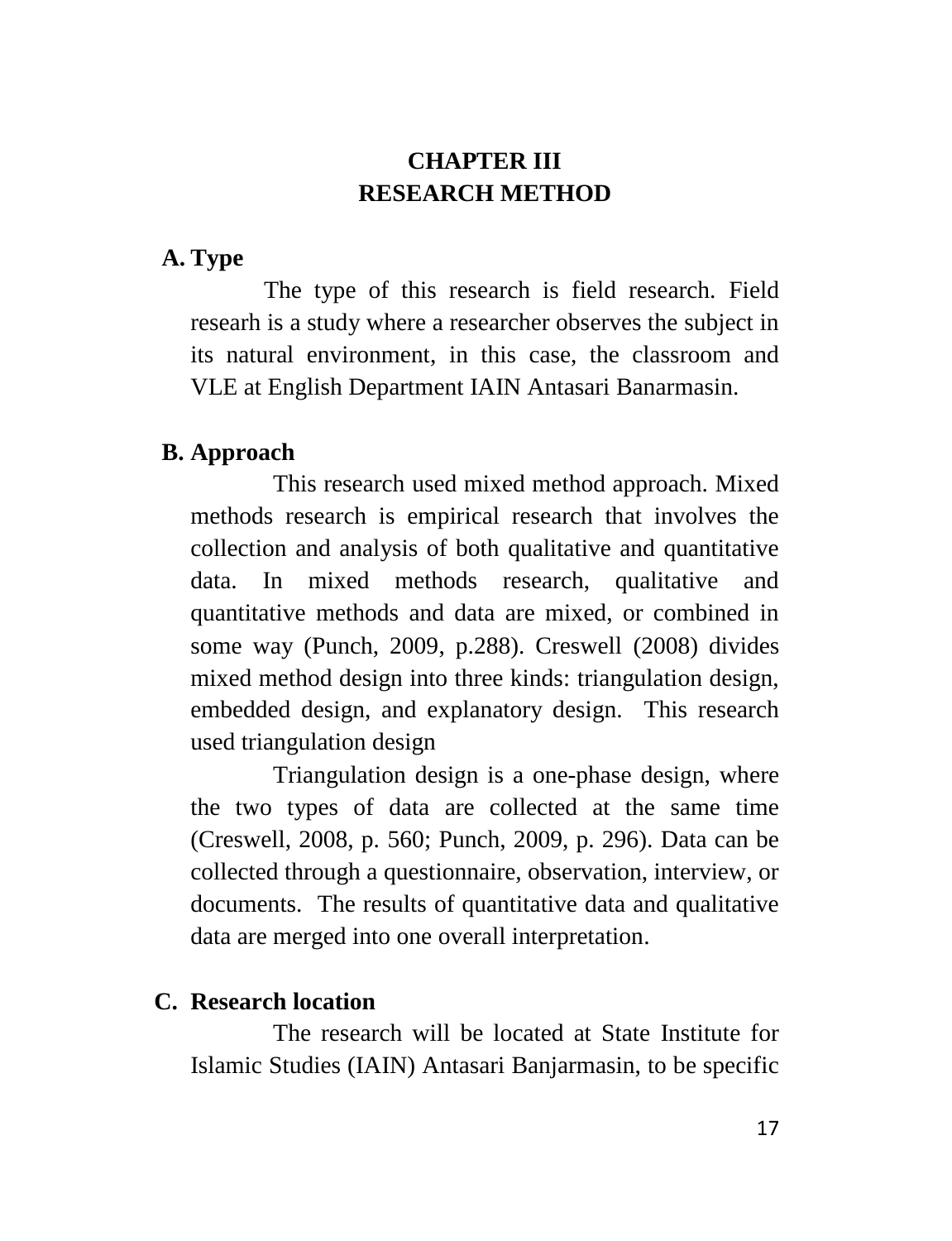at English Department Faculty of Tarbiyah and Teacher Training.

### **D. Population and sample**

The population of the research is the students in IAIN Antasari Banjarmasin who have learned through virtual learning environment. The writer chooses students from the fourth semester academic year 2014/2015 because all of them have taken up a subject which uses Edmodo as VLE. The subject is Introduction to Literature and there are 5 classes which the researcher teaches. Because there is a large number of population, the respondents will be taken by sample. Sampling technique which will be used is proportional purposive sampling. From each class the sample is 50% of the total number of students. The table below shows the population of the students and the sample.

|                                         | Table 3.1. Data of English Department Students Fourth |
|-----------------------------------------|-------------------------------------------------------|
| <b>Semester Academic Year 2014/2015</b> |                                                       |

| No                          | Class     | No. of active students | Sample |
|-----------------------------|-----------|------------------------|--------|
|                             |           | 32                     | 16     |
| $\mathcal{D}_{\mathcal{L}}$ | B         | 34                     | 17     |
| $\mathcal{R}$               | $\subset$ | 34                     | 17     |
|                             |           | 34                     |        |
|                             | F.        | 26                     | 13     |
|                             | Total     | 160                    |        |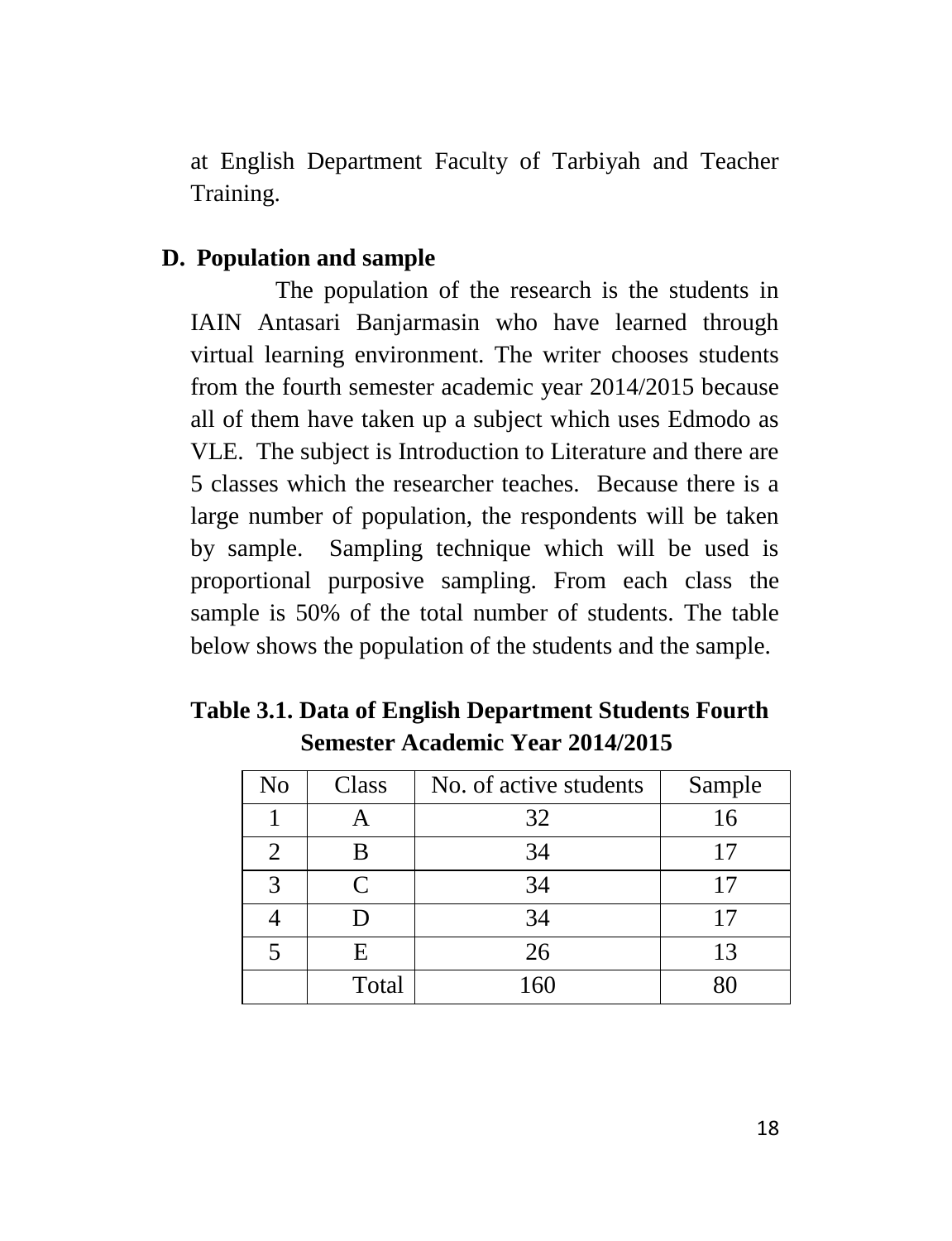The student age ranges between 19 to 21 years old. The number of female students is higher than male students as the female respondents comprise of 71.3 % of the sample, while male respondents comprise of 28.8 % of the sample. The following table presents the number of respondents and their gender.



**Table 3.2. Respondent Gender**

|        | Frequency | Percent |
|--------|-----------|---------|
| Male   | 23        | 28.8    |
| female | 57        | 71.3    |
| Total  | 80        | 100     |

# **E. Techniques of data collection**

Data will be collected using questionnaire and documentation. The questionnaire is used at the first stage of this research to identify the impact of VLE on student learning activity. The questionnaire consists of three parts (see appendix). The first part consists of 8 items and asks the personal background of the respondents and their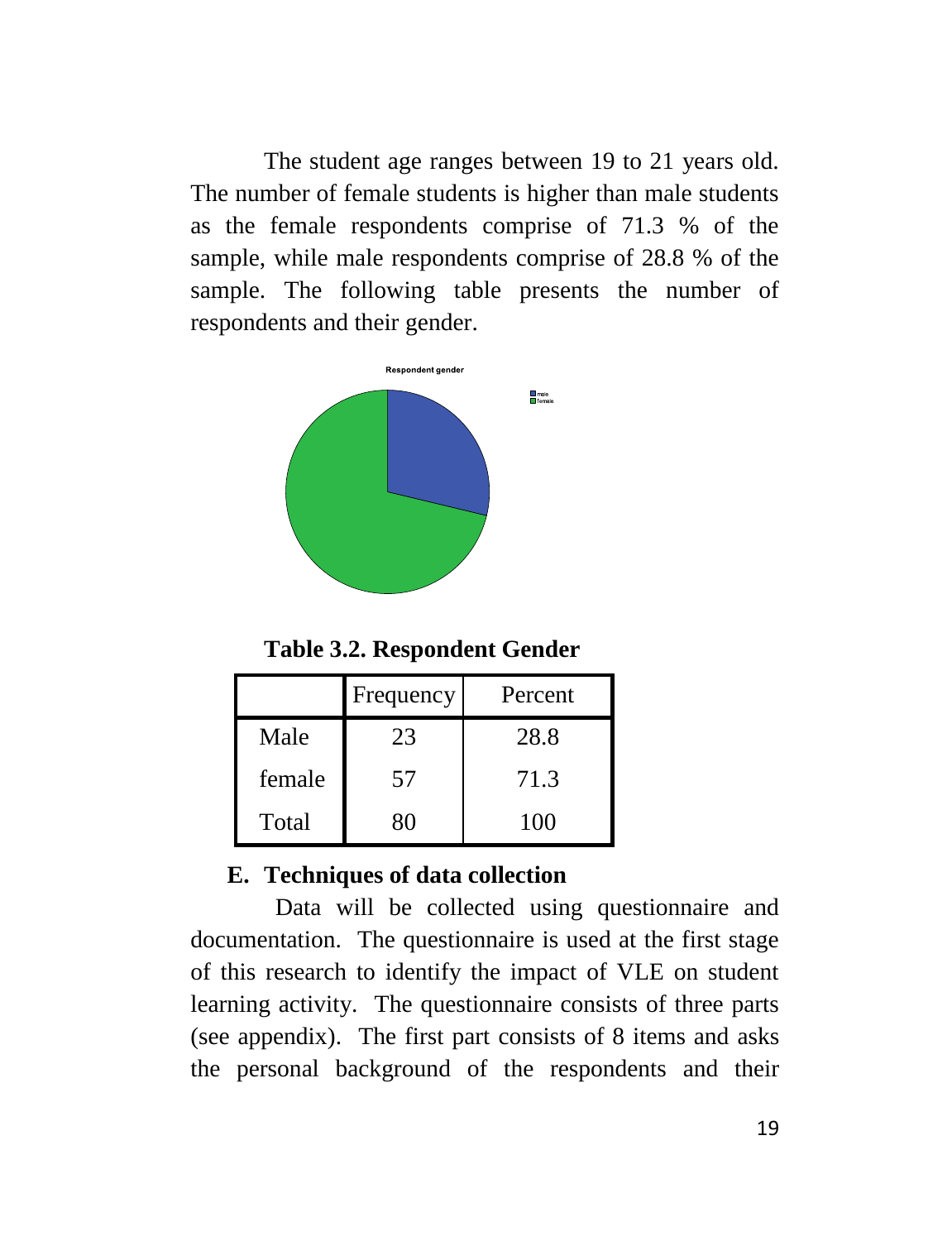general habit in online activities, while the second part asks the respondents about their habit in using Edmodo and their opinion about how they perceive the use of VLE in learning. The third part which is open-ended questions is intended for data triangulation. In the third part there are 12 items which ask the respondents about their activities in Edmodo, their purposes, the benefits they get, their difficulties, their learning mode preference, and their expectation regarding virtual learning.

Documentation in the form of records and notes on student online activities on Edmodo sites will be used to support the findings from the questionnaire

#### **F. Techniques of data analysis**

The first step is analyzing quantitative data from the questionnaire. In analyzing the quantitative data, the researcher used the following steps:

1. Input the data:

This step is done by transferring the data from the responses on the questionnaire to a computer file. The program that will be used is SPSS because it can transform the result and count the frequency, percentage, mean, and standard deviation quickly.

2. Score the data:

The researcher assigns a numeric score for value to each response category for each question on the questionnaire. In scoring the response, the researcher will use single-item scores, that is, an individual score for each question answered by each respondent. For the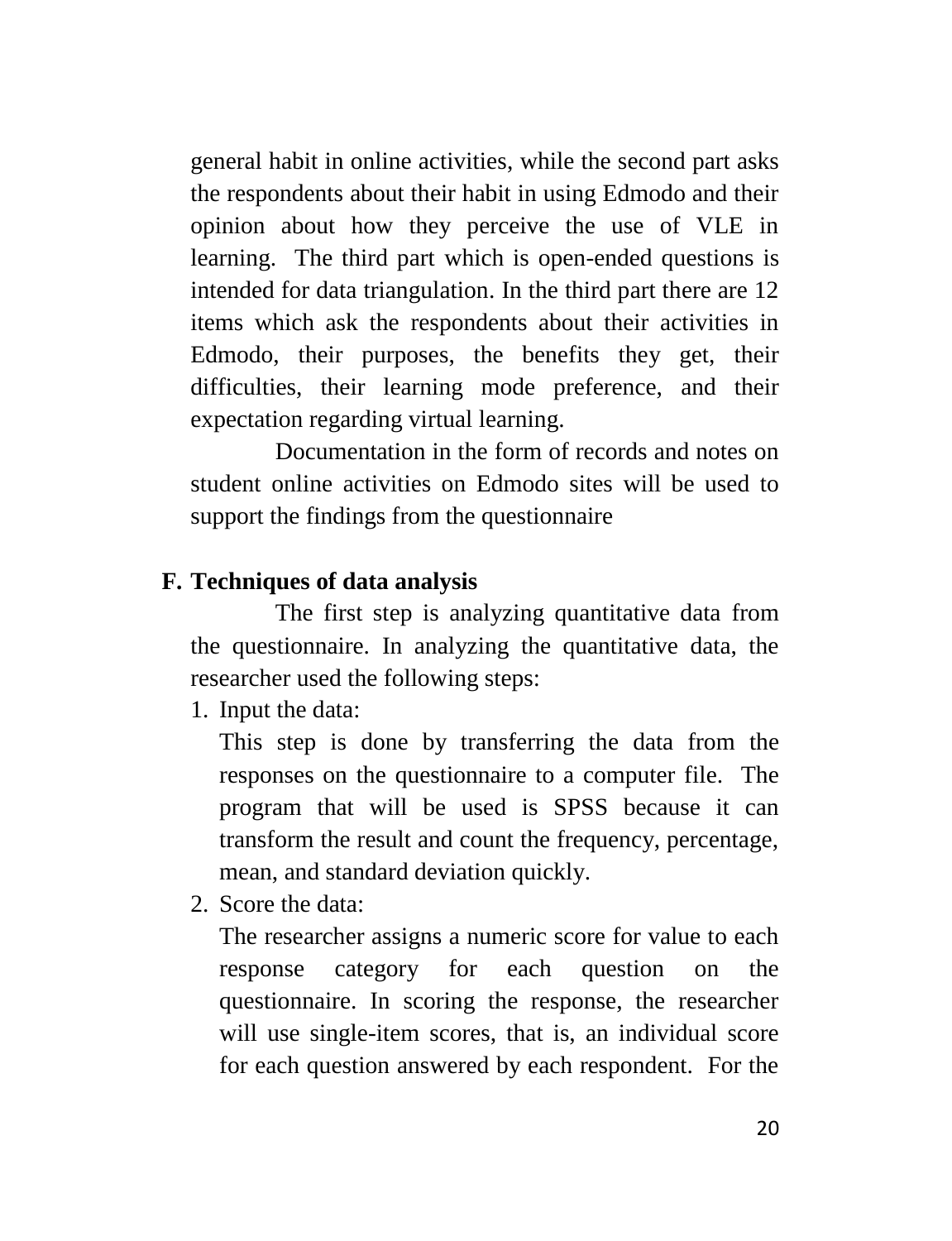items that ask about the habit of student in online activities, the response "never" will get the score 0, "rarely" will get the score 1 , "occasionally" will get the score 2, and 'often' will get the score 3. For the items that ask about the impacts of Edmodo to student learning, the score is 1 for significantly subtracted or significant hindrance to learning, 2 for subtracted or hindrance to learning, 3 for no impat or no help, 4 for added to leaning or minor help, and 5 for significantly added or significantly help to learning . There are also 2 items in the questionnaire that rate from 1 to 7 (in part 1) and from 0 to 9 (in part 2). Each will be scored as it is.

3. Check and clean the data

It is the step to clean and account for misssing data whether there are incomplete answer (the respondents do not give the answer), check which data is relevant to the research questions, and which need to be left out from the analysis.

4. Analyze the data

The data that have been scored will be analyzed using descriptive statistics. Descriptive statistics indicate general tendencies of the data such as mean, mode, and the spread of scores, so it can help the researcher to summarize the overall trends in the data (Creswell, 2008).

The next step is analyzing qualitative data. The responses of the students to the open-ended questions are coded and organized based on emerging themes. Their responses are useful to support and confirm their responses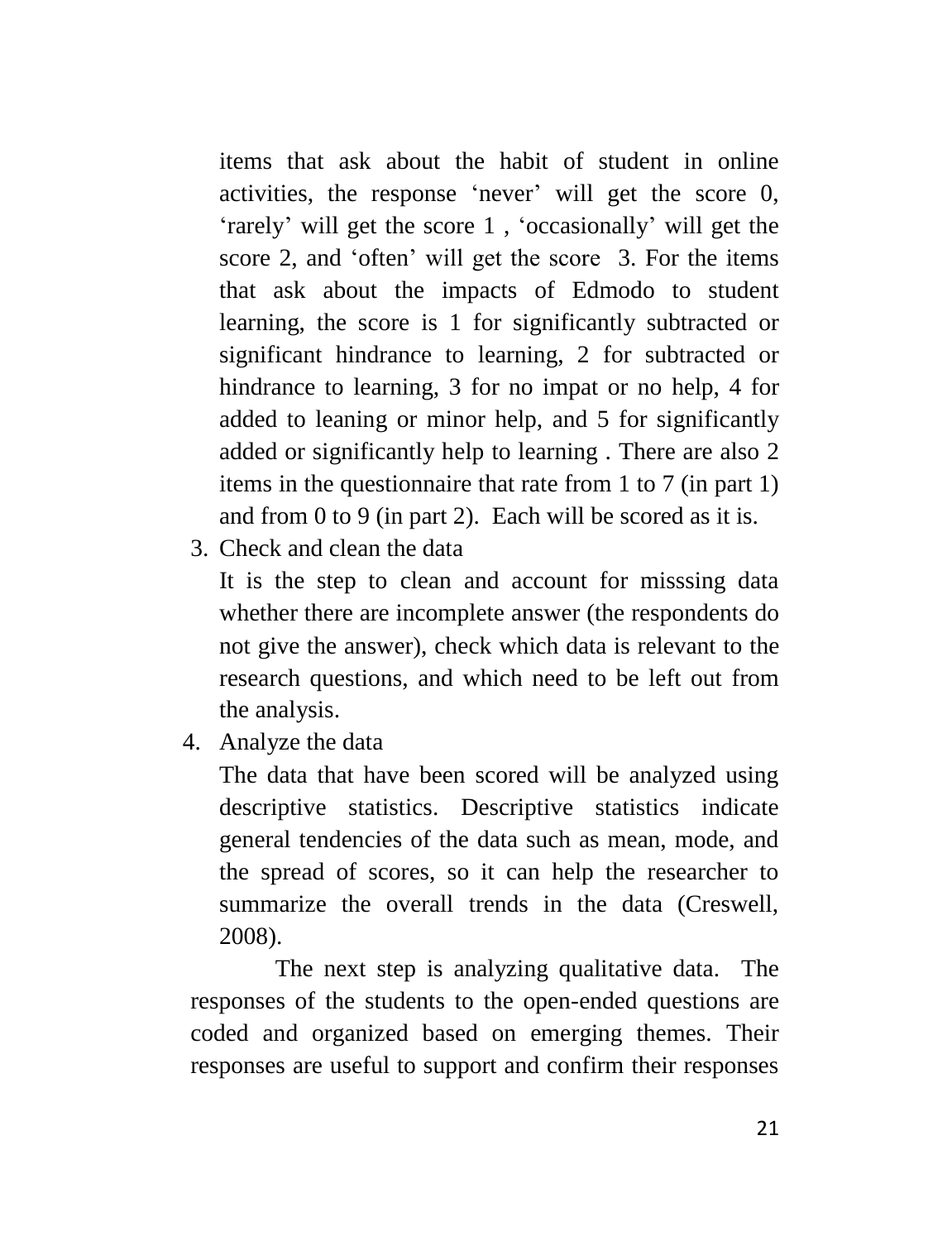in previous parts. Another qualitative data, that is documentation taken from the student posts and notes in Edmodo will also be used to support the finding from the questionnaire.

The overall findings then will be interpreted and summarized. The conclusion will be drawn and confirmed with the existing literature.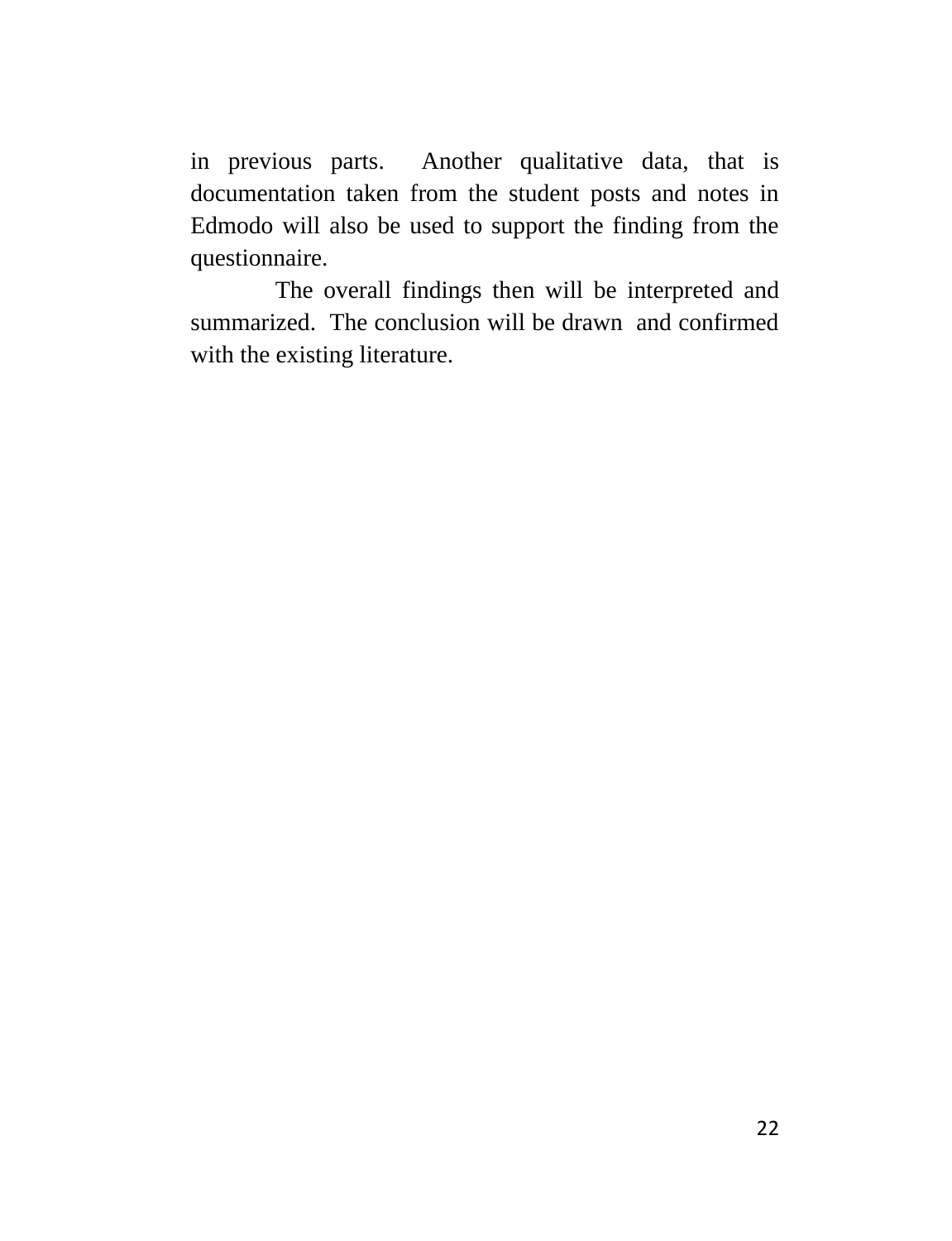# **CHAPTER IV RESEARCH FINDINGS**

This chapter presents findings based on the students' response in the questionnaire and documentation from Edmodo.

#### **A. The students' virtual activity**

In accessing the internet, most of the students do it at home (42.5%), which means that they have the facility such as modem either at their own house or boarding house. 23.8 % access the internet at study center at campus, which is quite convenient place because in this place the students can access free wifi although the network are often slow. 22.5 % of the students answer other for accessing the internet, that is, they use their smartphone or wifi.id corner, and only 11.3% of the students go to computer center to access the internet. Computer center at Tarbiyah and Teacher Training Faculty is quite small, that is why not many students can get a place there.

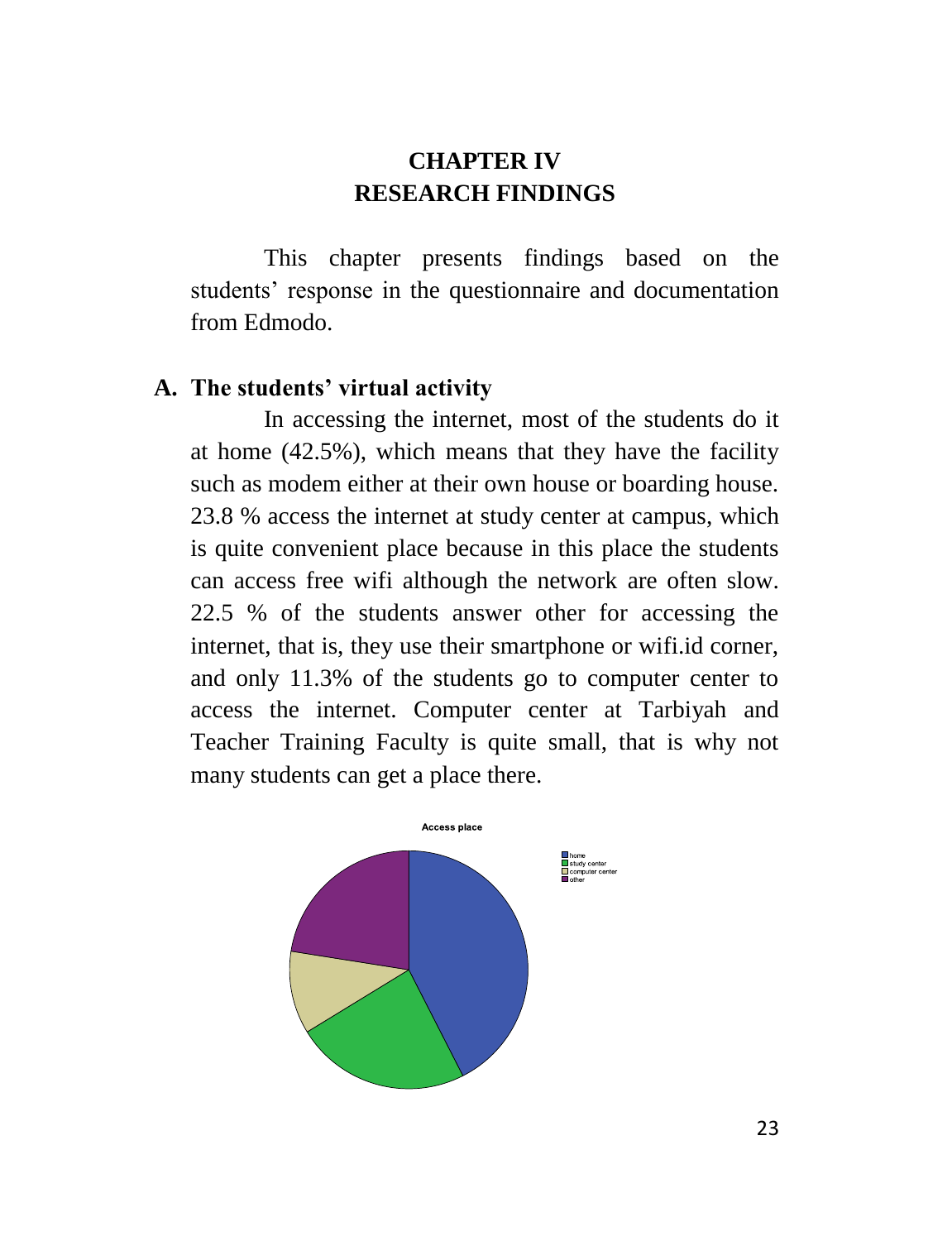**Table 4.1. Access Place**

|                 | Frequency | Percent |
|-----------------|-----------|---------|
| Home            | 34        | 42.5    |
| study center    | 19        | 23.8    |
| computer center |           | 11.3    |
| Other           | 18        | 22.5    |
| Total           | 80        | 100.0   |

Regarding the frequency of accessing the internet, it is found that 41.3% of the students use the internet 1-3 times a week, and 30% of the students use the internet more than 7 times a week. This means that the students are quite active in virtual world.

| Weekly access | Frequency | Percent |
|---------------|-----------|---------|
| 1-3 times     | 33        | 41.3    |
| 4-7 times     | 22        | 27.5    |
| $>$ 7 times   | 24        | 30.0    |
| Total         | 79        | 98.8    |
| Missing       |           | 1.3     |
| Total         | 80        | 100     |

**Table 4.2. Frequency of accessing internet**

In addition, the time spent online is quite moderate, as most of the students spent time online between 1-2 hours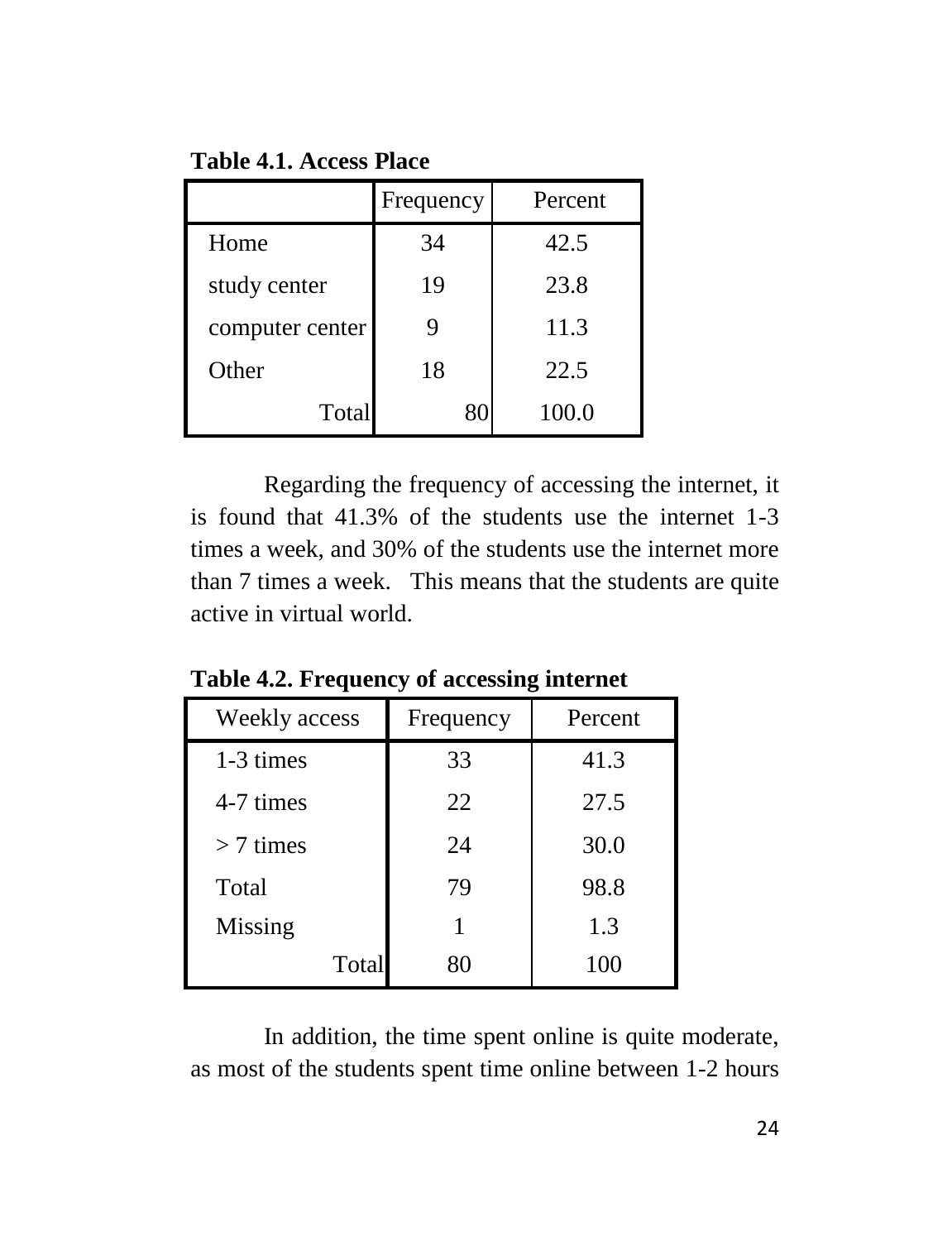(35%), and between 2-3 hours (33.8%). It can be seen from the following table.

| Time spent | Frequency | Percent |
|------------|-----------|---------|
| $<$ 1 hour | 10        | 12.5    |
| 1-2 hours  | 28        | 35.0    |
| 2-3 hours  | 27        | 33.8    |
| $>3$ hours | 15        | 18.8    |
| Total      | 80        | 100.0   |

**Table 4.3. Time spent online**

One of the question items in the questionnaire asked the students to rate themselves in the continuum whether they hate technology (technophobia) or love technology (technophiliac). The range is between 1 to 7. The result from the table shows that the majority of the students love and enjoy technology and rate themselves 6 and 7. Only 1 student gave rate 3 meaning that he/she is not really into technology. The rate can be seen from the following table.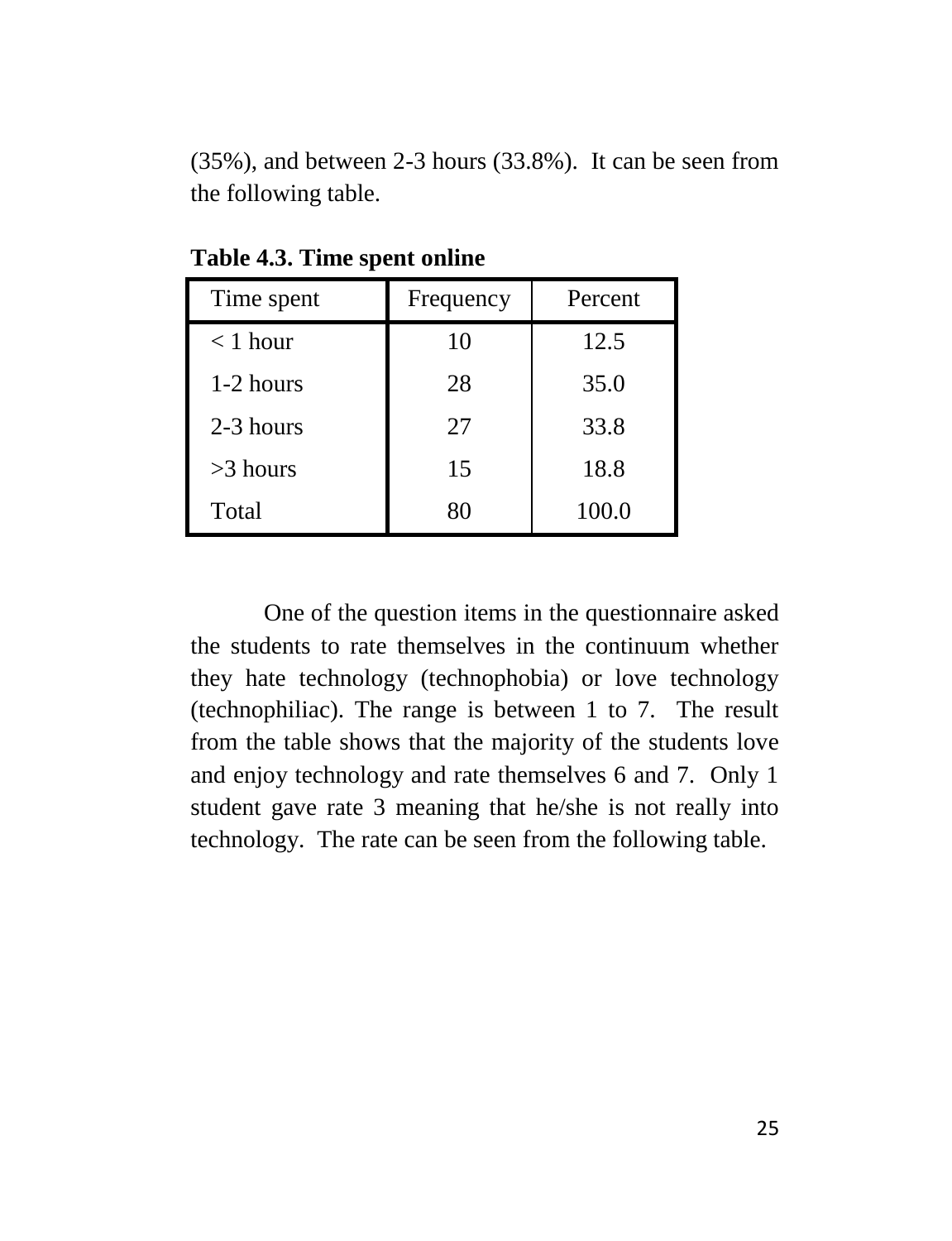| Rate  | Frequency | Percent |
|-------|-----------|---------|
| 3     |           | 1.3     |
| Δ     |           | 8.8     |
| 5     | 17        | 21.3    |
| 6     | 28        | 35.0    |
|       | 27        | 33.8    |
| Total | 80        | 100.0   |

**Table 4.4. Student rating toward technology**

In the open-ended questions, the students are asked whether they have ever participated in online or virtual learning before. Half of the respondents (50%) responded that they have ever participated in virtual learning. The students mentioned e-learning and a Facebook group created by their lecturer as the types of virtual learning that they have ever joined. Meanwhile, 35 or 43 % of the students stated they never joined in virtual learning, and 5 students or 6.3% did not provide answer.

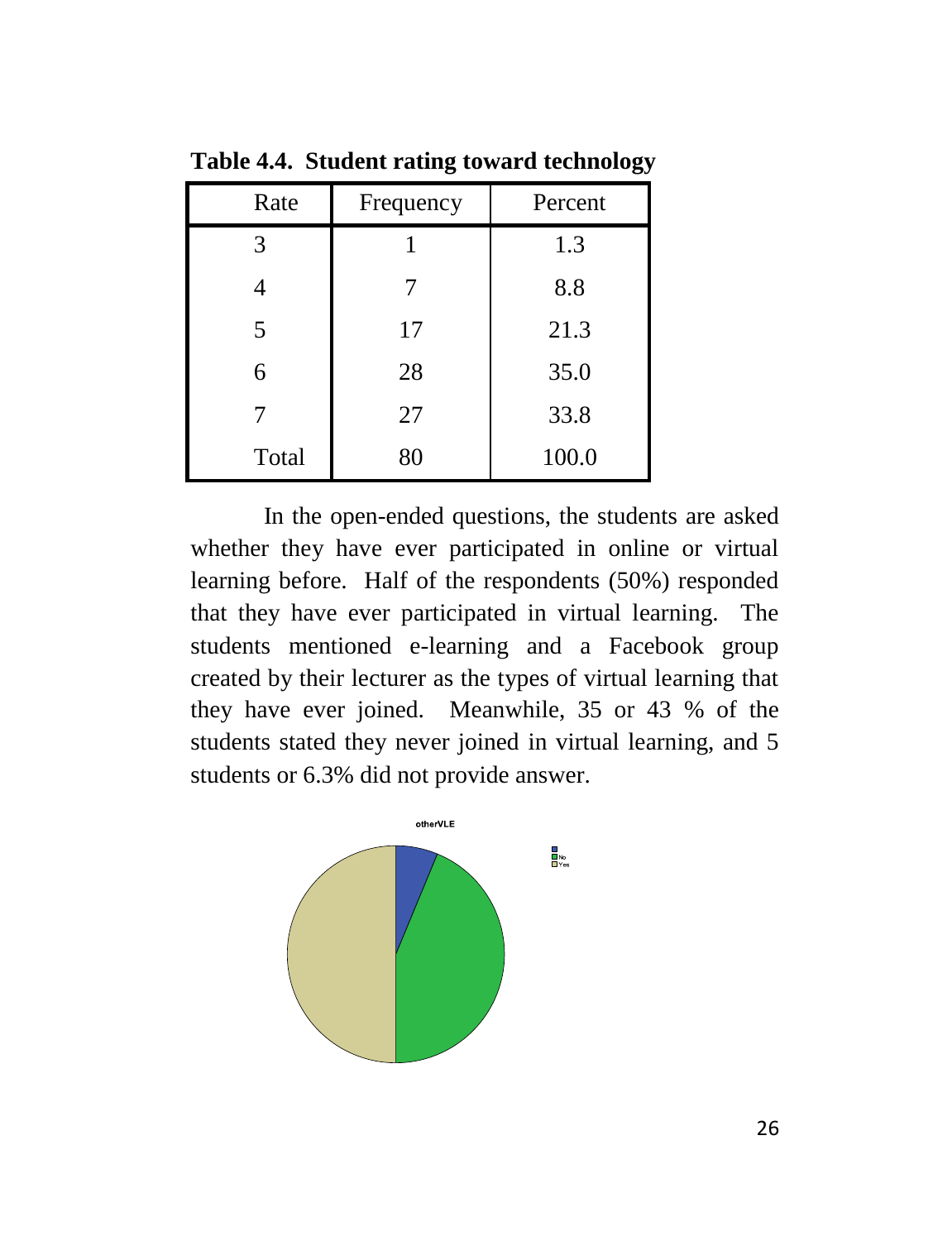|           | Frequency | Percent |
|-----------|-----------|---------|
| No        | 35        | 43.8    |
| Yes       | 40        | 50.0    |
| No answer | 5         | 6.3     |
| Total     | x٥        | 100     |

 **Table 4.5. Previous experience in virtual learning**

Despite the finding that students love technology and quite active online, not many of them seem to make use of technology for learning activity, particularly Edmodo as an educational site. This can be seen from the students' response that most of them rarely visit Edmodo site (45%). The rest visit Edmodo site once a week (28.8%), 2-3 days per week (23.8%), and only 2.5 % of the students visit more frequently, that is 4-6 days per week.

**Table 4.6. Frequency of visiting Edmodo site**

| Log in to Edmodo  | Frequency             | Percent |
|-------------------|-----------------------|---------|
| Rarely            | 36                    | 45.0    |
| once a week       | 23                    | 28.8    |
| 2-3 days per week | 19                    | 23.8    |
| 4-6 days per week | $\mathcal{D}_{\cdot}$ | 2.5     |
| Total             | ଧା                    | 100     |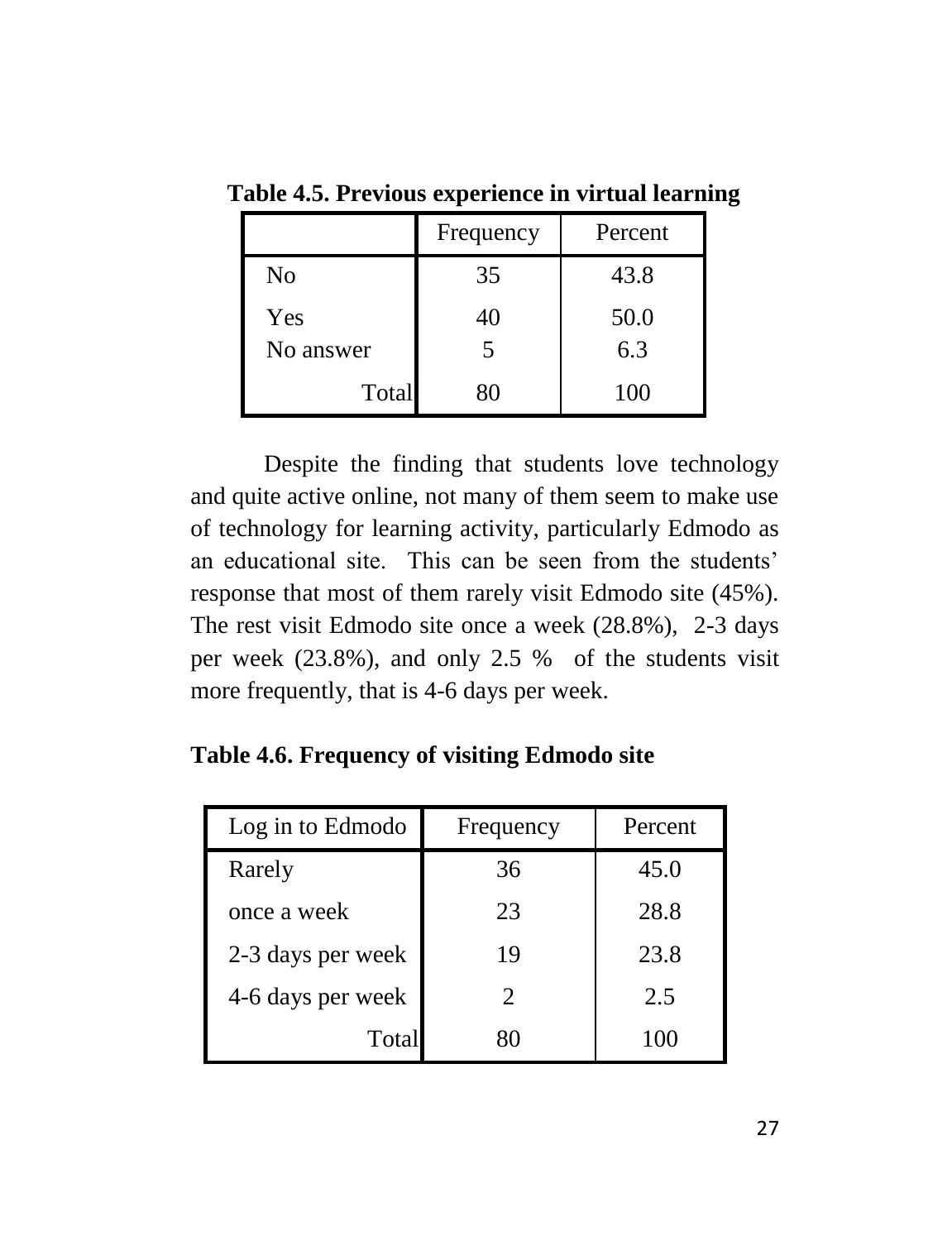When asked whether they ever post a note on their Edmodo group, the majority of students also rarely do (57.5%). 18.8 % of the students even never post something on Edmodo. Only 3.8 % or 3 students often post a note on Edmodo.

| Post a note  | Frequency | Percent |
|--------------|-----------|---------|
| Never        | 15        | 18.8    |
| Rarely       | 46        | 57.5    |
| Occasionally | 15        | 18.8    |
| Often        | 3         | 3.8     |
| Total        | 79        | 98.8    |
| Missing      |           | 1.3     |
| Total        | 80        | 100     |

**Table 4.7. The frequency of posting a note**

A note in Edmodo is like writing something on Facebook timeline, or writing a personal message to a classmate or to the teacher. The student can also post or upload their class assignment such as powerpoint presentation or a reading source so that other members of the group can read it. Below is the example of a post by a student in Edmodo.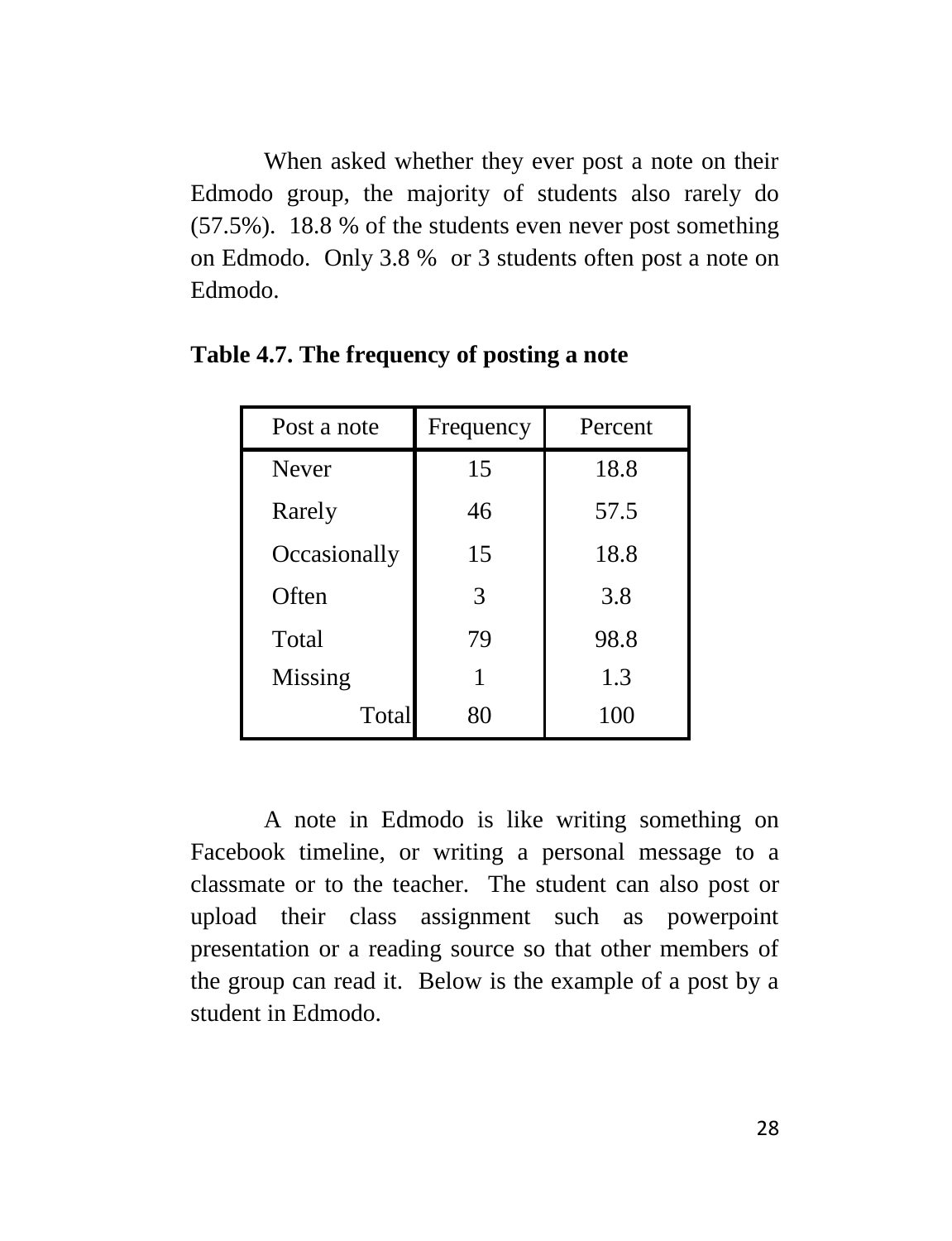

# [Tri H.](https://www.edmodo.com/home#/user?uid=67507669) said Mar 21, 2015

Intermezzo: Shakespeare is the first people who used letter "U" for replace "You"



[Me](https://www.edmodo.com/home#/profile/17817820) • Mar 22, 2015 Wow, interesting. I just knew that. Thanks Tri:)



[Tri H.](https://www.edmodo.com/home#/user?uid=67507669) said Mar 22, 2015

Anytime, mom... By the way, i'm sorry tomorrow i'll not coming o your class because i still in my hometown, mom

Beside rarely sending a note, the students also rarely give response to a note sent by their friends or by the teacher. 48.8% of the students stated so, and 23.8% of the students even never respond at all. However, the number of students who occasionally and often respond is higher than those who ever send a note, that is, 13.8%, compared to the number of students who often send a note which is only 3.8%. It can be seen in the following table.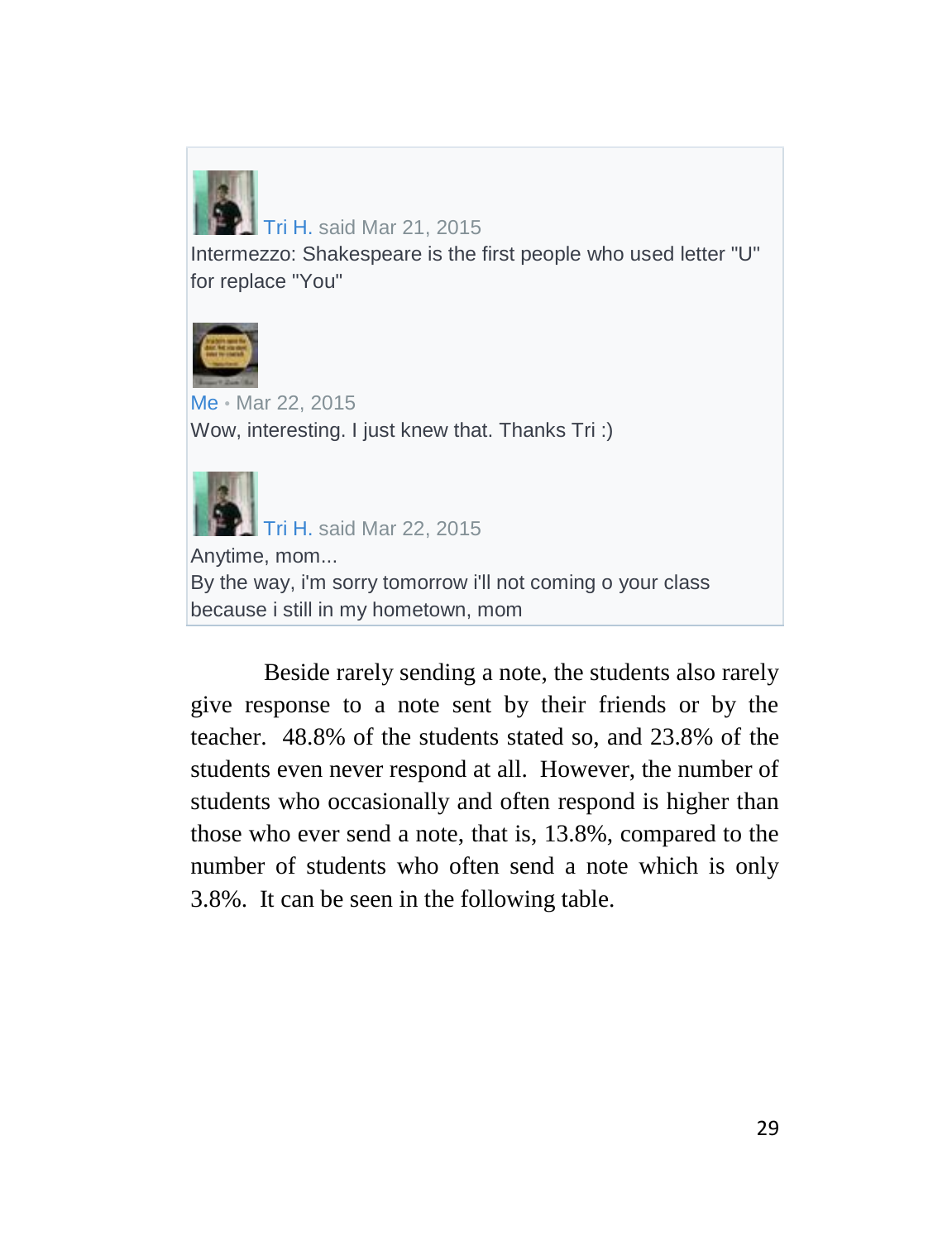| Giving response | Frequency | Percent |
|-----------------|-----------|---------|
| <b>Never</b>    | 19        | 23.8    |
| Rarely          | 39        | 48.8    |
| Occasionally    | 11        | 13.8    |
| Often           | 11        | 13.8    |
| Total           | 80        | 100.0   |

**Table 4.8. The frequency of responding to a note**

The next part will discuss the impacts of Edmodo as a virtual learning environment (VLE) to student learning.

#### **B. The impacts of Edmodo as VLE on Student Learning**

#### **1. Impact on learning the subject**

Despite the rare frequency of the students in logging into Edmodo, sending a note or responding to a note, the students feel that Edmodo add to learning. The majority of students (72.5%) feel that Edmodo posts add to learning, and 20% feel that it adds significantly to learning. Only 2.5% think that it has no effect, the same percentage of the students who think that it subtracted to learning. The mean score for this item is 4.13, meaning that the effect is quite strong, and the standard deviation of .567 implies that there is not much difference in the response range. The following table presents the result.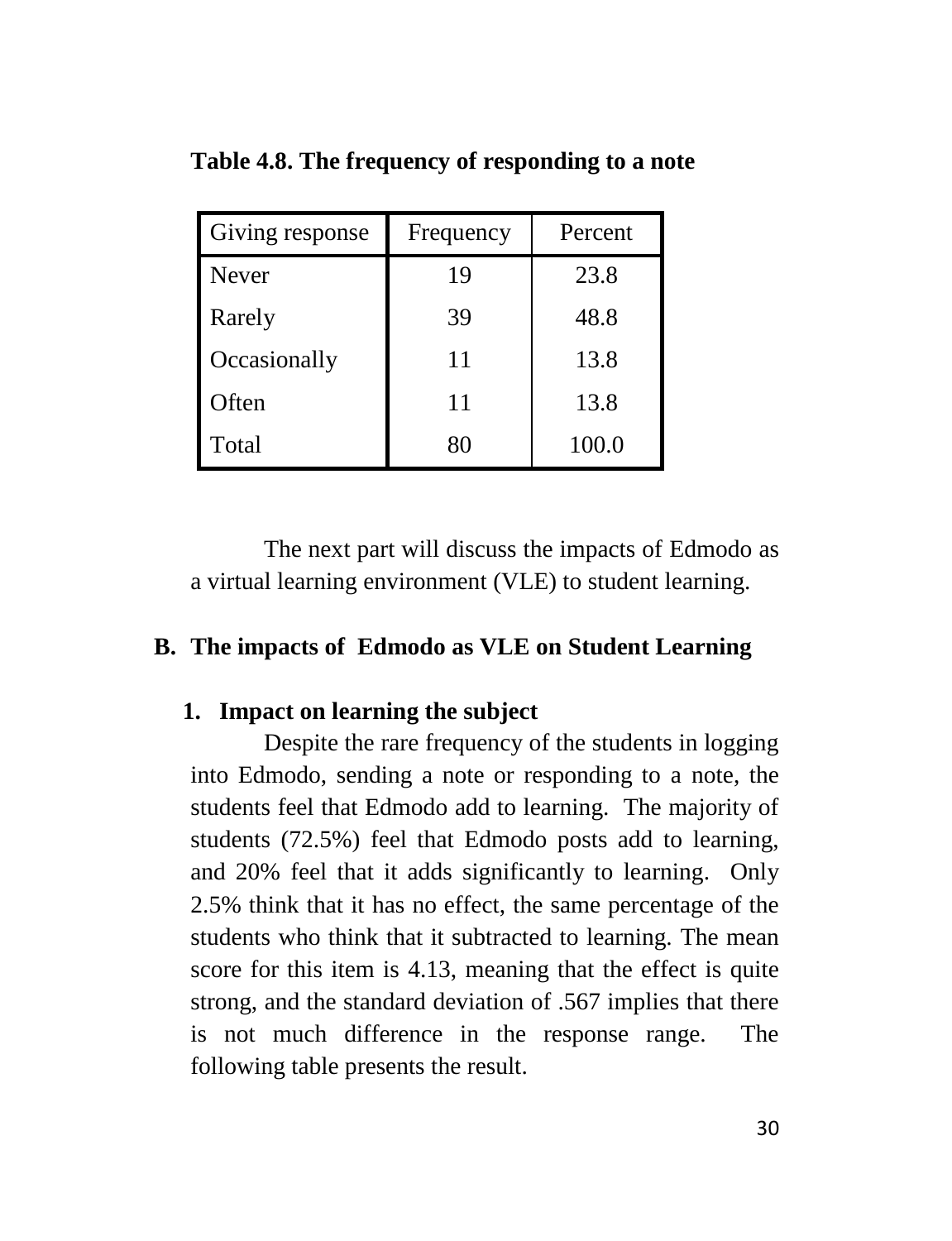| <b>Edmodo Post</b>                    | Frequency             | Percent |
|---------------------------------------|-----------------------|---------|
| subtracted to learning                | 2                     | 2.5     |
| no effect                             | 2                     | 2.5     |
| added to learning                     | 58                    | 72.5    |
| added significantly to learning       | 16                    | 20.0    |
| Total                                 | 78                    | 97.5    |
| Missing                               | $\mathcal{D}_{\cdot}$ | 2.5     |
| Mean<br>$= 4.13$<br>Std Dev. $= .567$ |                       |         |

**Table 4.9. Effect of Edmodo Post**

In their responses to the open-ended questions, students stated that they can learn from the material posted on the Edmodo group such as the power point made for group presentation. One student stated "*although I never post anything on it, it's really effective I guess, especially when it becomes a routine... I can see a lot of powerpoint that other groups post"* (ST 27).

The following the example of how a student uploaded her group powerpoint presentation

[Hamidatul K.](https://www.edmodo.com/home#/user?uid=67368417) said Mar 18, 2015 This is Restoration Period ppt :)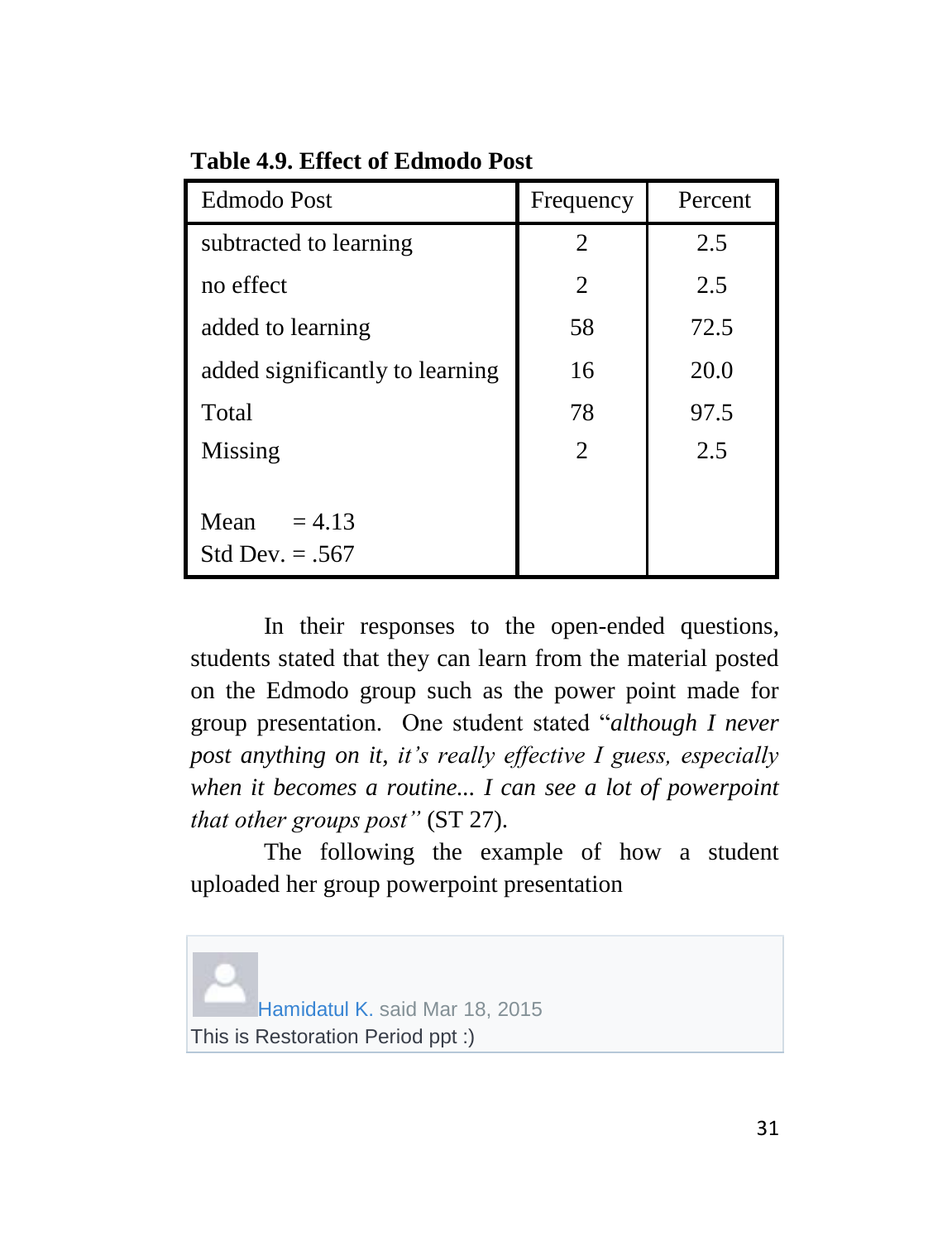

[restoration\\_period\\_group\\_5.ppt](https://www.edmodo.com/file/view-office-online?id=1cbaac89c382b569428ce4a557493885)

[Me](https://www.edmodo.com/home#/profile/17817820) • Mar 19, 2015 thanks Hami :)

[Hamidatul K.](https://www.edmodo.com/home#/user?uid=67368417) said Mar 28, 2015 you're welcome mam :)

Another student stated that she could learn not only from the materials uploaded in Edmodo, but also from notes or posts by the lecturer and the classmates. "*I can get knowledge not only from my lecturer but also from my friends… I learn from posts from my friends, and quote or motivation form lectu*rer" (ST 10). While other student stated that he can get the benefit by reviewing the material already discussed in the class *"I get many benefits, among them is I get a chance to practice more and review the material by doing extra assignment in Edmodo*" (ST 43).

Beside posting material which can be read by everyone in the group, the students can also send personal note either to a classmate or to the instructor. This activity is expected to help student in learning. Students usually send a personal chat to the instructor to ask about something such as assignment or their score, or even to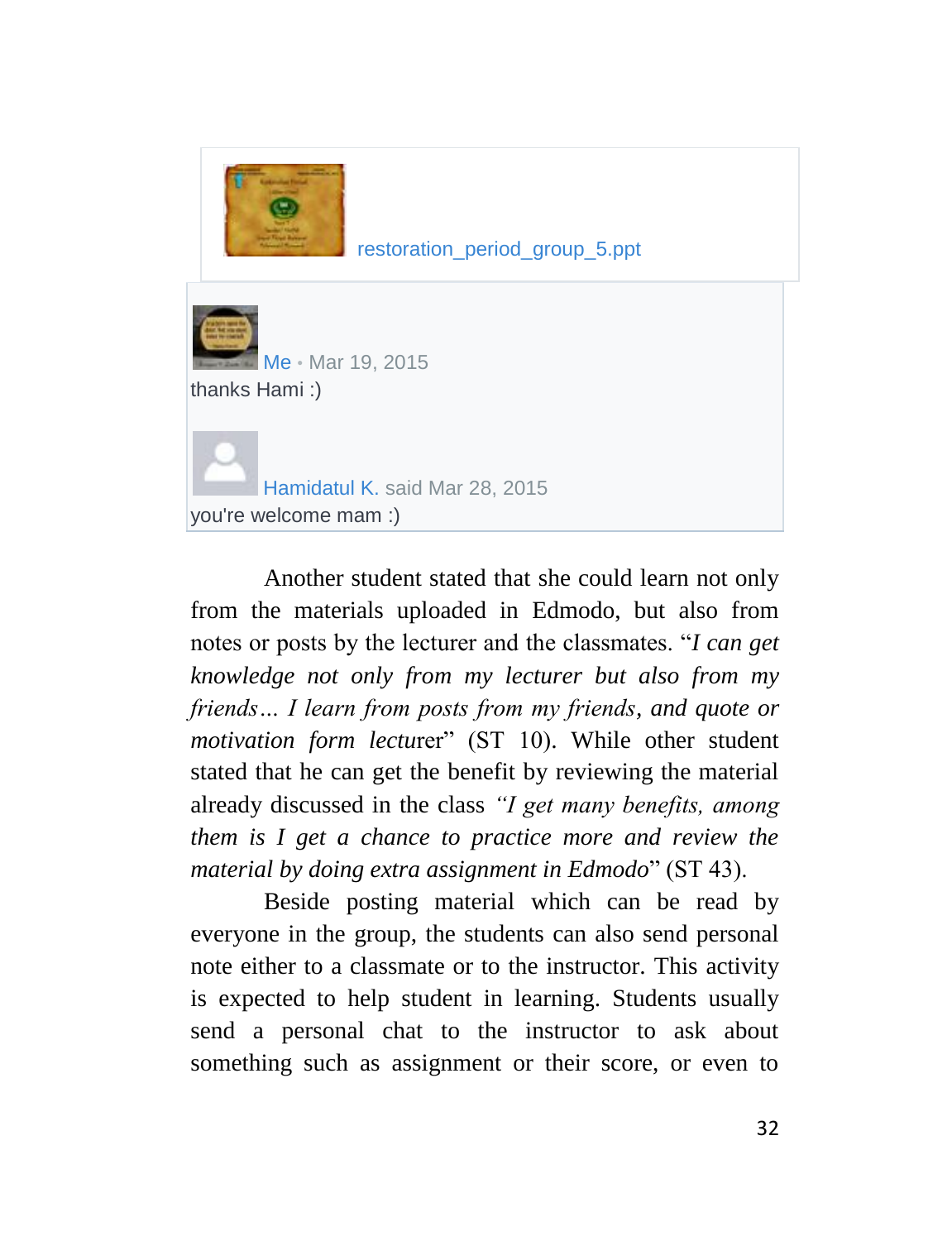report a problem. One student stated that "*When I have complaint, I can ask the lecturer*" (ST 41). Here are some excerpts of student personal note sent to the instructor through Edmodo.



# [Hilda H.](https://www.edmodo.com/home#/user?uid=67970801) said Apr 17, 2015

mam i want to ask, from all of period, the golden works/the golden literature is exist in what period mam ? is it in elizabethan period ? thanks miss.. hehe



#### [Hilda H.](https://www.edmodo.com/home#/user?uid=67970801) said May 3, 2015

Mom, I have some difficulty in read the short story. There are some vocabularies that i dont understand. Should i searc the meaning one by one mom while i was reading the text ? Thnksmom



#### [Me](https://www.edmodo.com/home#/profile/17817820) • May 4, 2015

Don't worry about unfamiliar words. Sometimes you just have to skip those difficult words as long as you already understand the whole context. Sometimes we can guess the meaning of the word from context. But if you feel you need to know the exact meaning, you may check in the dictionary

[Hilda H.](https://www.edmodo.com/home#/user?uid=67970801) said May 10, 2015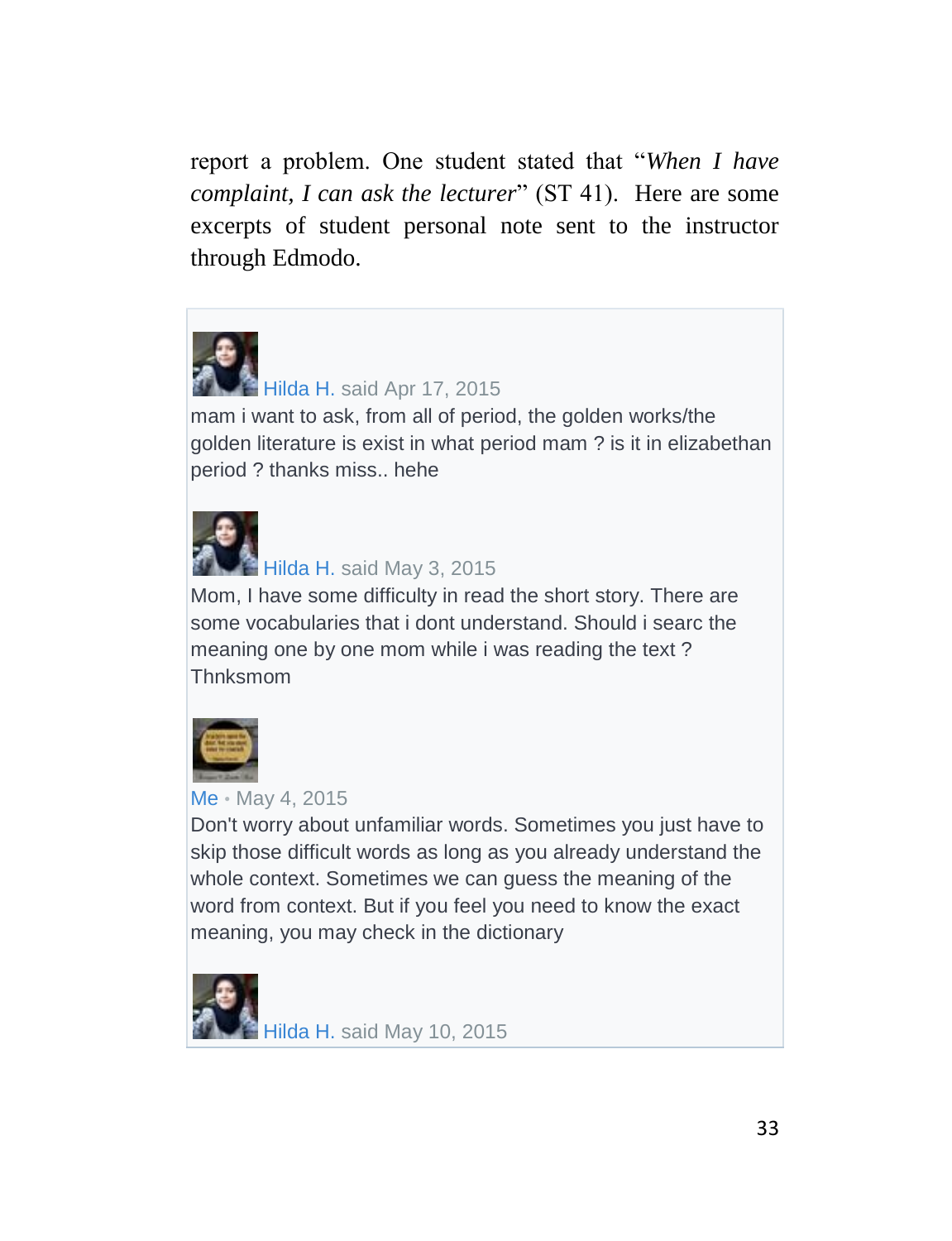okay ma'am thanks :) i'm sorry ma'am, we have an individual task, right ? we have to analyze one short story ? is it collect tomorrow ma'am ??

Other personal notes sent to the instructor is mostly when the students have trouble logging in to Edmodo because they forgot their password, or when they have problem with the assigned quiz, such as in the following excerpts:

[hartati h.](https://www.edmodo.com/home#/user?uid=71269311) to [Literature D](https://www.edmodo.com/home#/group?id=12928871) Apr 25, 2015 Asslamu'alikum.Wr.Wb Mem i have some problem with my profil in this group because i forget my password the first name is Hartati Arta i have done old english period until middle english period and then my profil now is Hartati Hety i have done elizabethan period until the end.

pardon me mem... :D



[Me](https://www.edmodo.com/home#/profile/17817820) • Apr 26, 2015 Don't worry. I still have the record of your score for Old English and Middle English



[Jauhari .](https://www.edmodo.com/home#/user?uid=67522541) said Apr 20, 2015

Mom, would you mind if i answer back this quiz, because i haven't clicked submit. Please mom.



[Me](https://www.edmodo.com/home#/profile/17817820) • Apr 20, 2015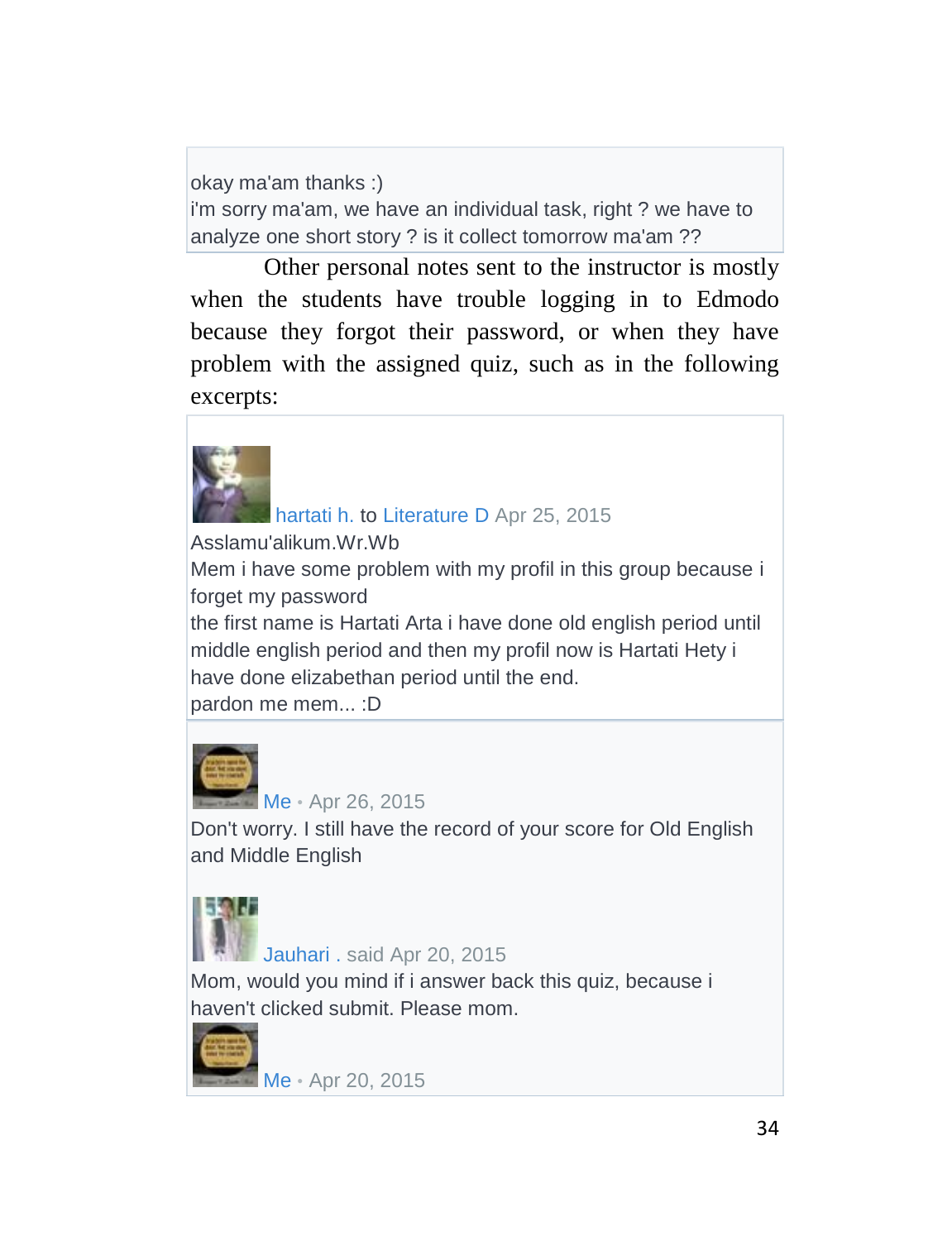#### Ok you can take it again :)

# [Hamidatul K.](https://www.edmodo.com/home#/user?uid=67368417) said Mar 1, 2015

I'm sorry ma'am. Since i didn't come last week, I just realized that I must do the assignment (quiz) to get the score. I just made my account twice, but there was written that I have to get your confirmation to join the group. I'm really sorry because I noticed it late. Please, give me another change. It's Novia Yunitazami. I use Hamidatul's account since I can't contact you on my account. Thank you.



[Me](https://www.edmodo.com/home#/profile/17817820) • Mar 2, 2015

I already approved. Actually if you signed using the group code, you will automatically become member :)

Or probably the group code has already expired after 2 weeks, so the system is closed and I have to reset a new code :)

# [Noor A.](https://www.edmodo.com/home#/user?uid=67727887) said Apr 15, 2015

Mam.... I get problem when answering quiz middle age, I've answered all the questions but due to break up the network, which assessed only half the question, so what should i do?



#### [Me](https://www.edmodo.com/home#/profile/17817820) • Apr 16, 2015

Your score is 60 for Middle English. I think that's fine. Just do the Old English, Elizabethan period, and Modern English, so your scores will be complete :)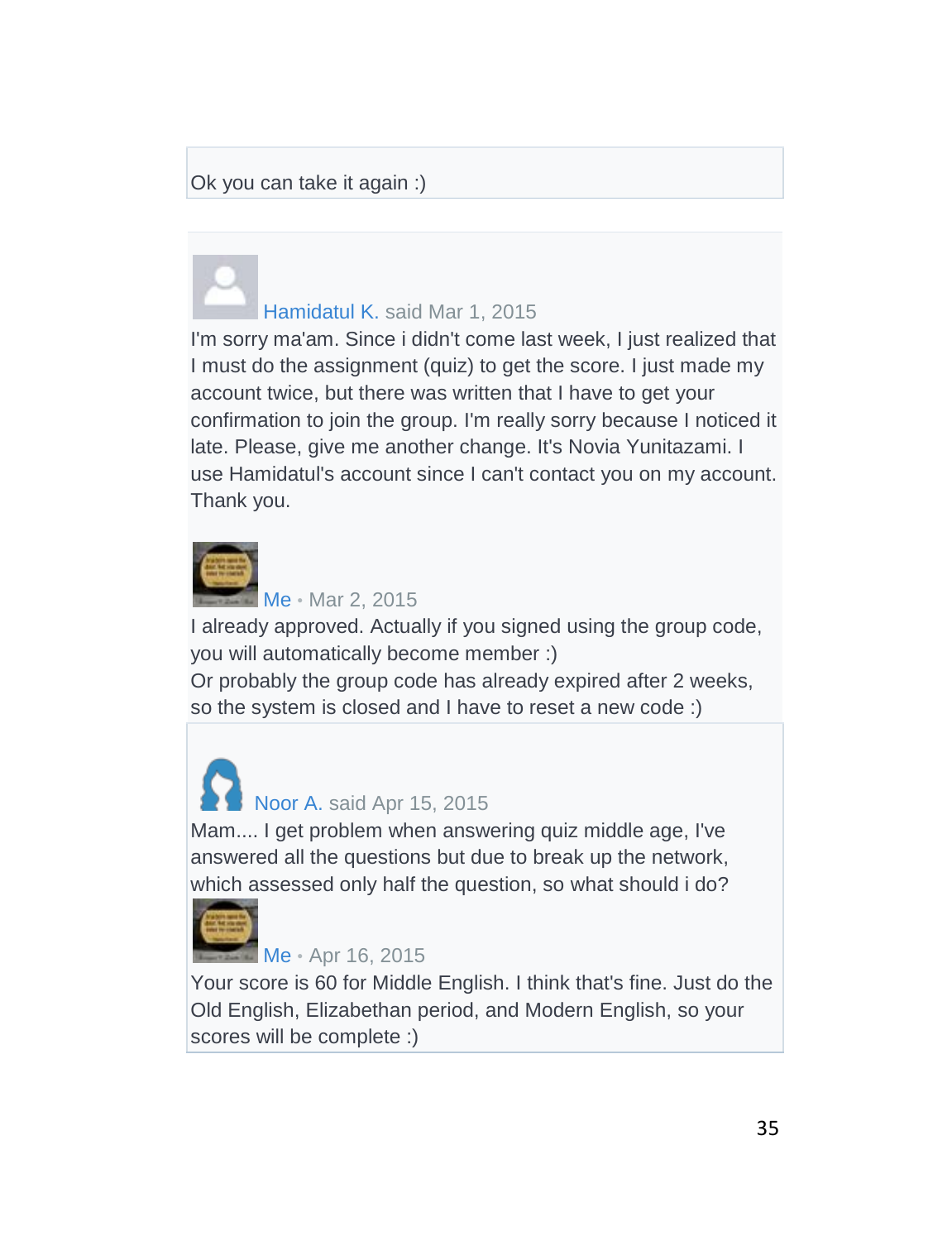

ok Mam, thanks for the information

Although the students still need to improve their skills in constructing correct English sentences, the notes sent by the students to the instructor show that they are eager to learn and concerned about the result of their learning. By communicating with the instructor, they can improve their knowledge about learning through Edmodo as well build good relationship with the instructor/lecturer. The following table presents the finding about the effect of personal note to and from the instructor.

| Table 4.10. Effect of Personal Note to/from the |  |
|-------------------------------------------------|--|
| instructor                                      |  |

| Personal Note                          | Frequency      | Percent |
|----------------------------------------|----------------|---------|
| subtracted to learning                 | $\overline{2}$ | 2.5     |
| no effect                              | 4              | 5.0     |
| added to learning                      | 47             | 58.8    |
| added significantly to learning        | 25             | 31.3    |
| Total                                  | 78             | 97.5    |
| Missing                                | $\overline{2}$ | 2.5     |
| Mean<br>$= 4.22$<br>Std. Dev. $= .658$ |                |         |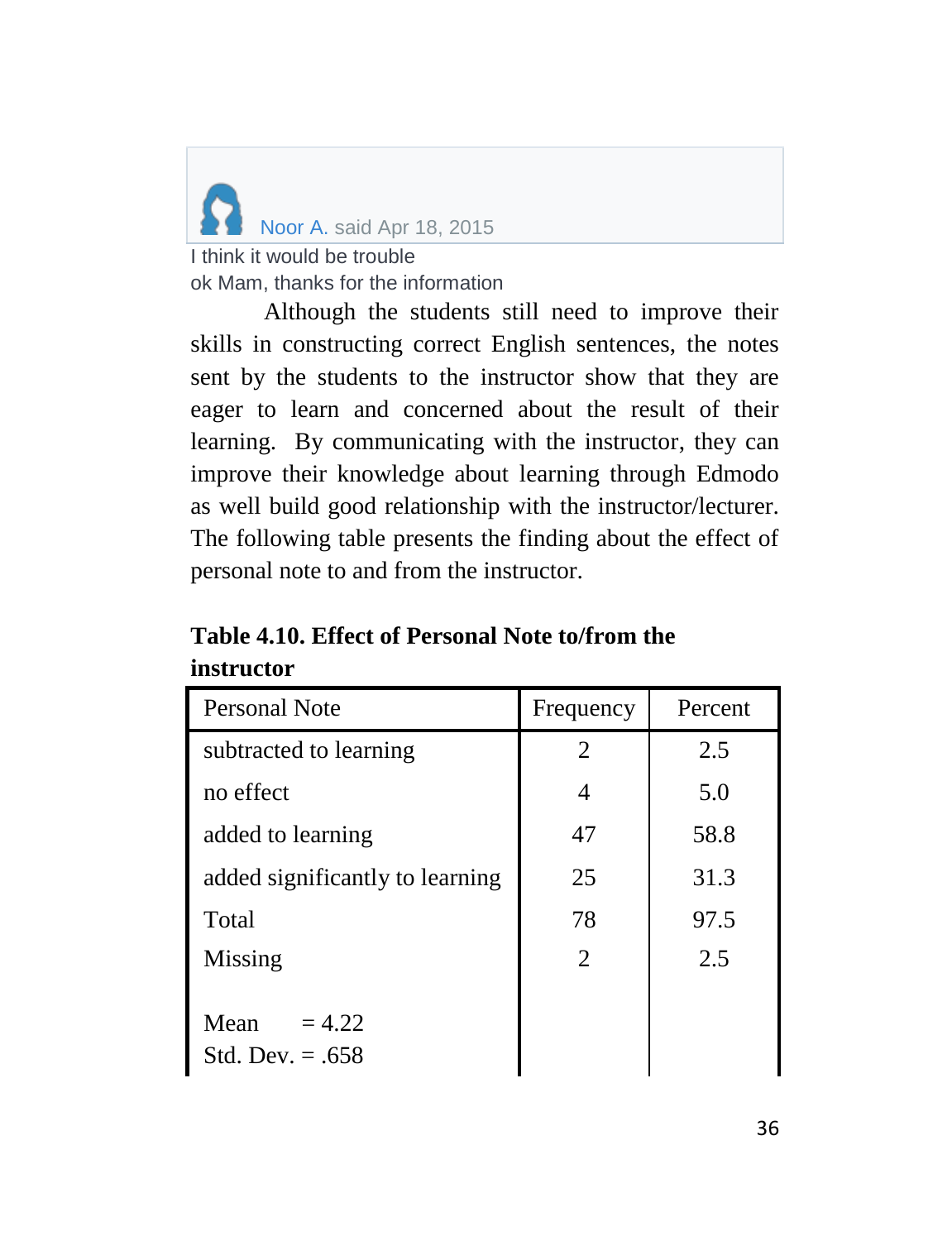The effect of personal note from and to the instructor according to the majority of the students (58.8%) is added to learning, and according to 31.3% of the students it added significantly to learning. Only 5% feel that it has no effect and 2.5 % think it subtracted to learning. The mean score is 4.22 meaning that the note from and to the instructor gives quite strong effect for student learning

In Edmodo the instructor actually expected that students can interact with each other discussing about topics that has been brought up during the class but could not discuss further due to limited time. However, many students do not use Edmodo to discuss the material, but just log in to Edmodo to do assignment or check their scores.

Although not many students make use of Edmodo site to discuss the material and only a few discussion running on, when asked whether the use of Edmodo affects the quantity of class discussion, 36.3% of the students feel it as minor help and 32.5% think it is significant help. However, 17.5% of the students feel it as minor hindrance, and 10% feel it as significant hindrance to the quantity of class discussion. The mean score is not that high  $(M =$ 3.64), meaning that the use of Edmodo to add the number of discussion only range between minor help to no impact.

For certain students, they might feel it as hindrance because they need to spare time and find specific place to access the internet. For them traditional face-to-face might be more convenient and easier. Therefore, they might feel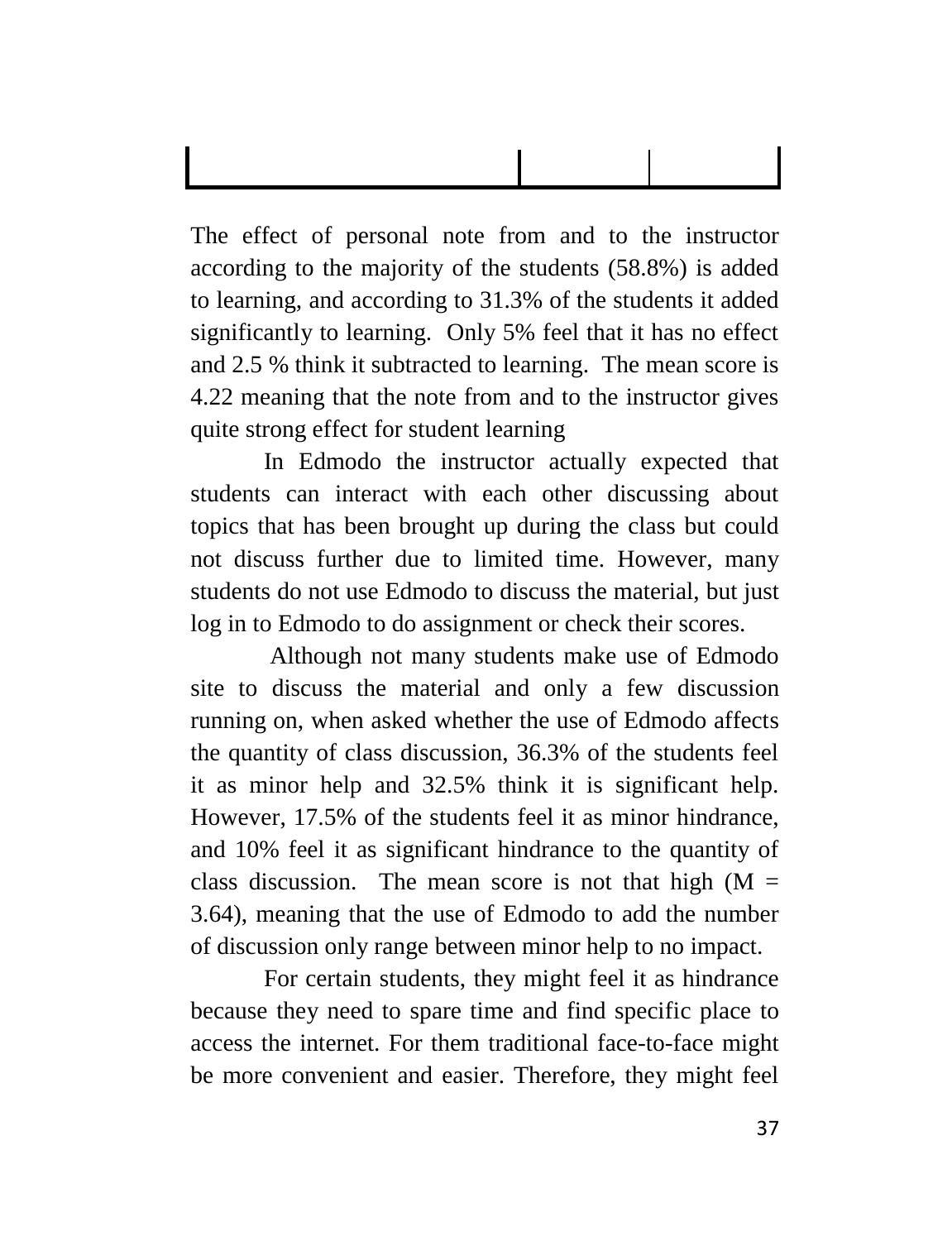that traditional face-to-face class discussion gives more impact to the students than virtual discussion in Edmodo. The following table present the finding about the effect to the quantity of class discussion.

|                                        | Frequency | Percent |
|----------------------------------------|-----------|---------|
| significant hindrance                  | 8         | 10.0    |
| minor hindrance                        | 14        | 17.5    |
| no impact                              | 3         | 3.8     |
| minor help                             | 29        | 36.3    |
| significant help                       | 26        | 32.5    |
| Total                                  | 80        | 100.0   |
| Mean<br>$= 3.64$<br>Std. Dev = $1.362$ |           |         |

**Table 4.11. Effect of Edmodo to the quantity of class discussion**

This finding is quite similar to the student opinion about the impact of Edmodo toward the quality of class discussion. The mean score is 3.60, in which 38.8% of the students feel that the use of Edmodo only gives minor help, while 30% feel it gives significant help. 13.8 % think it gives significant hindrance, 11.3% think it gives minor hindrance, and 6.3% think it has no impact to the quality of class discussion. The following table shows the student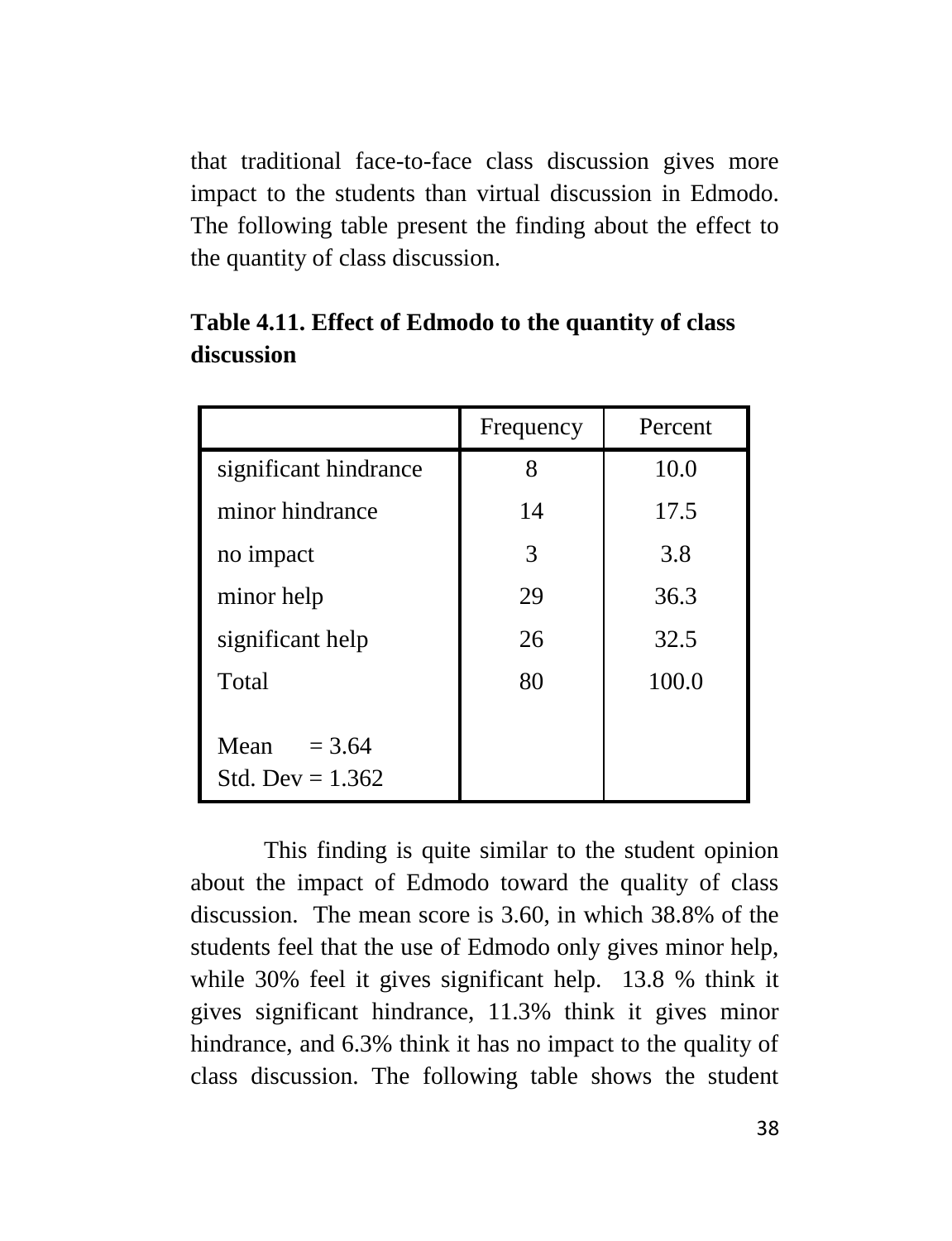response about the impact of Edmodo to the quality of class discussion.

|                                         | Frequency | Percent |
|-----------------------------------------|-----------|---------|
| significant hindrance                   | 11        | 13.8    |
| minor hindrance                         | 9         | 11.3    |
| no impact                               | 5         | 6.3     |
| minor help                              | 31        | 38.8    |
| significant help                        | 24        | 30.0    |
| Total                                   | 80        | 100.0   |
| Mean<br>$= 3.60$<br>Std. Dev. $= 1.383$ |           |         |

**Table 4.12. Effect of Edmodo to the quality of class discussion**

The following is the example of the discussion in one Edmodo class. The instructor starts by prompting a question, which then receives responses by the students.



# [Me](https://www.edmodo.com/home#/profile/17817820) May 11, 2015

If we relate to learning poetry, songs and poetry have similar elements such as certain diction (word choice, figurative language) and repetition of words. What do you think the function of repetition?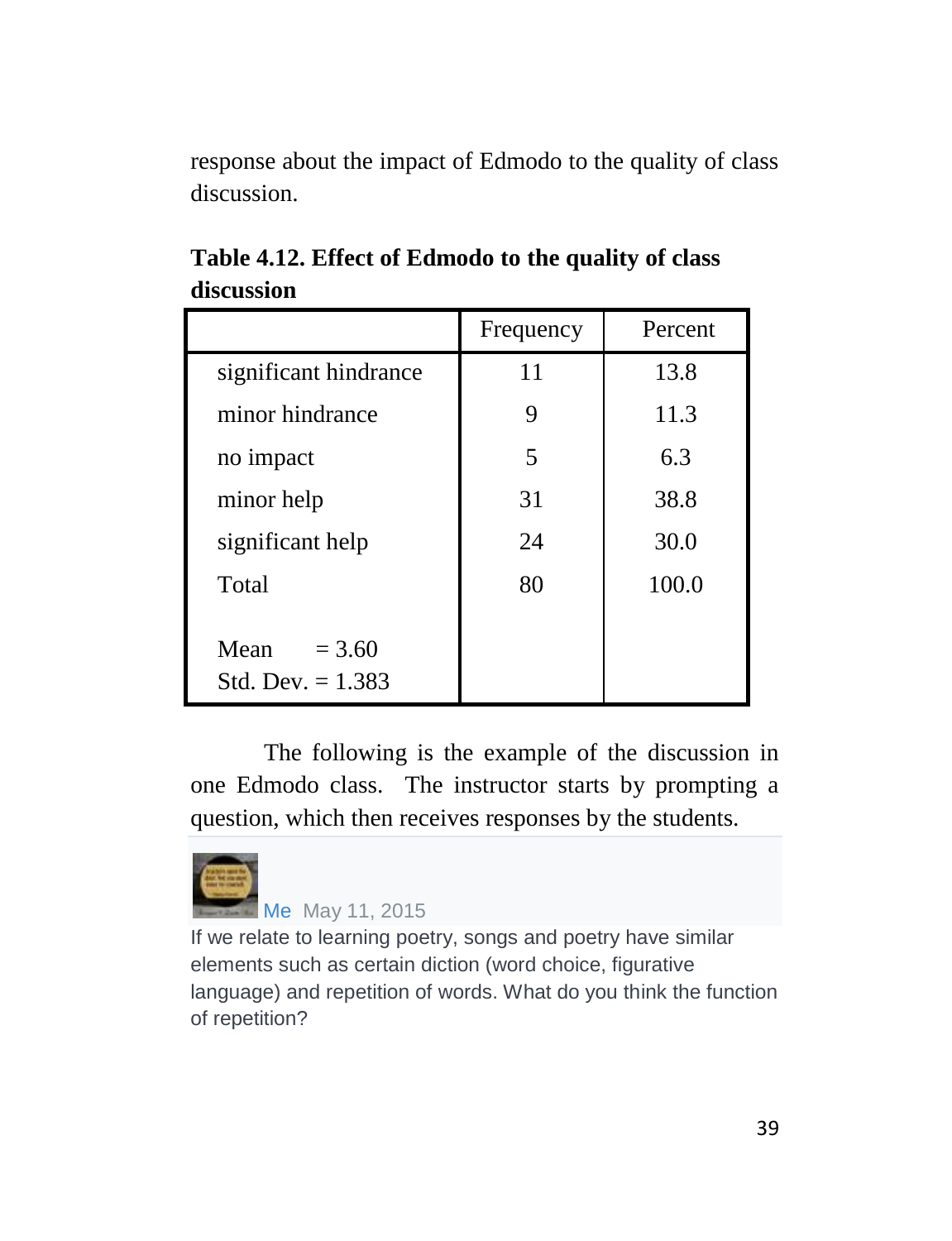

#### [Ayuni N.](https://www.edmodo.com/home#/user?uid=67229777) said May 11, 2015

I think the function of repetition is make poem easier to remember the poetry.. :-)



[Me](https://www.edmodo.com/home#/profile/17817820) • May 12, 2015

Others?



[Raudah S.](https://www.edmodo.com/home#/user?uid=66926547) said May 12, 2015 give emphasizing about the theme, I think.



[Nurul H.](https://www.edmodo.com/home#/user?uid=66934201) said May 12, 2015

function of repetition word is to show important part that writer want to share to the audience, I think.



[Me](https://www.edmodo.com/home#/profile/17817820) • May 16, 2015

Good point



Regarding to the overall effectiveness of Edmodo for one of the course they take in the fourth semester, that is Introduction to Literature, 47.5% of the students think that it gives minor help, and 21.3% think it gives significant help. Meanwhile, 13.8% think that gives significant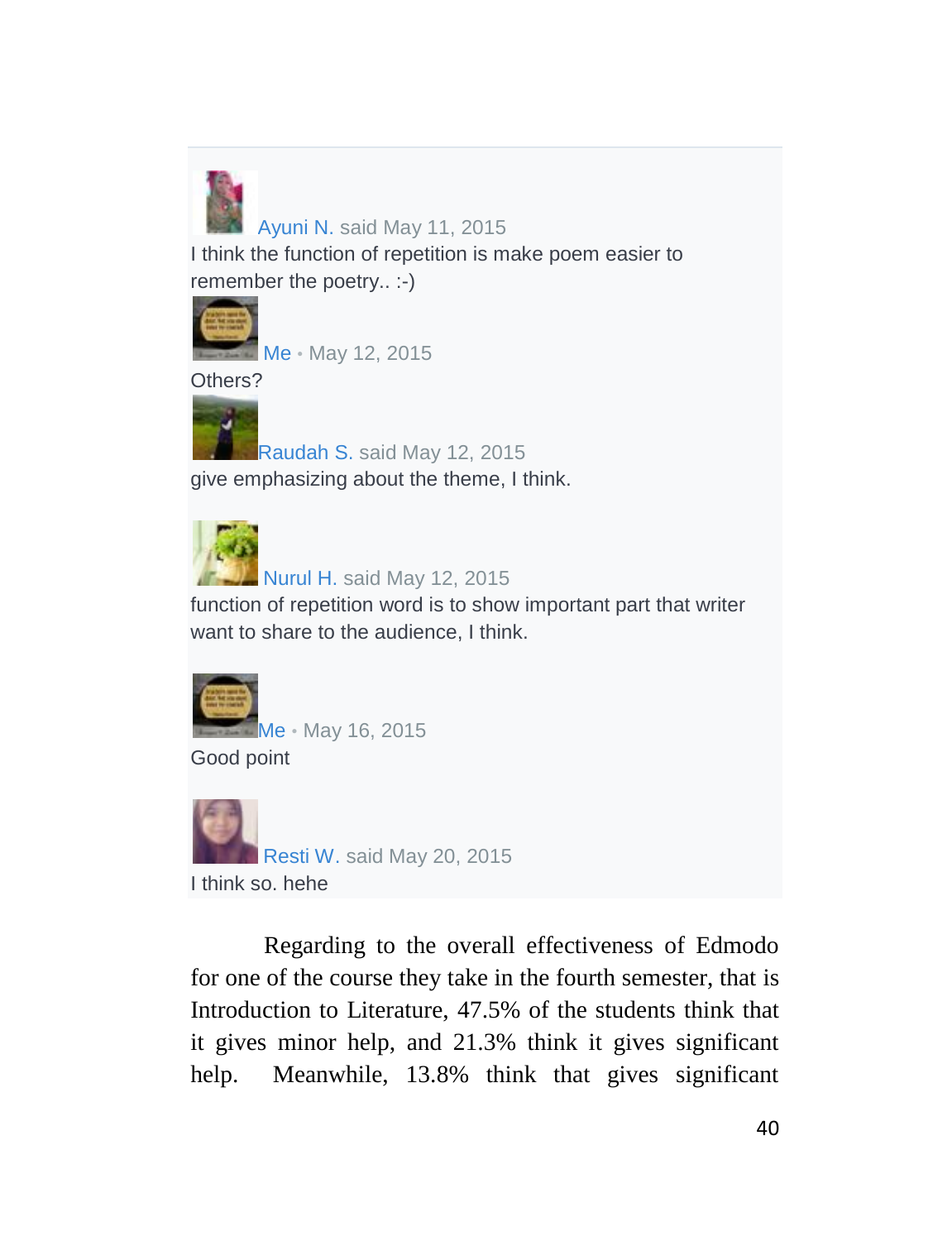hindrance, 11.3% think it gives minor hindrance, and 6.3% think it has no impact to the effectiveness if the course. The mean score of this item is only 3.51, with standard deviation 1.322.

| <b>Overall effectiveness</b>            | Frequency | Percent |
|-----------------------------------------|-----------|---------|
| significant hindrance                   | 11        | 13.8    |
| minor hindrance                         | 9         | 11.3    |
| no impact                               | 5         | 6.3     |
| minor help                              | 38        | 47.5    |
| significant help                        | 17        | 21.3    |
| Total                                   | 80        | 100.0   |
| Mean<br>$= 3.51$<br>Std. Dev. $= 1.322$ |           |         |

**Table 4.13. Overall effectiveness of Edmodo** 

Related to the effectiveness, the students in the open-ended questions answered that they can upload material and submit the assignment faster. One student responded that *"for explanation I prefer face to face, but for assignment I prefer virtual*" (ST 10). Another student stated that "*I think Edmodo is effective for learning because you can study by your own at home*"(ST 25).

The effectiveness of Edmodo was also acknowledged by the student who is also not really active, but rather as a passive viewer. "*although I never post*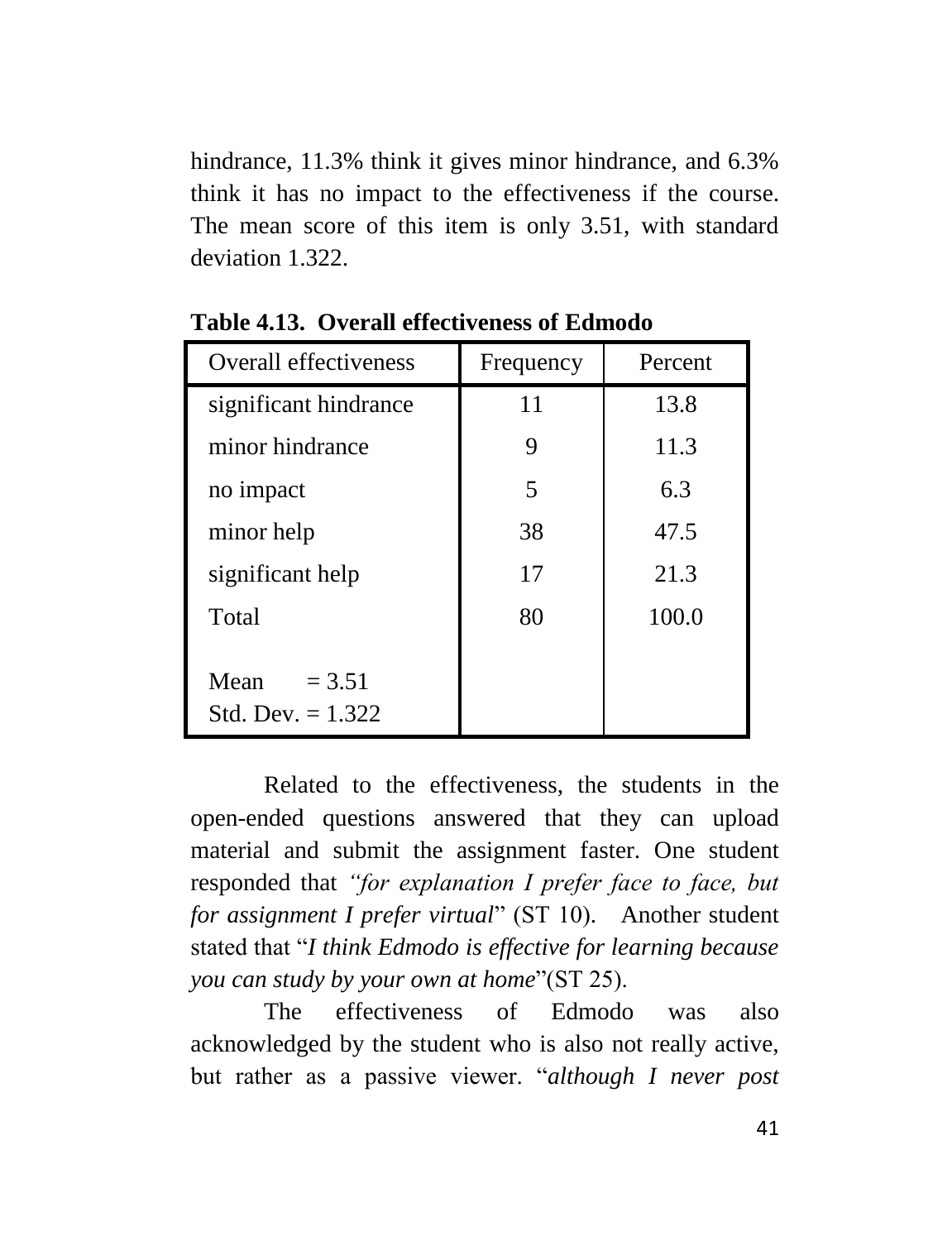*anything on it, it's really effective I guess, especially when it becomes a routine... I can see a lot of powerpoint that other groups post"* (ST 27) Another student added that "I *don't feel I increase my skills in Edmodo, yet I get much knowledge from the quiz, and it's really suitable with the course that have the theory for the basic"* (ST 26)

The students are also asked to give rating to the amount of knowledge they have gained by learning through Edmodo, ranging from 0 to 9. 0 means that they learned nothing, while 9 means they learn more than any other class they ever had. Many students feel positive about the practice of learning Literature through Edmodo as 41.3% give rate 7, 21.3% respectively give rate 6 and 8, while 3.8% give rate 9.

| Rate    | Frequency      | Percent |
|---------|----------------|---------|
| Δ       | $\overline{2}$ | 2.5     |
| 5       | 5              | 6.3     |
| 6       | 17             | 21.3    |
| 7       | 33             | 41.3    |
| 8       | 17             | 21.3    |
| 9       | 3              | 3.8     |
| Total   | 77             | 96.3    |
| Missing |                | 3.8     |

**Table 4.14. The amount of knowledge gained**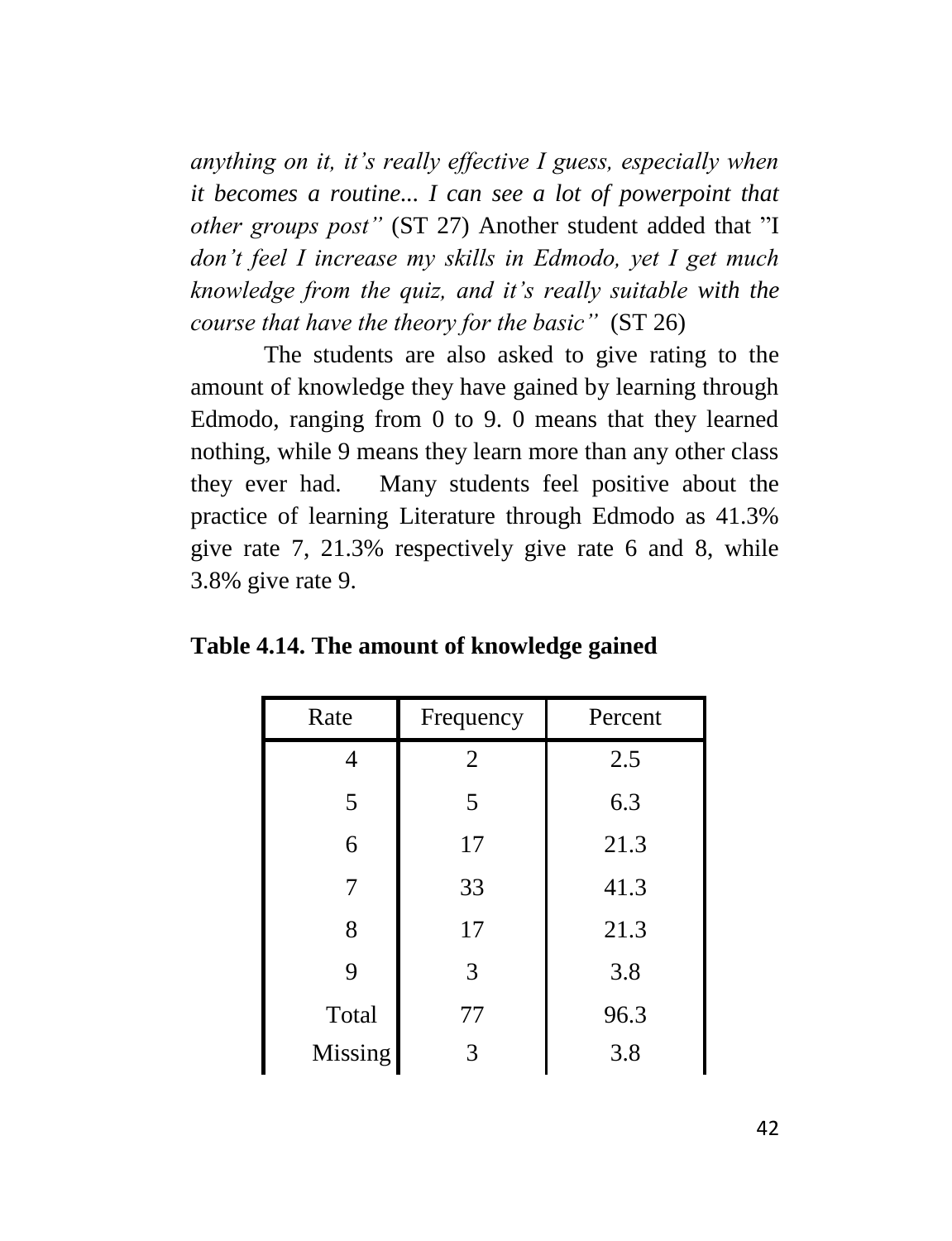| Rate    | Frequency      | Percent |
|---------|----------------|---------|
| 4       | $\overline{2}$ | 2.5     |
| 5       | 5              | 6.3     |
| 6       | 17             | 21.3    |
| 7       | 33             | 41.3    |
| 8       | 17             | 21.3    |
| 9       | 3              | 3.8     |
| Total   | 77             | 96.3    |
| Missing | 3              | 3.8     |
|         |                |         |

#### **2. VLE and student motivation**

Among Edmodo features that actually have purpose to increase student motivation in learning are quiz and badge. The instructor can design quiz with various types such as multiple choice, true-false, fill in the blank, or giving short answer. The template provided by Edmodo makes it very practical for the instructor, besides the scores can come automatically if the instructor set a point for each correct answer. Then the score will be automatically inputted in the student gradebook, and student can check their result regularly. One of the limitation of the quiz is student cannot answer the questions through their smartphone. Instead, they have to use their PC or laptop. The following figures show what the quiz looks like.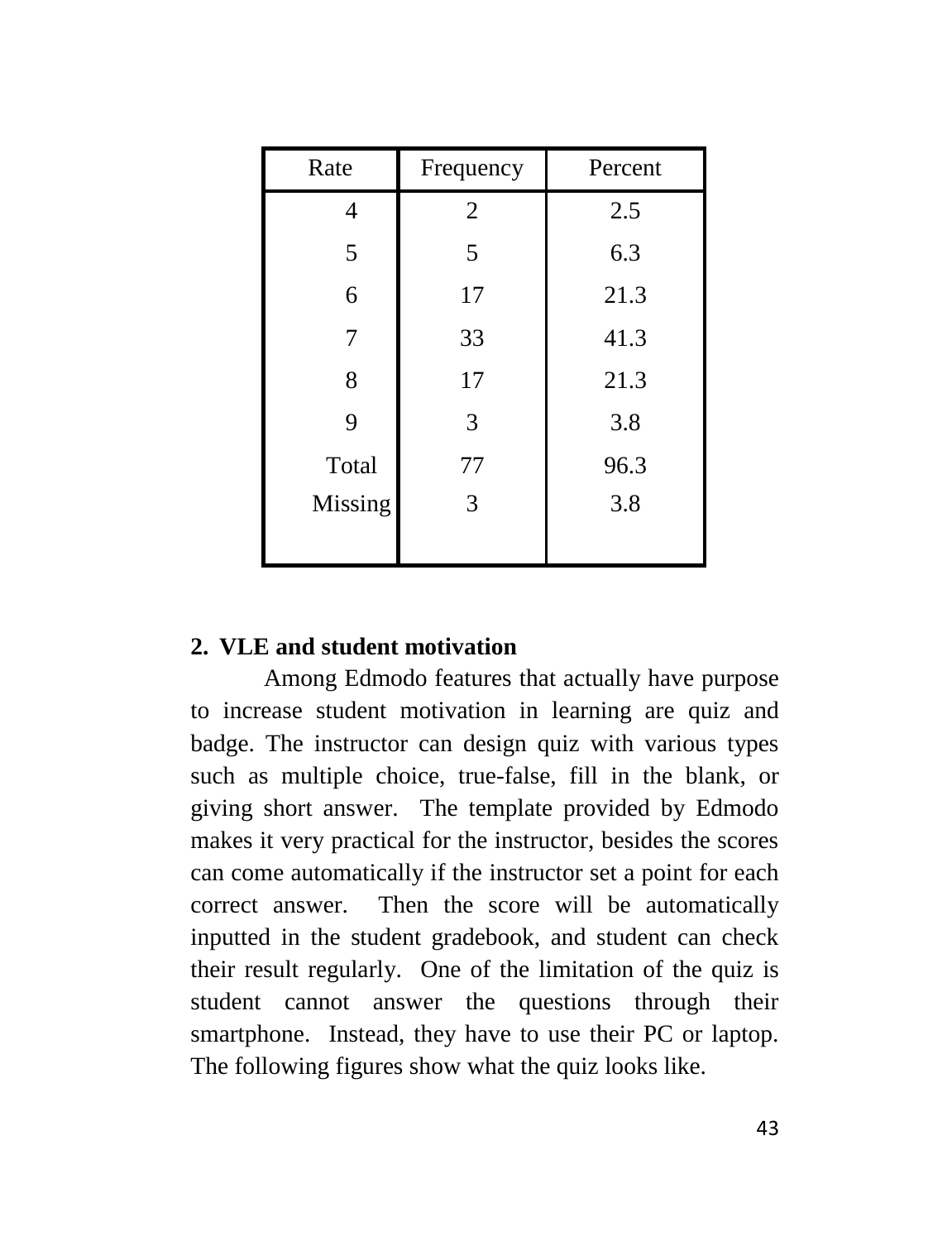|                                                                                                                                             | module 8 listening quiz                                                                                                                                                                                                                                                          | 20<br><b>Minutes</b><br>Time Limit: | <b>Assign Quiz</b>                                                                                                                                                                                                                                                     |
|---------------------------------------------------------------------------------------------------------------------------------------------|----------------------------------------------------------------------------------------------------------------------------------------------------------------------------------------------------------------------------------------------------------------------------------|-------------------------------------|------------------------------------------------------------------------------------------------------------------------------------------------------------------------------------------------------------------------------------------------------------------------|
| <b>QUESTIONS</b><br>日1<br>$\blacksquare$<br>■3<br>图 4<br>買る<br>$\ddot{}$<br>or Load<br>Hirst Drag 'n drop<br>question numbers<br>to reorder | Type: Multiple Choice M Points:<br>$\mathcal{A}$<br><b>Multiple Choice</b><br>True False<br>Quest Short Answer<br>Fill in the blank<br>Matching<br>What opes ne say apout recyling in Oregon?<br>Attach: @ Link   Library<br>Responses:<br>You have to separate the thrash.<br>A | <b>Remove Question</b>              | Q Preview <b>B</b> Print<br>5<br>About this Quiz<br>٠<br>Watch the video at<br>Ĥ<br>http://www.ello.org/english/D751<br>/Q757-Tim-Energy html and<br>œ<br>then answer the questions<br>$\overline{\phantom{a}}$<br>Quiz Outions<br>Show results<br>Randomize questions |
|                                                                                                                                             | Library<br>Attach: @ Link<br>You don't have to separate the thrash.<br>B                                                                                                                                                                                                         | <b>Correct Answer</b>               |                                                                                                                                                                                                                                                                        |
|                                                                                                                                             | Library<br>Attach: @ Link                                                                                                                                                                                                                                                        | Set as Correct Answer               |                                                                                                                                                                                                                                                                        |

# **Figure 1. Example of Quiz in Edmodo**

In Introduction to Literature class, the lecturer gave quiz about Period of English Literature from Anglo-Saxon Era to Modern Era. Each week students will get questions about one period. The quiz is expected to help students review the materials discussed in class.

Compared to writing post or personal note in Edmodo, students pay more attention to quiz and always try to take the quiz seriously. It is presumably because of the score they will get for each quiz they submit. In Introduction to Literature course, the quiz is designed weekly because it is intended as a review for each topic learned in class. The students can take the quiz right away after the material discussed in class or later on, but they have to make sure they will not miss the quiz because there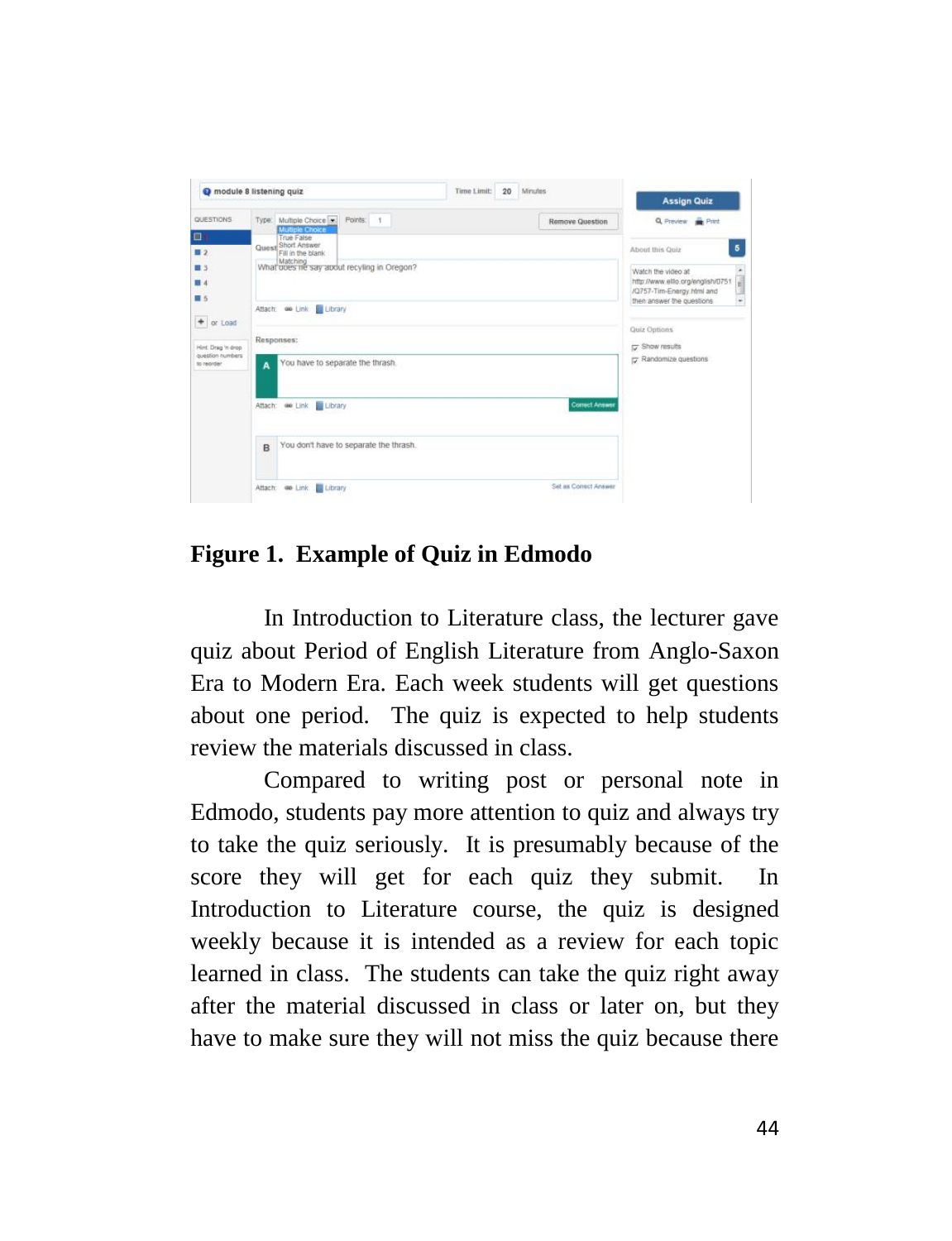| Quiz                            | Frequency | Percent |
|---------------------------------|-----------|---------|
| subtracted significantly to     |           | 1.3     |
| learning                        |           |         |
| subtracted to learning          | 4         | 5.0     |
| no effect                       | 1         | 1.3     |
| added to learning               | 24        | 30.0    |
| added significantly to learning | 48        | 60.0    |
| Total                           | 78        | 97.5    |
| Missing                         |           | 2.5     |

is a set deadline, and if the due date comes, the quiz will be

closed and the student cannot access it anymore.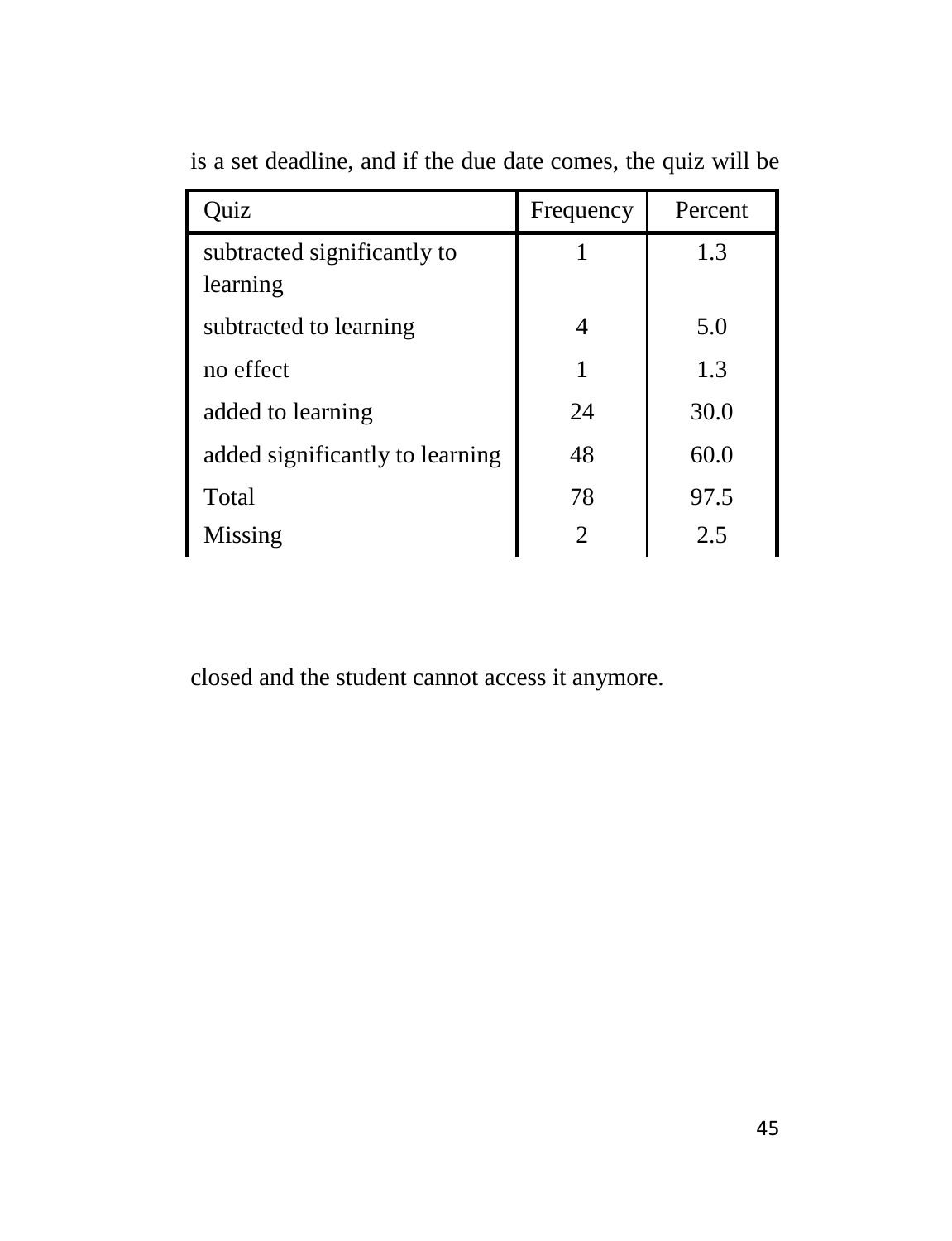Mean  $= 4.46$ Std. Dev.= .863

# **Table 4.15. Effect of quiz**

The table above presents the student opinion about the quiz. Based on the table, the majority of the students (60%) feel that quiz added significantly to learning, and 30% of the students feel that it added to learning. Only 4 students think that it subtracted to learning, and 1 student respectively feels that quiz subtracted significantly to learning and gives no effect to leaning. The mean score for quiz ( $M = 4.46$ ) is the highest among other items asked in the questionnaire, meaning that the impact of quiz is very strong.

Generally, the students like to do the quiz. They stated this in the response to the open-ended question. One of the students stated *"I like to do the quiz for it's really interesting and I'm a real gamer"* (ST 26). Another student stated *"I find several knowledge from the answer of the quizzes*"( ST 30).

The time limit to do each quiz also makes the students always try to finish answering the questions on time. One student stated: " *I like looking at the result of my answer"* (ST 29). Or another student stated "*I like answering the quizzes from our lecturer because the quiz*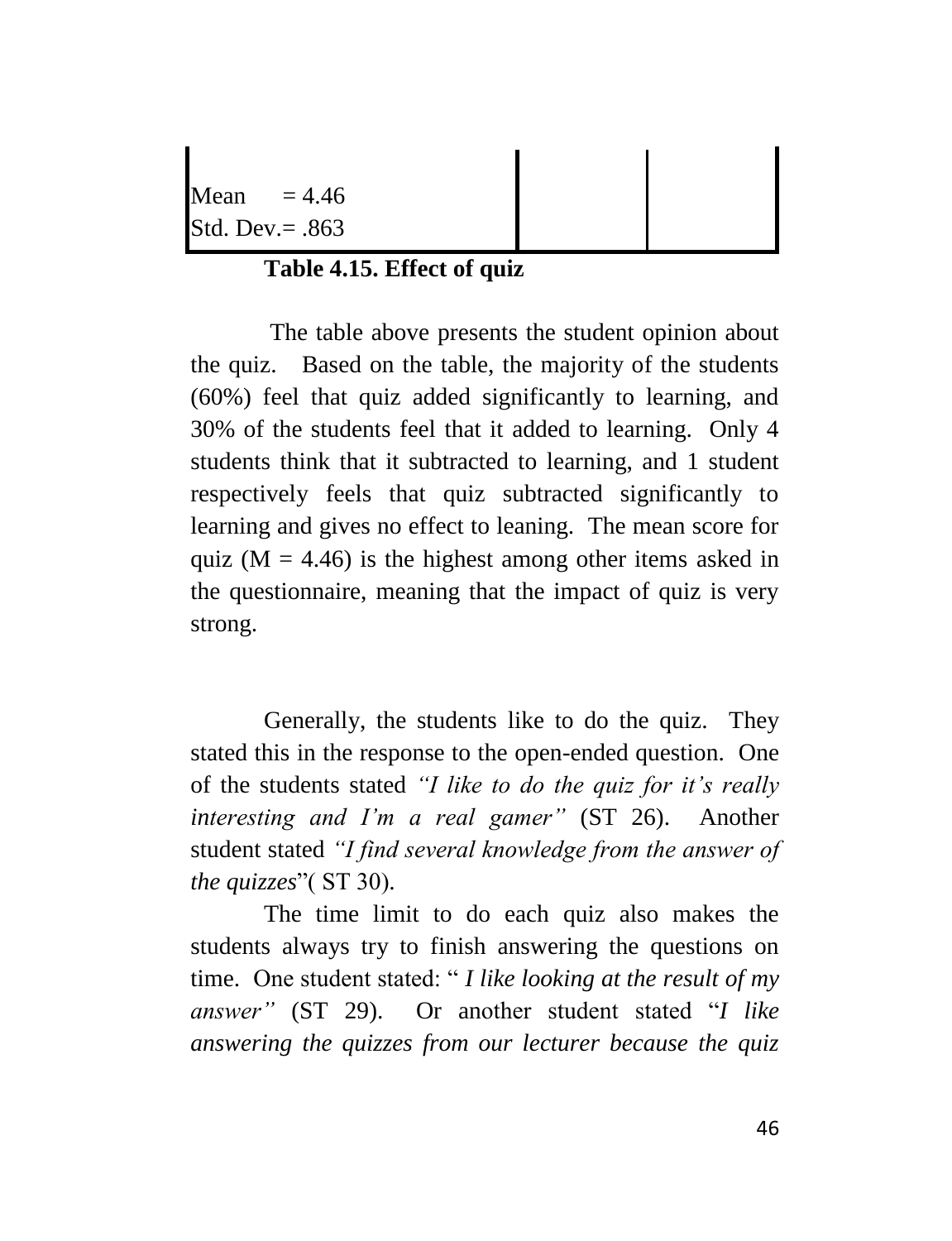*make our scores more* (increase our score)" (ST 30). The scores of the students appear in the gradebook as below:

| Edmodo   Home<br>$\times$<br>Edmodo Help Center - How to Use Your Progress/Gradebook I<br>edmodo<br>K Progress / P1- Language Arts<br>Add a new assignment<br>such as "Attendance" or<br>Badges<br>Grades<br>"Participation"<br>In Class Project (no Tuck Everlasting Ch.<br>Tuck Everleeting:<br>In-class participation<br>A New Grade<br>$2$ Quiz<br>Chapter 6 Test<br>Quiz<br>smine Tum-in)<br>Chapter 10<br><b>Homework</b><br>Student<br>Total<br>Manually add or change a<br>grade to the gradebook.<br>$0\%$<br><b>Juli Barquist</b><br>Y<br>Jane Addams<br>87%<br>0/5<br>c<br>90/100<br>89/100<br>10/10<br>85/100<br>921<br>Sophia Andrews<br>55<br>$\omega$<br>90/100<br>95/100<br>96/100<br>5/10<br>92/100<br><b>Trey Armstrong</b><br>92%<br>4/4<br>90/100<br><b>SICK</b><br>98/100<br>6/10<br>90/100<br>J. Anne Brandis<br>83%<br>4/5<br><b>78/100</b><br>80/100<br>95/100<br>6/10<br>工<br>Kristen Carneal<br>92%<br>25 <sub>5</sub><br>10/10<br>95/100<br>90/100<br>86/100<br>100/100<br>Cairo Cozmo<br>91%<br>5/5<br>10/10<br>90/100<br>95/100<br>88/100<br>Sienna Gomez<br>87%<br>2/5<br>c<br>74/100<br>97/100<br>92/100<br>10/10<br>Kathy Hooban<br>92%<br>4/5<br>90/100<br>96/100<br>92/100<br>9/10<br>Turned In<br>Johnny Kennedy<br>77%<br>$_{N}$<br>0/5<br>90/100<br>70/100<br>76/100<br>Jimmy Madison<br>68%<br>3/5<br>$_{\rm N}$<br>70/100<br>73/100<br>0/10<br>Brennan Matthews<br>75%<br>5/5<br>70/100<br>60/100<br>75/100<br>3/10<br>100/100 |  |  |  |                   |
|-----------------------------------------------------------------------------------------------------------------------------------------------------------------------------------------------------------------------------------------------------------------------------------------------------------------------------------------------------------------------------------------------------------------------------------------------------------------------------------------------------------------------------------------------------------------------------------------------------------------------------------------------------------------------------------------------------------------------------------------------------------------------------------------------------------------------------------------------------------------------------------------------------------------------------------------------------------------------------------------------------------------------------------------------------------------------------------------------------------------------------------------------------------------------------------------------------------------------------------------------------------------------------------------------------------------------------------------------------------------------------------------------------------------------------------------------------------------------|--|--|--|-------------------|
|                                                                                                                                                                                                                                                                                                                                                                                                                                                                                                                                                                                                                                                                                                                                                                                                                                                                                                                                                                                                                                                                                                                                                                                                                                                                                                                                                                                                                                                                       |  |  |  |                   |
|                                                                                                                                                                                                                                                                                                                                                                                                                                                                                                                                                                                                                                                                                                                                                                                                                                                                                                                                                                                                                                                                                                                                                                                                                                                                                                                                                                                                                                                                       |  |  |  | Export            |
|                                                                                                                                                                                                                                                                                                                                                                                                                                                                                                                                                                                                                                                                                                                                                                                                                                                                                                                                                                                                                                                                                                                                                                                                                                                                                                                                                                                                                                                                       |  |  |  | Tuck Everlesting: |
|                                                                                                                                                                                                                                                                                                                                                                                                                                                                                                                                                                                                                                                                                                                                                                                                                                                                                                                                                                                                                                                                                                                                                                                                                                                                                                                                                                                                                                                                       |  |  |  |                   |
|                                                                                                                                                                                                                                                                                                                                                                                                                                                                                                                                                                                                                                                                                                                                                                                                                                                                                                                                                                                                                                                                                                                                                                                                                                                                                                                                                                                                                                                                       |  |  |  |                   |
|                                                                                                                                                                                                                                                                                                                                                                                                                                                                                                                                                                                                                                                                                                                                                                                                                                                                                                                                                                                                                                                                                                                                                                                                                                                                                                                                                                                                                                                                       |  |  |  |                   |
|                                                                                                                                                                                                                                                                                                                                                                                                                                                                                                                                                                                                                                                                                                                                                                                                                                                                                                                                                                                                                                                                                                                                                                                                                                                                                                                                                                                                                                                                       |  |  |  |                   |
|                                                                                                                                                                                                                                                                                                                                                                                                                                                                                                                                                                                                                                                                                                                                                                                                                                                                                                                                                                                                                                                                                                                                                                                                                                                                                                                                                                                                                                                                       |  |  |  |                   |
|                                                                                                                                                                                                                                                                                                                                                                                                                                                                                                                                                                                                                                                                                                                                                                                                                                                                                                                                                                                                                                                                                                                                                                                                                                                                                                                                                                                                                                                                       |  |  |  |                   |
|                                                                                                                                                                                                                                                                                                                                                                                                                                                                                                                                                                                                                                                                                                                                                                                                                                                                                                                                                                                                                                                                                                                                                                                                                                                                                                                                                                                                                                                                       |  |  |  |                   |
|                                                                                                                                                                                                                                                                                                                                                                                                                                                                                                                                                                                                                                                                                                                                                                                                                                                                                                                                                                                                                                                                                                                                                                                                                                                                                                                                                                                                                                                                       |  |  |  |                   |
|                                                                                                                                                                                                                                                                                                                                                                                                                                                                                                                                                                                                                                                                                                                                                                                                                                                                                                                                                                                                                                                                                                                                                                                                                                                                                                                                                                                                                                                                       |  |  |  |                   |
|                                                                                                                                                                                                                                                                                                                                                                                                                                                                                                                                                                                                                                                                                                                                                                                                                                                                                                                                                                                                                                                                                                                                                                                                                                                                                                                                                                                                                                                                       |  |  |  |                   |
|                                                                                                                                                                                                                                                                                                                                                                                                                                                                                                                                                                                                                                                                                                                                                                                                                                                                                                                                                                                                                                                                                                                                                                                                                                                                                                                                                                                                                                                                       |  |  |  |                   |
|                                                                                                                                                                                                                                                                                                                                                                                                                                                                                                                                                                                                                                                                                                                                                                                                                                                                                                                                                                                                                                                                                                                                                                                                                                                                                                                                                                                                                                                                       |  |  |  |                   |
|                                                                                                                                                                                                                                                                                                                                                                                                                                                                                                                                                                                                                                                                                                                                                                                                                                                                                                                                                                                                                                                                                                                                                                                                                                                                                                                                                                                                                                                                       |  |  |  |                   |

# **Figure 2. Student Gradebook**

This gradebook only appears in the instructor profile, while in the student profile they can only view their own score, not their classmate score. This gradebook is very useful for the instructor because it can be used to monitor student progress and diligence. Based on the instructor's record, there are students who manage their time well and do the quiz regularly every week, but there are also students who like to put off and do several quizzes at the same time before the deadline. A few students miss the quiz, and as a result their score is not complete.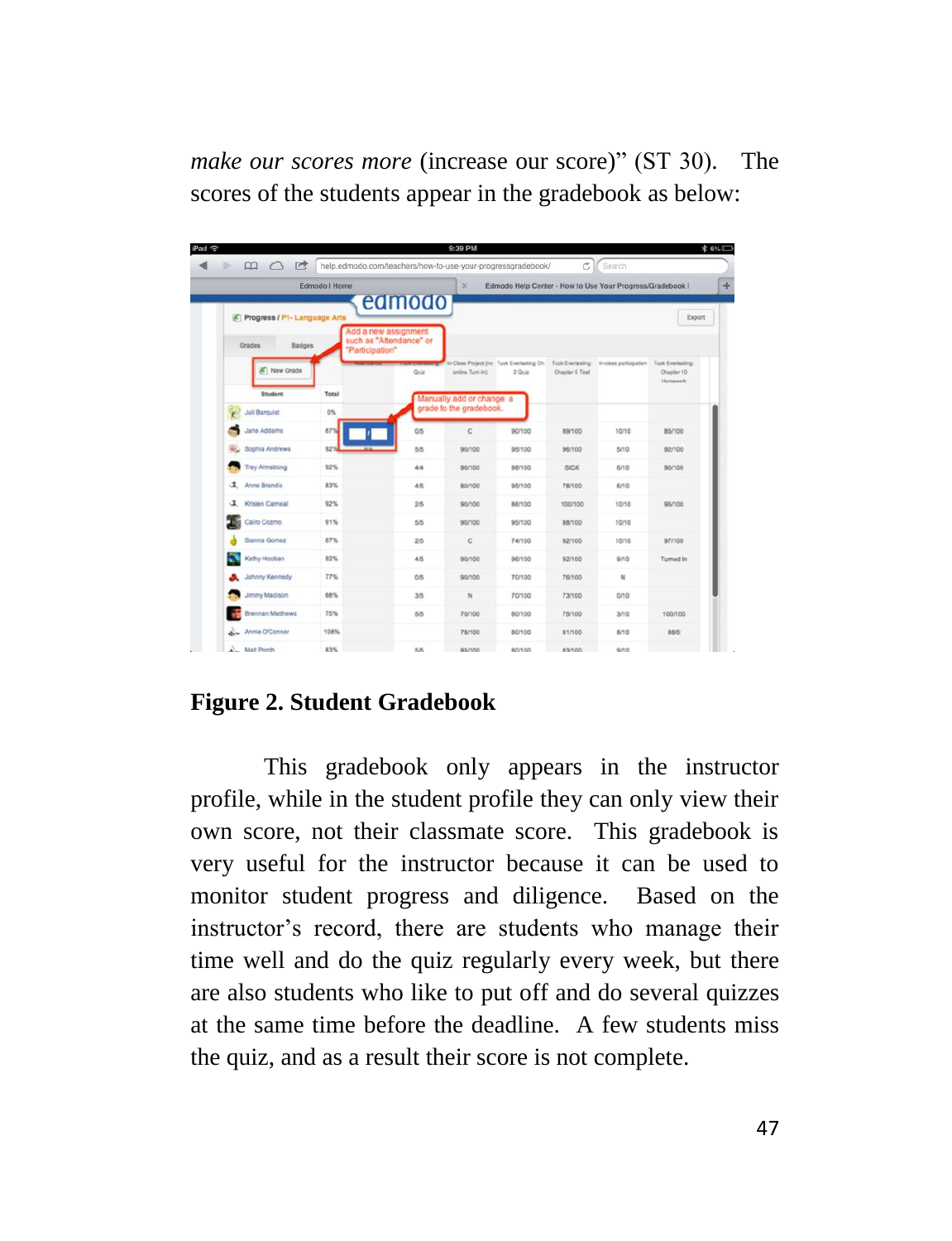Another feature in Edmodo that can be used to increase student motivation in learning is badge. Badge is like a sticker given by the instructor for the students who have made certain achievement. There are various badges in Edmodo such as "student of the week", "perfect score on the quiz, "class participation", and many others. The more achievement the students made, the more badges they will received as appreciation from the instructor. Edmodo provides several badges ready for use, but the instructors can also design their own badges or get badges from other instructors. Below is how the badges look like.





**Figure 3. Edmodo Badges**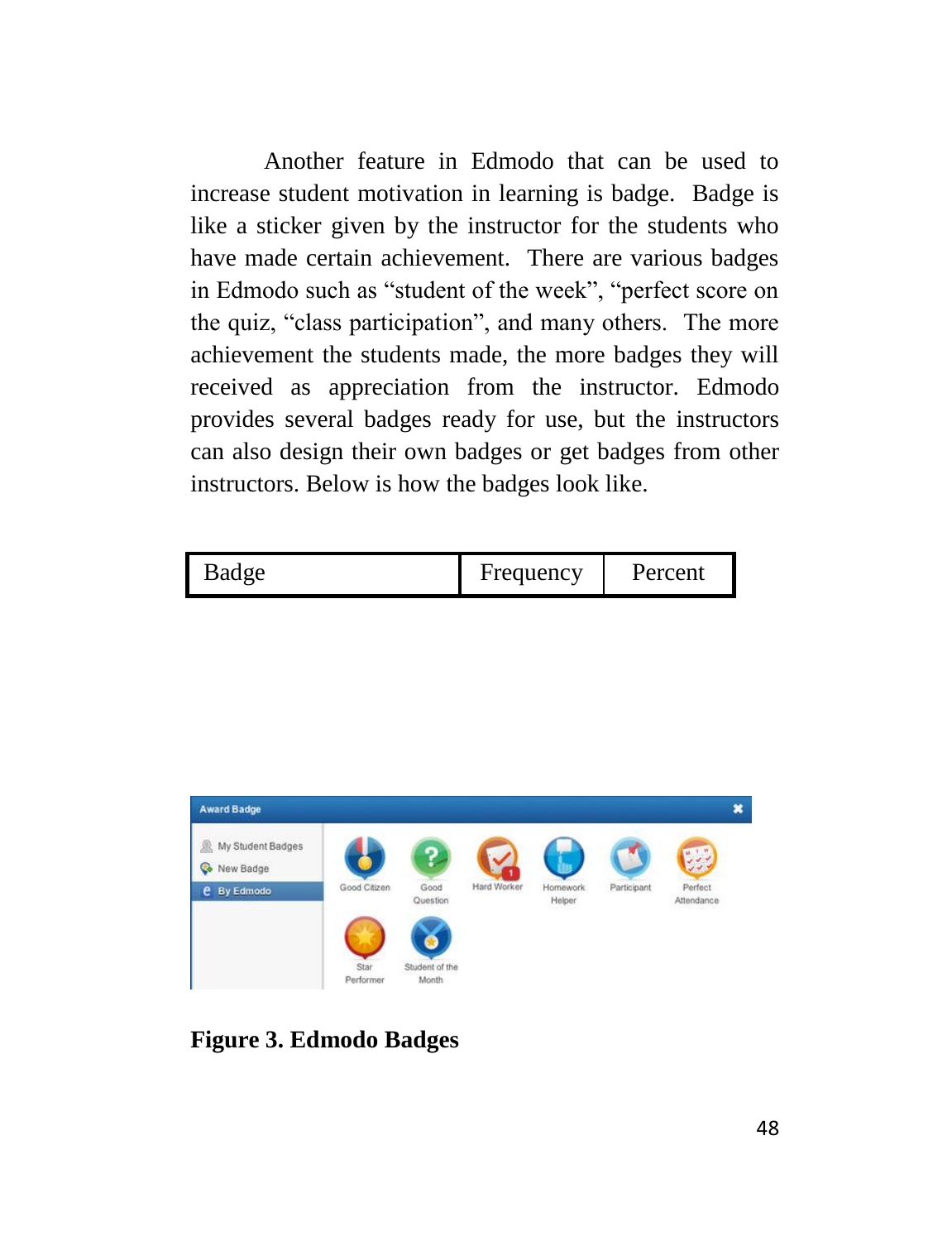| subtracted significantly<br>to learning | 1  | 1.3  |
|-----------------------------------------|----|------|
| subtracted to learning                  | 1  | 1.3  |
| no effect                               | 11 | 13.8 |
| added to learning                       | 45 | 56.3 |
| added significantly to<br>learning      | 17 | 21.3 |
| Total                                   | 75 | 93.8 |
| Missing                                 | 5  | 6.3  |
| Mean<br>$= 4.01$<br>Std. Dev. = .744    |    |      |

The following table shows that students feel motivated by receiving the badges, as 56.3% think that it added to learning, and 21.3% think it added significantly to learning. Meanwhile, 13.8% think it has no impact, and 1.3% respectively think it subtracted to learning even subtracted significantly to learning. The mean score is 4.01, meaning that the badge adds more to leaning in terms of giving motivation for the students to maintain their good habit in learning.

# **Table 4.16. Effect of Badges**

Interestingly, a few students are not even aware that they have received badges until the instructor or their classmates tell them. It seems that the students are not really familiar with the idea of badges because it is not in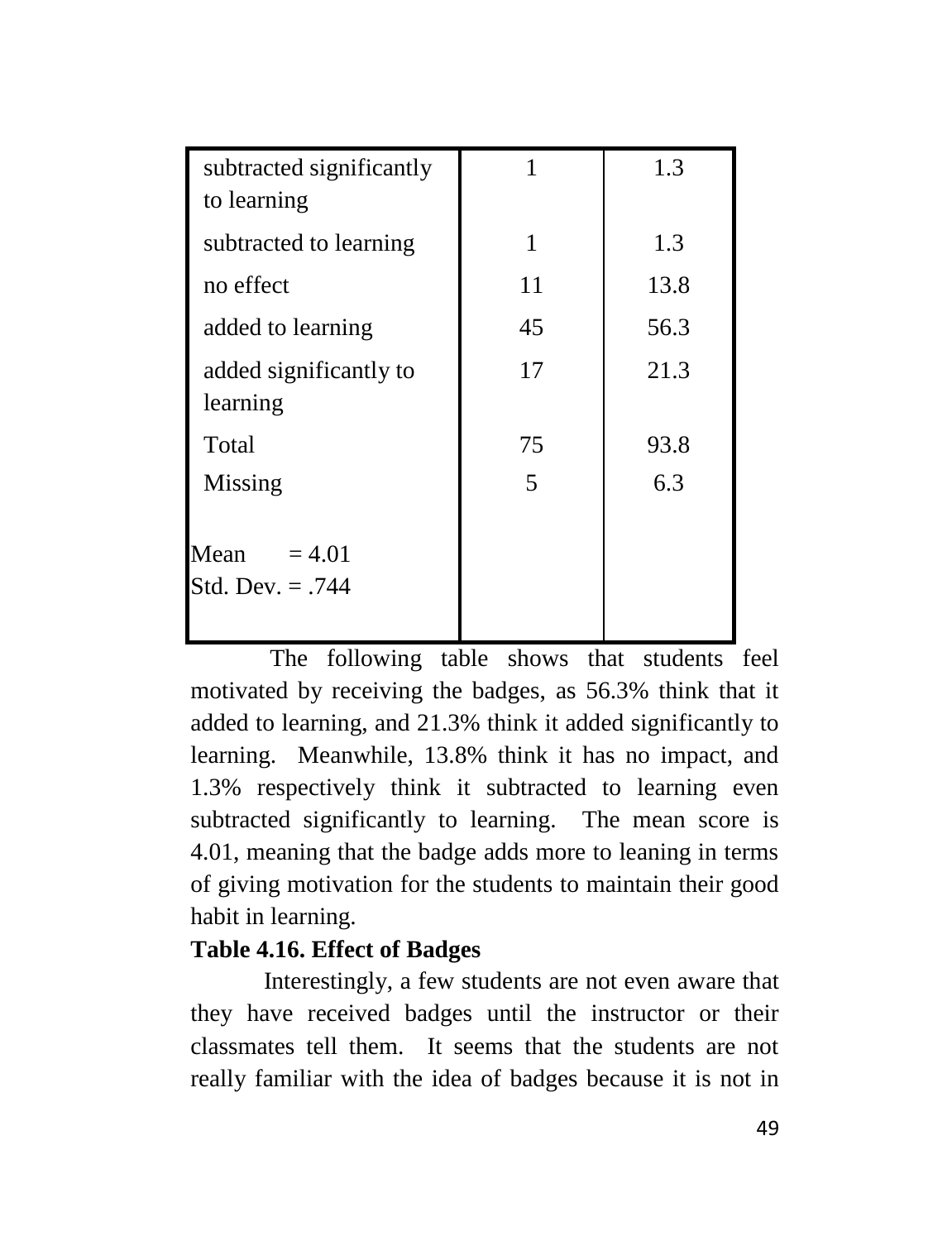their school culture. Badges or awards are commonly used at schools in western countries as a way of teacher recognition for the student achievement, while students in Indonesia expect to get scores for any achievement they make. That is why quizzes receive more attention than badges because the students can get real scores. This finding implies that the students in Indonesian school tend to have more extrinsic motivation rather than intrinsic motivation in studying.

Next, whether Edmodo affects overall enjoyment of the Introduction to Literature course, 42.5% of the students respond that it gives minor help, and 25% think it gives significant help. However, there are also students who think that it gives significant hindrance (10%), and minor hindrance (13.8%), while only 6.3% think it has no impact to the enjoyment of the course. The mean score is 2.60 with standard deviation 1.293, meaning that the distribution of score is quite spread, or the opinion of the students is quite varied.

| Enjoyment             | Frequency | Percent |
|-----------------------|-----------|---------|
| significant hindrance |           | 10.0    |
| minor hindrance       | 11        | 13.8    |
| no impact             | 5         | 6.3     |
| minor help            | 34        | 42.5    |
| significant help      | 20        | 25.0    |

**Table 4.17. Overall enjoyment of the course**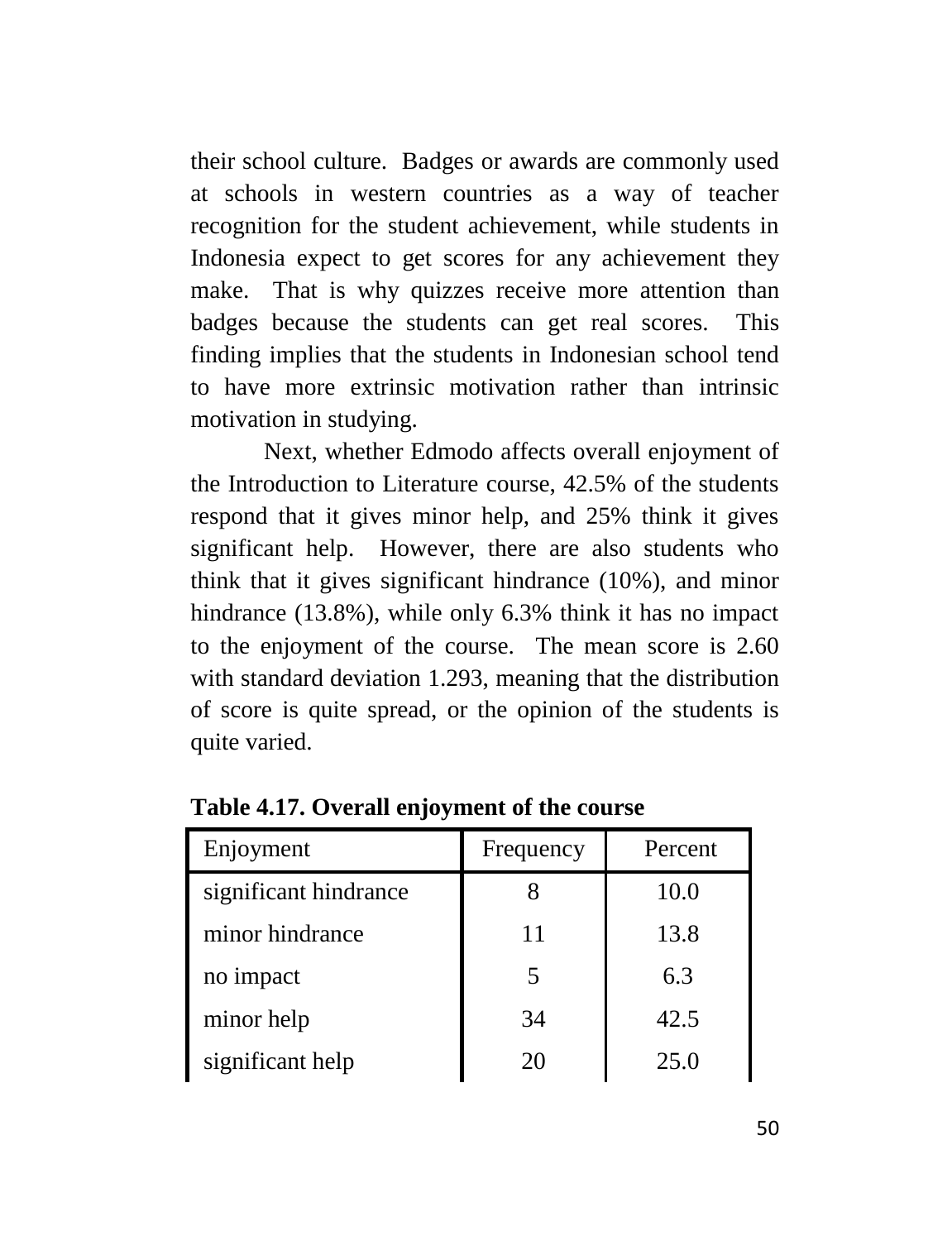| Total               | 78 | 97.5 |
|---------------------|----|------|
| Missing             |    | 2.5  |
| Mean<br>$= 3.60$    |    |      |
| Std. Dev. $= 1.293$ |    |      |

#### **3. VLE and student autonomy**

Autonomy in learning means that student have control over their own learning, which comprises of active involvement in learning process, and responsibility for its content (Benson & Lor, 1998, p. 8). The virtual learning environment through Edmodo is actually expected to create student autonomy in learning, meaning that students should not depend on the instructor all the time. Instead, they have to be active either in searching information or extending their knowledge through virtual discussion.

However, since not many students are active in posting something in the group wall or in responding to their friends as explained in the previous section, it can be implied that student autonomy is not yet achieved. In the open-ended questions, students also respond that they only post something on Edmodo if asked by the instructor such as sharing the presentation materials or when they have to submit assignments. For example, one student stated "*I use Edmodo just to work a homework by the lecturer*" (ST 29). It means that the students are not yet independent learners.

A few students who actively make use of Edmodo as a means to communicate with their friends or with the instructor, mostly use it to ask about their assignments. In the open-ended questions they also admit that the purpose is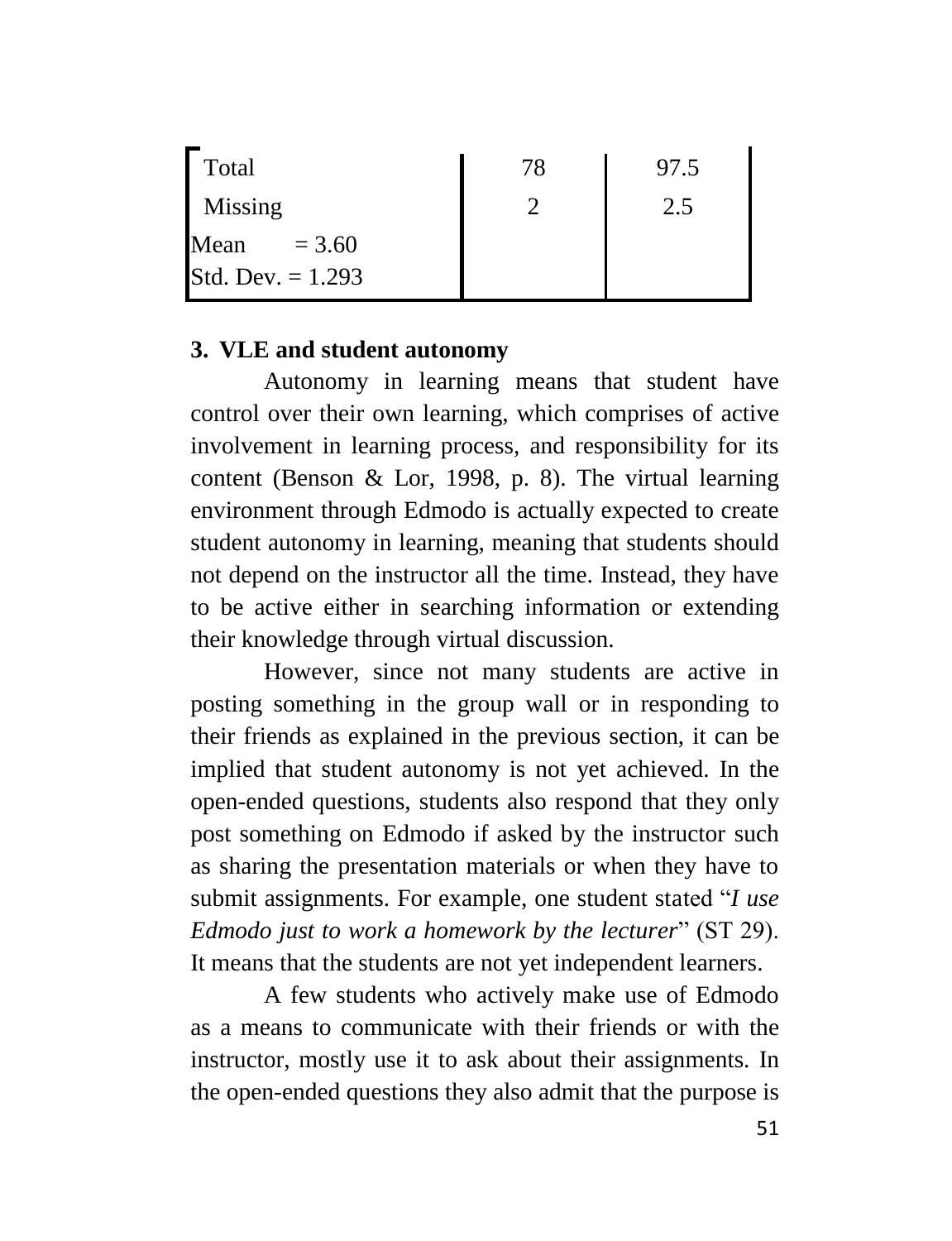merely to share the presentation material to other friends, not for further discussion.

Here is sample of communication among the students, starting when a student posted a quote.



[amalina n.](https://www.edmodo.com/home#/user?uid=66863335) to [Literature A](https://www.edmodo.com/home#/group?id=12647267) Mar 19, 2015

"Kindness is the language which the deaf can hear and the blind can see"

-Mark Twain- Mar 16, 2015



[Me](https://www.edmodo.com/home#/profile/17817820) • Mar 19, 2015

Do you know who Mark Twain is?



[Ahmad N.](https://www.edmodo.com/home#/user?uid=66936437) said Mar 21, 2015 he is author, isn't he Mam?



[Amalina N.](https://www.edmodo.com/home#/user?uid=66863335) said Mar 21, 2015 He is an american author, humorist, journalist etc.. : D \*I just look for about his information Mam ;D



[Me](https://www.edmodo.com/home#/profile/17817820) • Mar 22, 2015

Yes, very good.

I think there's something we forgot to discuss in class, about metaphysical poetry. This type of poetry began to emerge during Puritan Period. What is metaphysical poetry?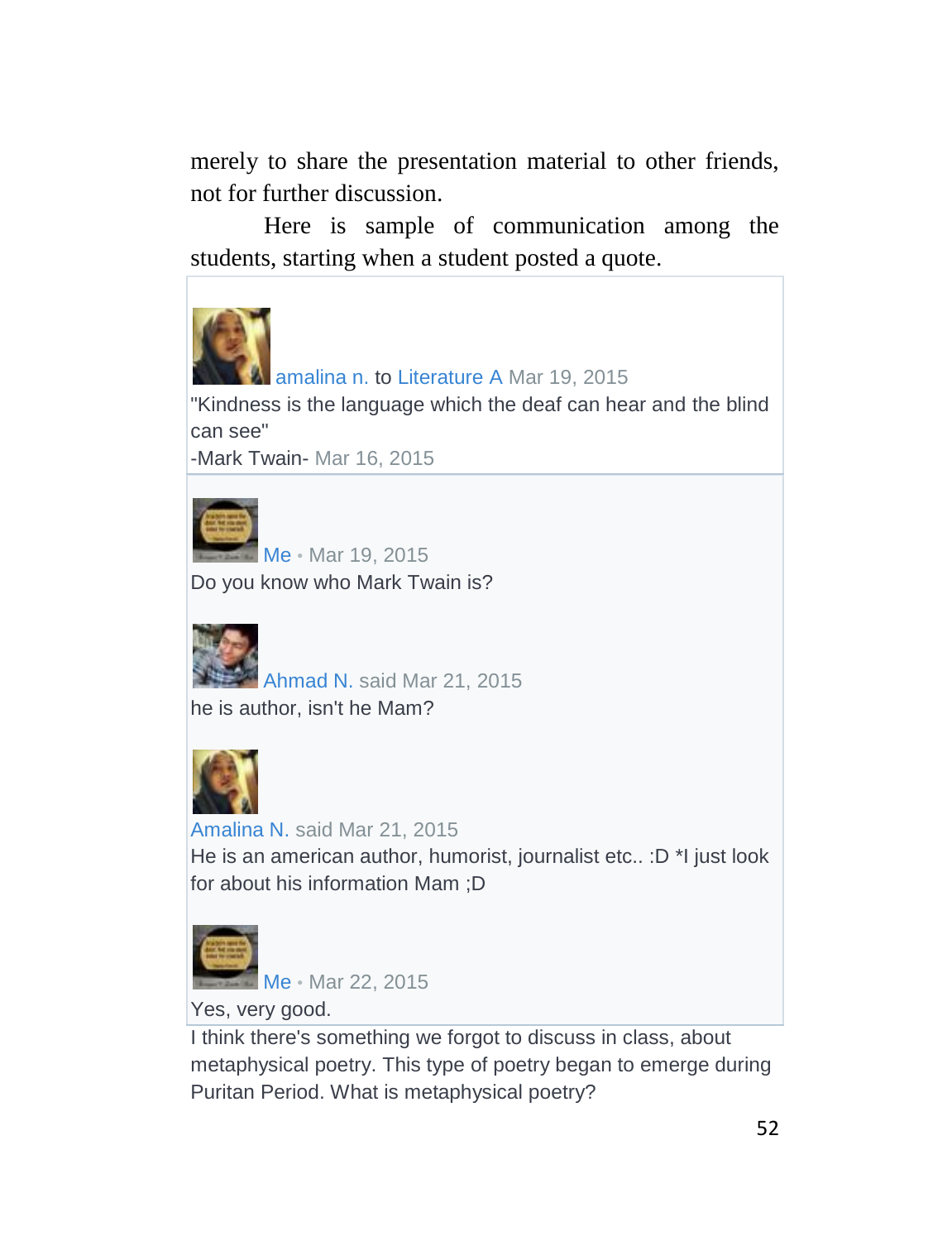

#### [Kusairi A.](https://www.edmodo.com/home#/user?uid=67067627) said Mar 20, 2015

The metaphysical poetry is a term coined by the poet and critic Samuel Johnson to describe a loose group of English lyric poets of the 17th century, whose work was characterized by the inventive use of conceits, and by speculation about topics such as love or religion. These poets were not formally affiliated; most of them did not even know one another or read one another's work.

The word 'meta' means 'after,' so the literal translation of 'metaphysical' is 'after the physical.' Basically, metaphysics deals with questions that The metaphysical poetry is a term coined by the poet and critic Samuel Johnson to describe a loose group of English lyric poets of the 17th century, whose work was characterized by the inventive use of conceits, and by speculation about topics such as love or religion. These poets were not formally affiliated; most of them did not even know one another or read one another's work.

The word 'meta' means 'after,' so the literal translation of 'metaphysical' is 'after the physical.' Basically, metaphysics deals with questions that can't be explained by science. It questions the nature of reality in a philosophical way. [.](javascript:;)



[Me](https://www.edmodo.com/home#/profile/17817820) • Mar 22, 2015 Good answer, Sairi! You deserve a badge ^ ^

The excerpts above show how a student can be an autonomous learner in searching for information and sharing it to their peers. In this way, the lecturer is not the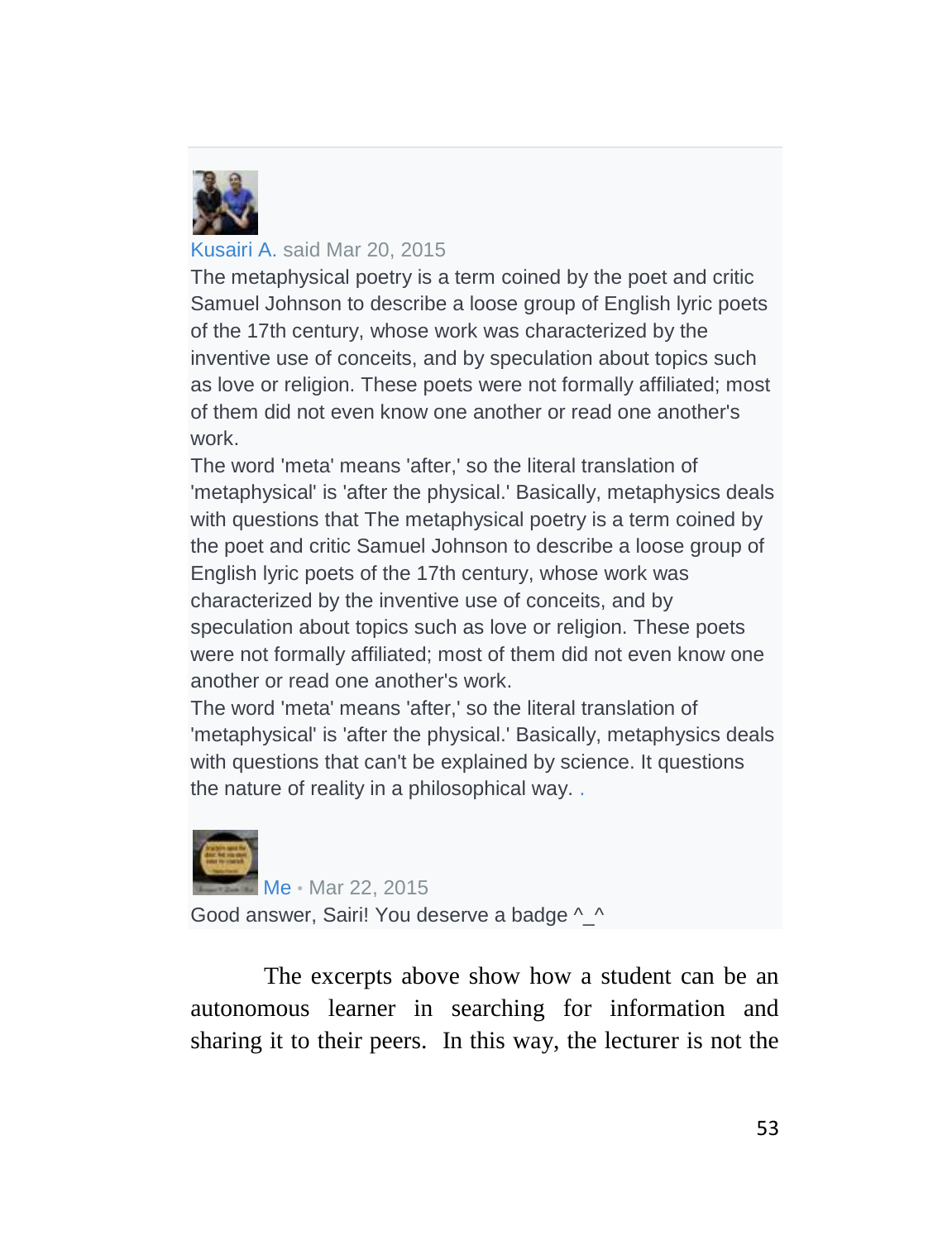only source in learning, but the students can learn from each other.

Unfortunately, based on the instructor observation on the frequency and the activity of the students in their Edmodo group, it is evident that there are still some students who are not aware with the features and real purpose of virtual learning. They still think that virtual learning is only to get the material from the lecturer, or to submit assignments. As a matter of fact, it is more than that as VLE is intended to make them become autonomous learner.

#### **4. Other benefits**

There are many other benefits of virtual learning through Edmodo. Among them is it gives a chance for the students to use their English outside the classroom, and the students think it can improve their language ability. Here are some students' responses:

"*because it was English site so I must find something new for my vocabularies"* (ST 4)

"*Indirectly it helped my writing skills absolutely in grammar and from literature material I really get new knowledge*" (ST5)

*"I find a new vocabulary from my friends and my lecturer"* (ST19)

*"Edmodo help me to improve my reading and writing skill and add my knowledge about the course"* (ST 28) *"I can practice my English* " (ST48)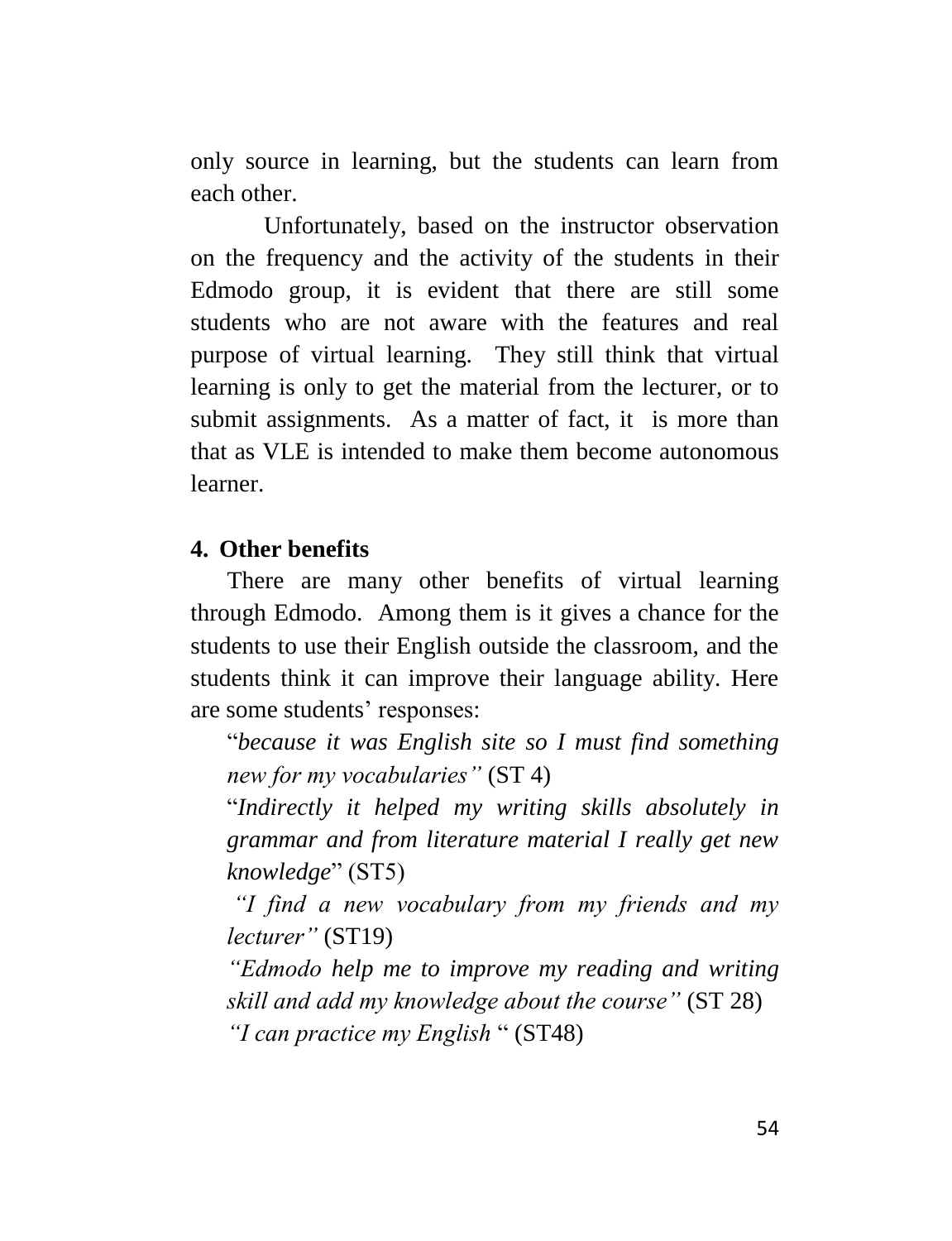In addition, some students feel that learning through Edmodo is very practical and convenient.

> "*the benefit are we always check the learning without library*" (ST 11) *"I can read what other had posted and it's easier than opening the book"* (ST 33) *"… easy to share learning materials"* (ST 58) *"By answering the quiz I can learn and know my ability and I don't have to go to campus to submit quiz or assignment"* (ST 70) *"I can learn every day*" (ST 72)

These responses imply that to a certain extent Edmodo as virtual learning environment can bring good impacts to student learning.

#### **C. Constraints of Edmodo as VLE**

Despite some benefits that the students get form Edmodo, there are also constraints that the students face. Based on the responses to the open-ended questions, most of the students stated that the constraint in using Edmodo is related to the slow connection and network. Students find difficulties when they have to upload their assignment or when answering the quiz. The trouble with the connection often makes the students unable to finish the quiz and make them worried about the result, as stated by these students:

> "*When I answer the questions the time is over*" (ST 72)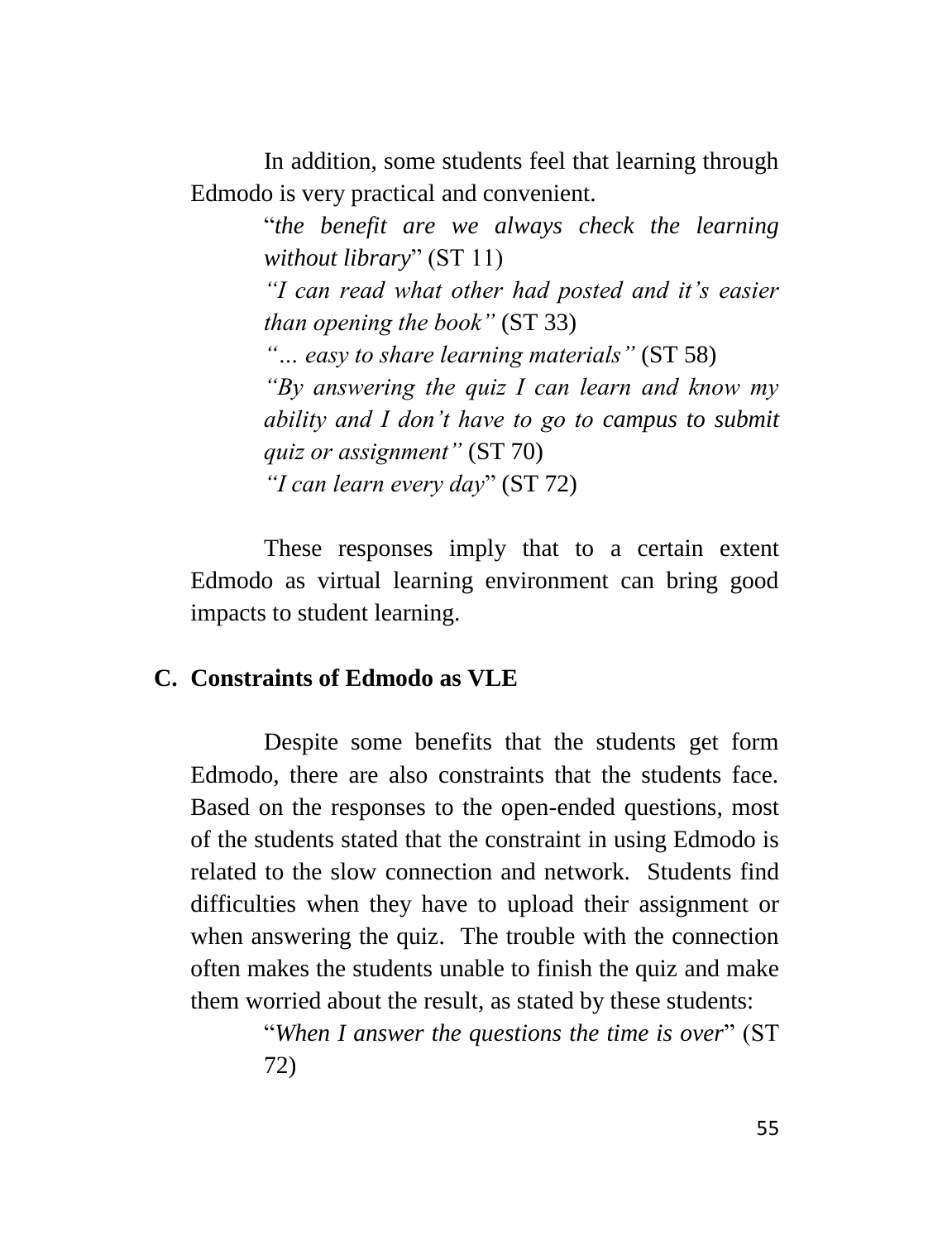"*When I take the quiz, and the internet disconnected, my answers stop. I cannot continue the quiz and the result my score is bad*" (ST 75)

Other constraints are limited capacity of Edmodo file, and some features cannot be opened through smartphone, as stated by the following students

> *"there's no application, and it's hard to open by my mobile phone"*

> *"I enjoy using it, but I have trouble uploading the video with large capacity"* (ST 41)

Although many students nowadays can get internet access in various places, they cannot always get strong internet connection such as in the student resource center. Even if the students use smartphone, they sometimes have limited budget to buy their phone enough credits. That is probably why students prefer to use traditional face-to face learning, although virtual learning seem exciting and more sophisticated.

> *"I prefer traditional face-to-face because it's easier to understand when I see the teacher when they explain"* (ST 4)

> "*I don't really talk computer so I prefer to read from a book then learn in virtual learning. I also prefer face-to-face because I'm an auditory learner's type*." (ST 26)

> *"I think I must consider, something I will prefer virtual instruction cause it is more easy in time, and*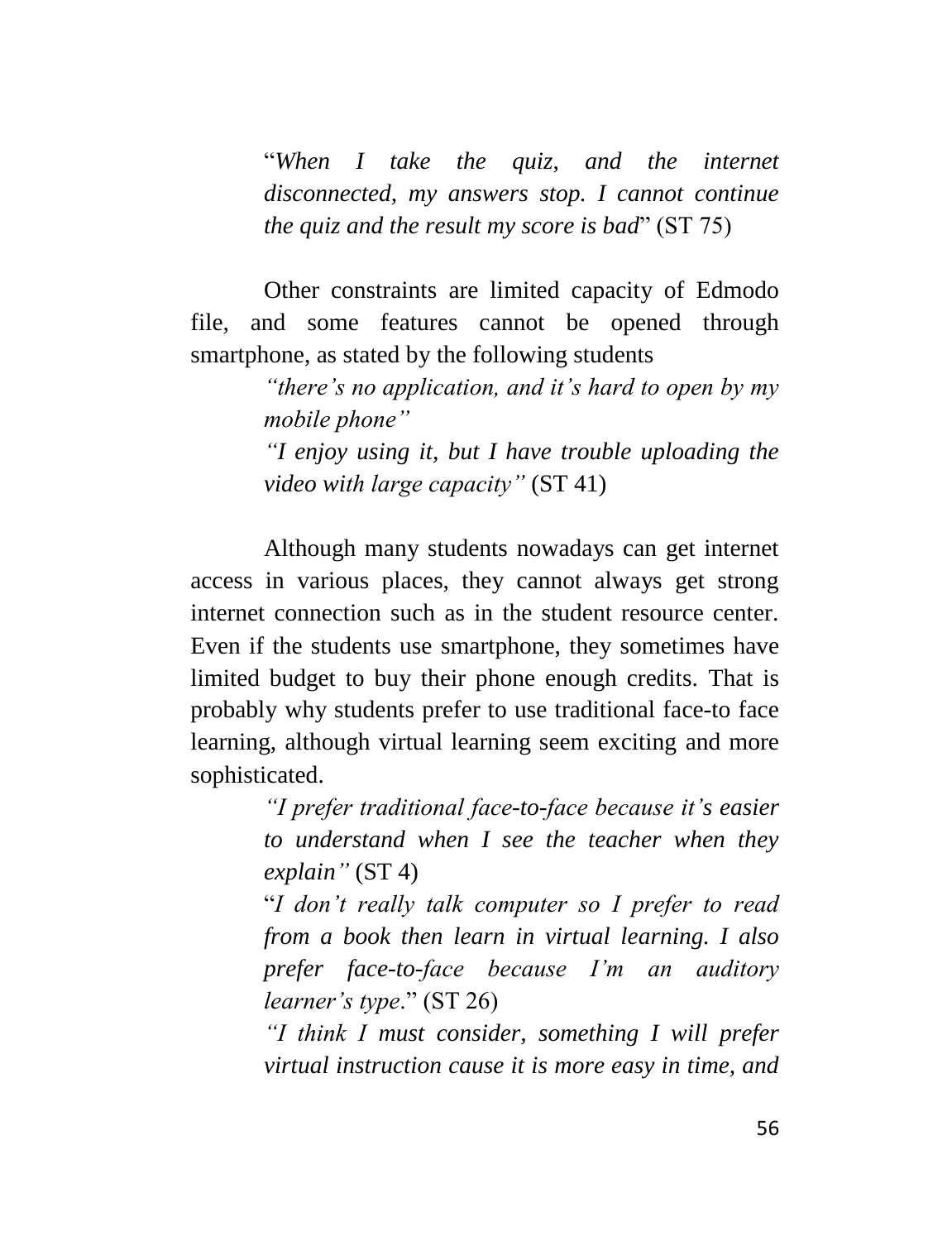*I prefer the traditional face-to face for getting more detailed information*" (ST 75)

The students' response to the question in the openended part which asks which learning mode they prefer is 35% of the students prefer traditional face-to-face learning mode, 20% prefer combination of both of them, and only 16.3% prefer virtual learning mode. Among 80 respondents, 23 students or 28.8% cannot decide which mode they prefer as they left it answered or provide answer with "I don't know". The next figure and table present the result.



**Table 4.18. Student preference toward learning mode**

| Learning mode         | Frequency | Percent      |
|-----------------------|-----------|--------------|
| <b>Both</b>           | 16        | 20.0         |
| Face to face          | 28        | 35.0         |
| Virtual<br>Don't know | 13<br>23  | 16.3<br>28.8 |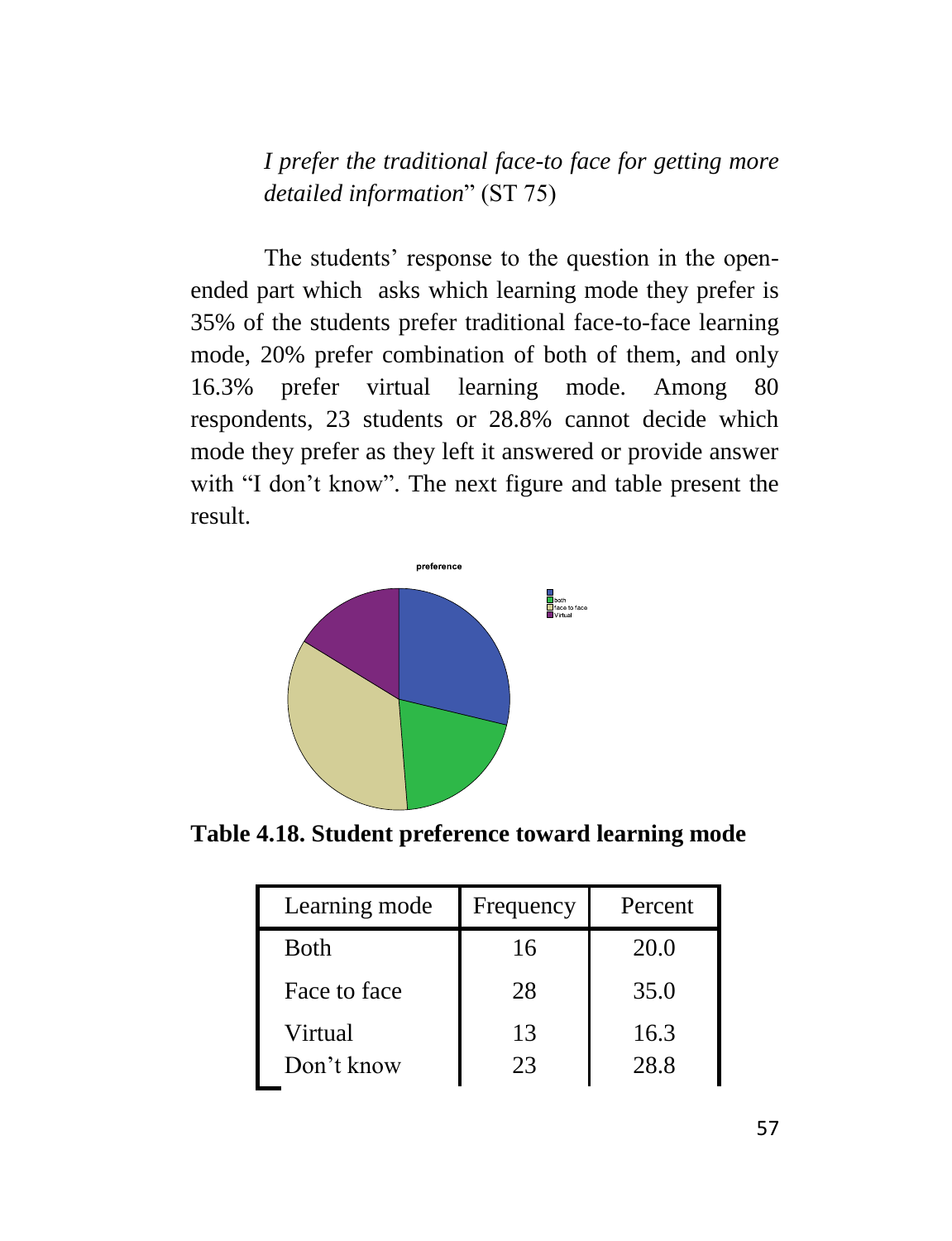| Learning mode | Frequency | Percent |
|---------------|-----------|---------|
| Both          | 16        | 20.0    |
| Face to face  | 28        | 35.0    |
| Virtual       | 13        | 16.3    |
| Don't know    | 23        | 28.8    |
| Total         | 80        | 100.0   |

The students expect that if virtual learning mode is to be applied in campus, there should be supporting facilities, particularly strong internet connection

> *"It's good but I think our campus isn't ready for it. The campus has to make a new rule that all of assignment as to collect on virtual learning"* (ST 2) *"In Indonesia the internet connection is worst. When we can't get a good quality of connection that provide us with a good access, we have to rethink about a virtual learning program that will be used by us, is it really a good program? or it can be a weight (burden ) for the learner because the quality of the access."* (ST26)

These opinion is worth to be taken into consideration in order to improve the quality of learning particularly in the era of modern technology so that more positive impacts can be obtained by learners.

# **CHAPTER V CLOSURE**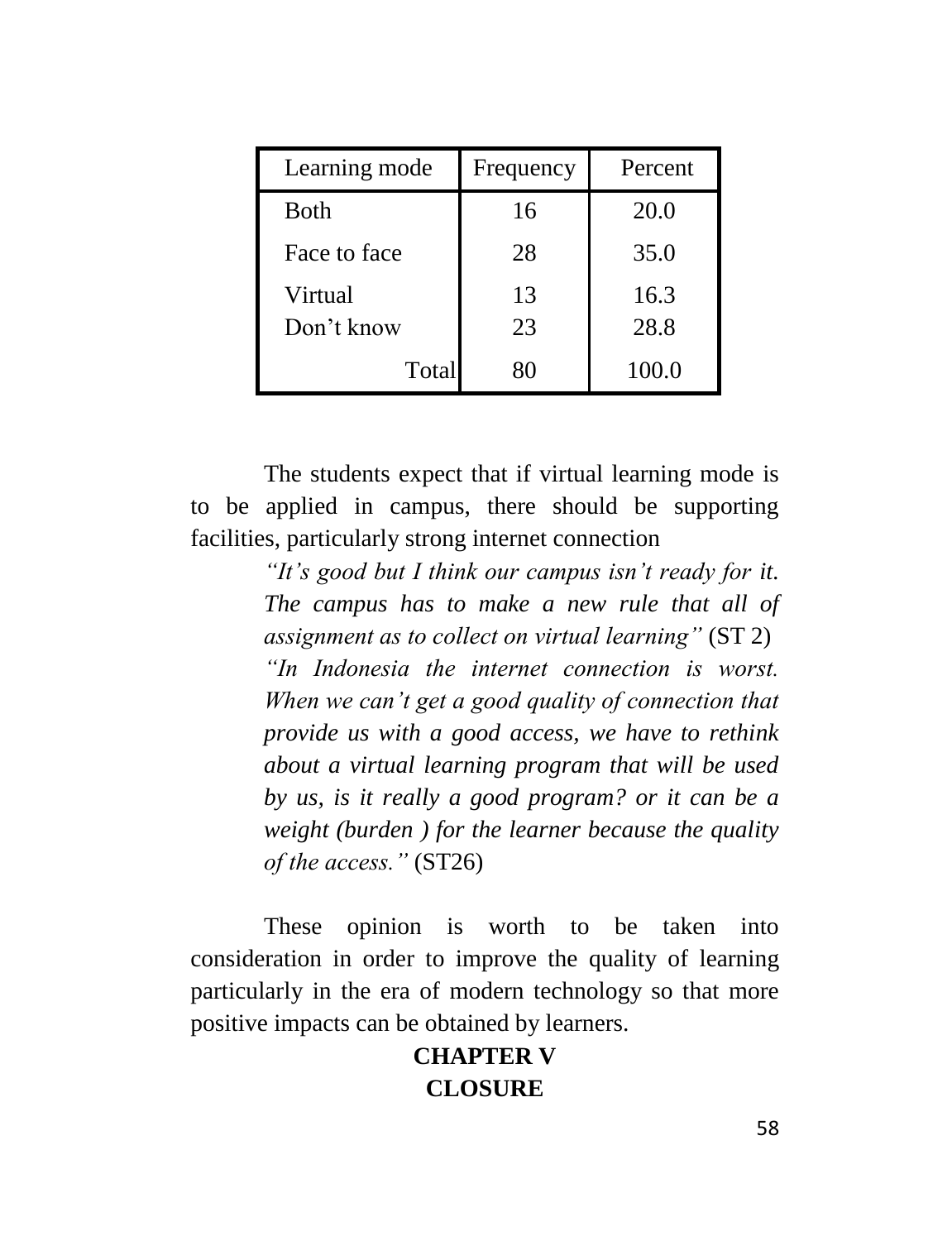# **A. Conclusion**

The table below summarizes the overall findings on how student perceives about the effects of Edmodo on their learning.

|                                               | $\mathbf N$ | Mean | Std. Dev |
|-----------------------------------------------|-------------|------|----------|
| <b>Effect of Edmodo Post</b>                  | 78          | 4.13 | .567     |
| Effect of notes from/to instructor            | 78          | 4.22 | .658     |
| <b>Effect of Quiz</b>                         | 78          | 4.46 | .863     |
| <b>Effect of Badge</b>                        | 75          | 4.01 | .744     |
| Effect on the quantity of class<br>discussion | 80          | 3.64 | 1.362    |
| Effect on the quality of class<br>discussion  | 80          | 3.60 | 1.383    |
| Effect on the relation with<br>instructor     | 78          | 3.68 | 1.334    |
| Effect on the relation with<br>classmate      | 80          | 3.40 | 1.259    |
| Overall enjoyment of the use of<br>Edmodo     | 78          | 3.60 | 1.293    |
| Overall effectiveness of the use<br>of Edmodo | 80          | 3.51 | 1.322    |

**Table 5.1. Descriptive Statistics**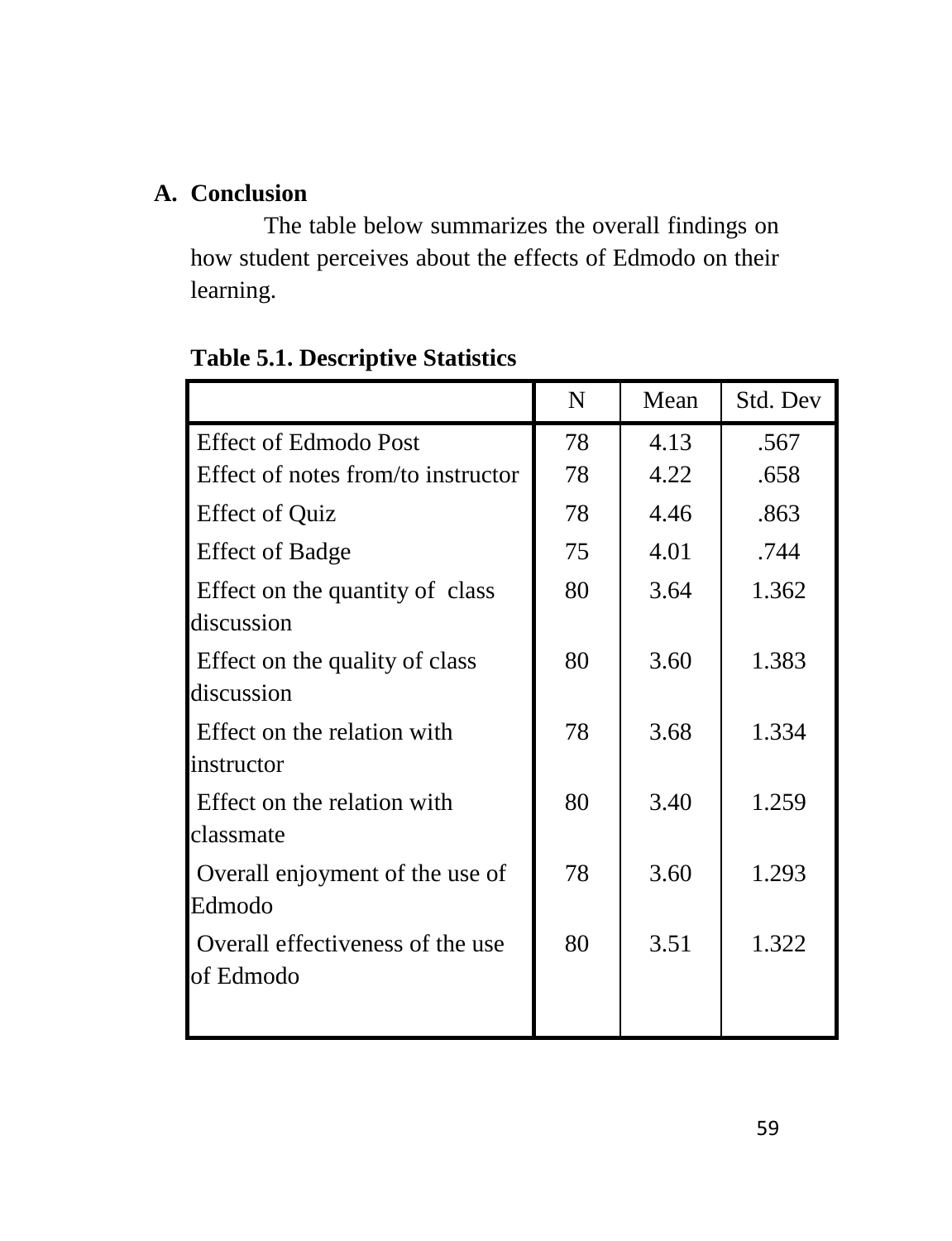From the table above, the conclusion can be drawn as follows:

1. Virtual learning through Edmodo generally gives quite positive impacts for the fourth semester students at English Department as EFL learners as the mean score for each item is above 3. The activities in Edmodo add the student knowledge in learning the subject Introduction to Literature subject which they took up at the fourth semester, as well as facilitate them to practice English outside the classroom.

Although only a few of them who are actively involved in virtual discussion, the majority of the students think that learning activities through Edmodo such as posting notes and sharing materials have helped and added to learning. Activities in Edmodo also have benefited the students in their language skills since they are required to communicate in English, and they have to know the vocabulary and try to write well.

One feature that receives the highest mean score is the quiz ( $M = 4.46$ ), which means that the students have maximally made use of the quiz, in which they can review the materials, beside they can get scores which makes them more motivated to learn the subject. In this way, the quiz has increased the students' motivation in learning, although it is still an extrinsic motivation.

2. Regarding student autonomy, many students are still passive learners and are not yet into the habit of controlling their own pace of learning. They still like to wait for the instruction from the lecturer in posting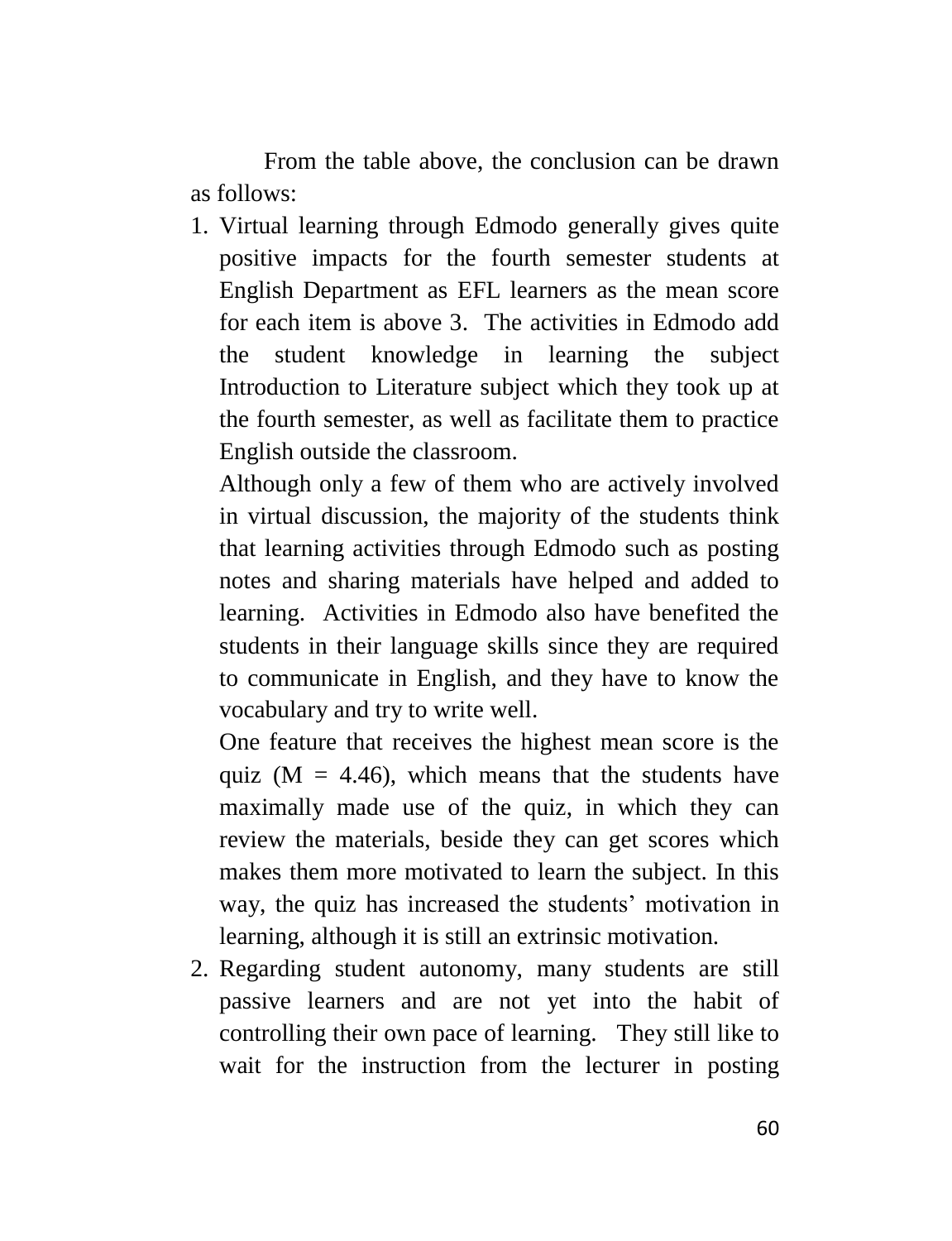something to Edmodo and seldom take their own initiative.

- 3. Other benefits that the students can get are practicality and convenience in terms of time and place as they can learn everywhere and any time they want, and can submit assignments without having to go to campus.
- 4. The constraints in Edmodo as VLE mostly occurs because of slow internet connection that hampers students online learning activity. Therefore, the mean score for the overall effectiveness is still below  $4 \, \text{(M)} =$ 3.51), meaning that the student view about Edmodo effectiveness falls between minor help and no impact. Although the virtual learning seems more practical, convenient and enjoyable, many students still prefer traditional face-to-face learning mode, or combination of both (blended learning).

#### B. **Recommendation**

The researcher would like to give several recommendations regarding the use of virtual learning environment for student learning.

- 1. Students as EFL leaners should be more active in participating in virtual discussion in order to increase their knowledge on the subject they are learning as well as their language skills. In the long run, it is expected that they will become more autonomous learners.
- 2. The lecturers who create a virtual classroom for their student should continuously monitor, encourage, and motivate their students to participate actively in their